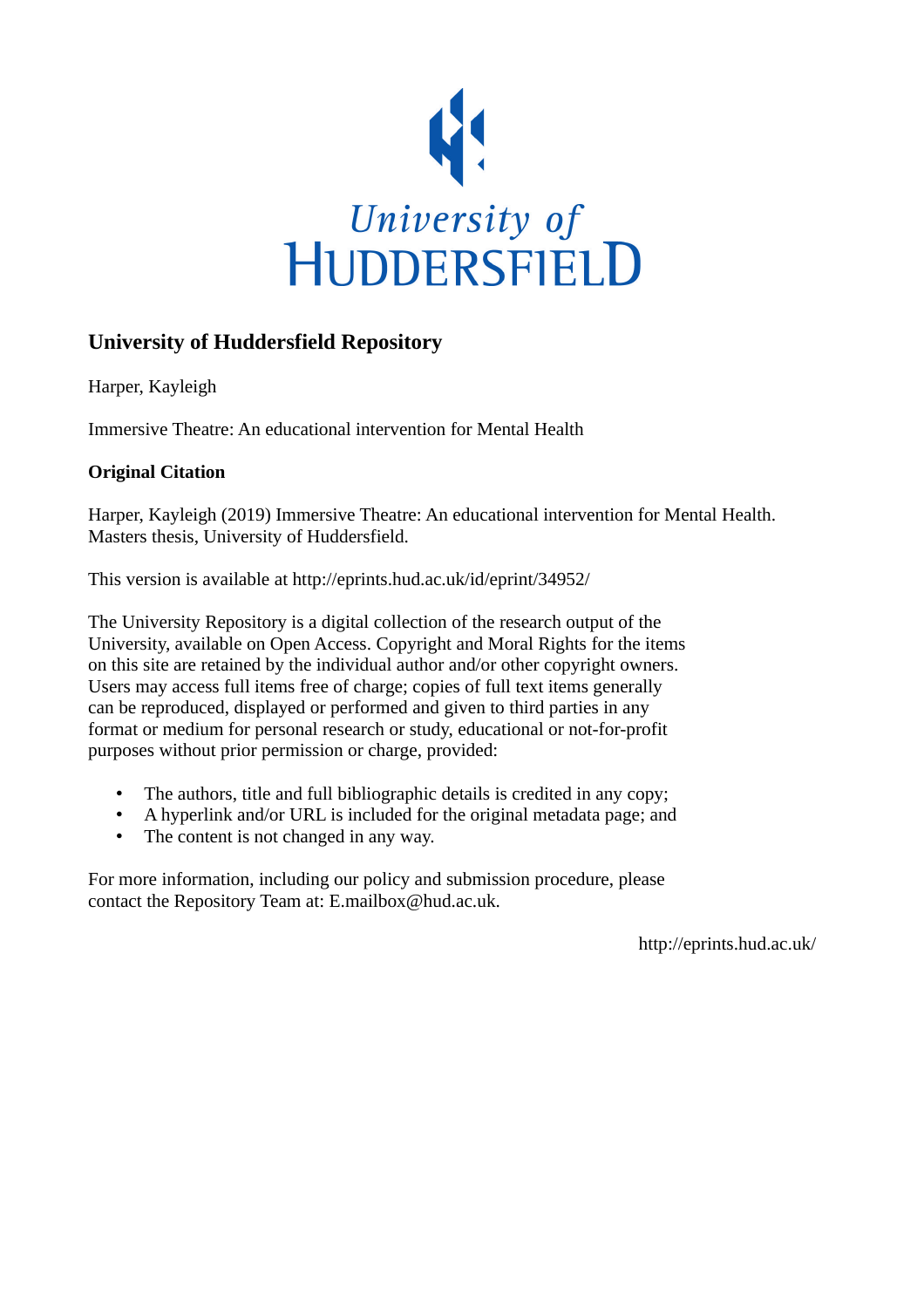# **Immersive Theatre:**

# An educational intervention for Mental Health

By Kayleigh Harper

A thesis submitted to the University of Huddersfield in partial fulfilment of the requirements for the degree of Master of Arts by Research: Drama, Dance and Performance.

April (2019)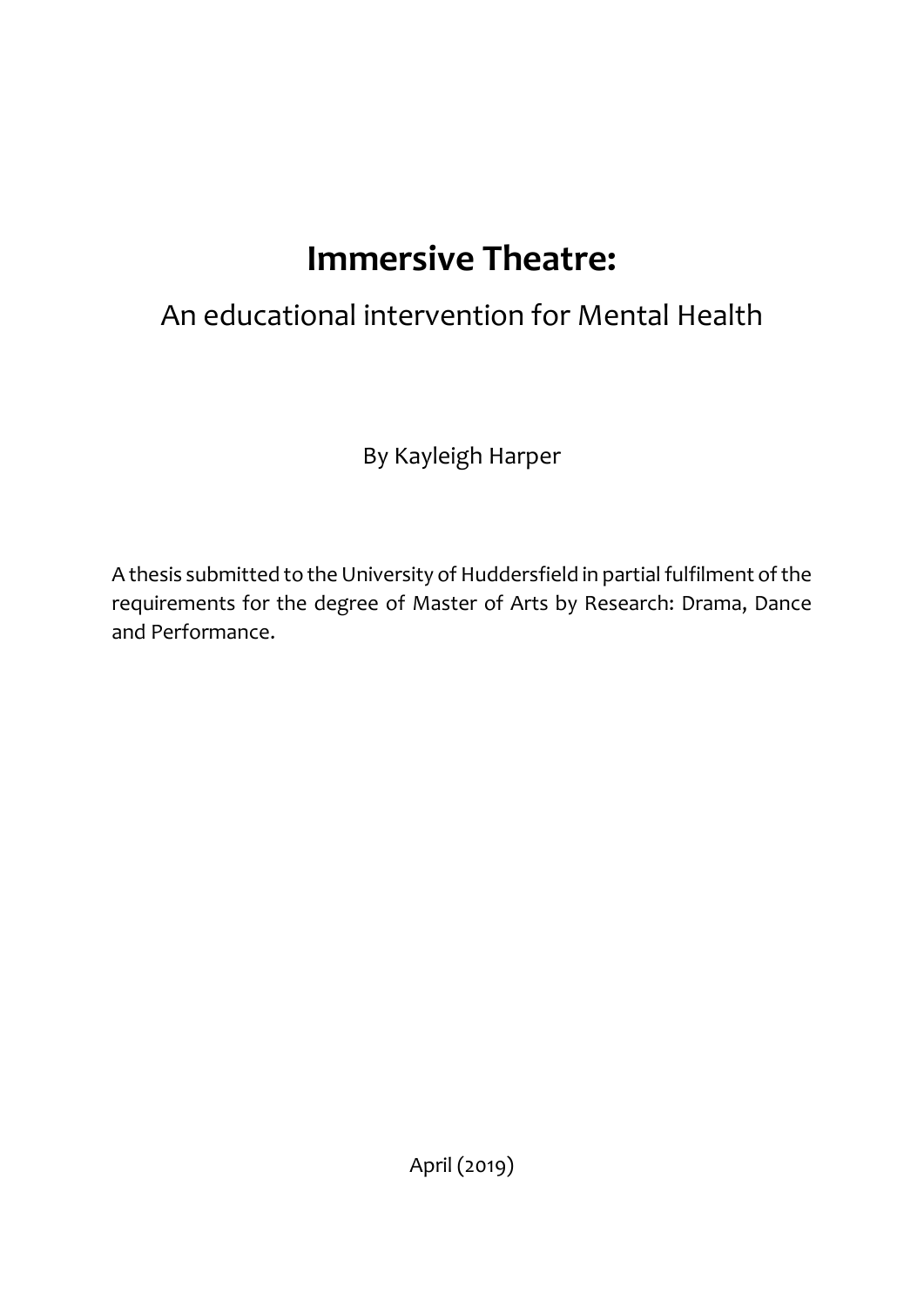# **ABSTRACT**

Mental illnesses such as Depression and Anxiety are socially, psychologically and biologically disabling; drastically affecting a person's quality of life. Whilst there have been considerable improvements over the last half a century to tackle mental health challenges, prominent evidence shows that a high percentage of people affected by mental illness still experience stigma and discrimination. Attitude's and beliefs towards mental health problems have been shaped by stereotyped societal and cultural perceptions, with many believing that those affected are emotionally unstable, mentally incapable and dangerous. A critical review of current research shows that the best way to challenge stereotypes is through first-hand contact with people who have mental illnesses. This research projects explores a combination of immersive and applied theatre techniques as an open platform for communication and education; utilising my own first-hand experience of Depression and Anxiety.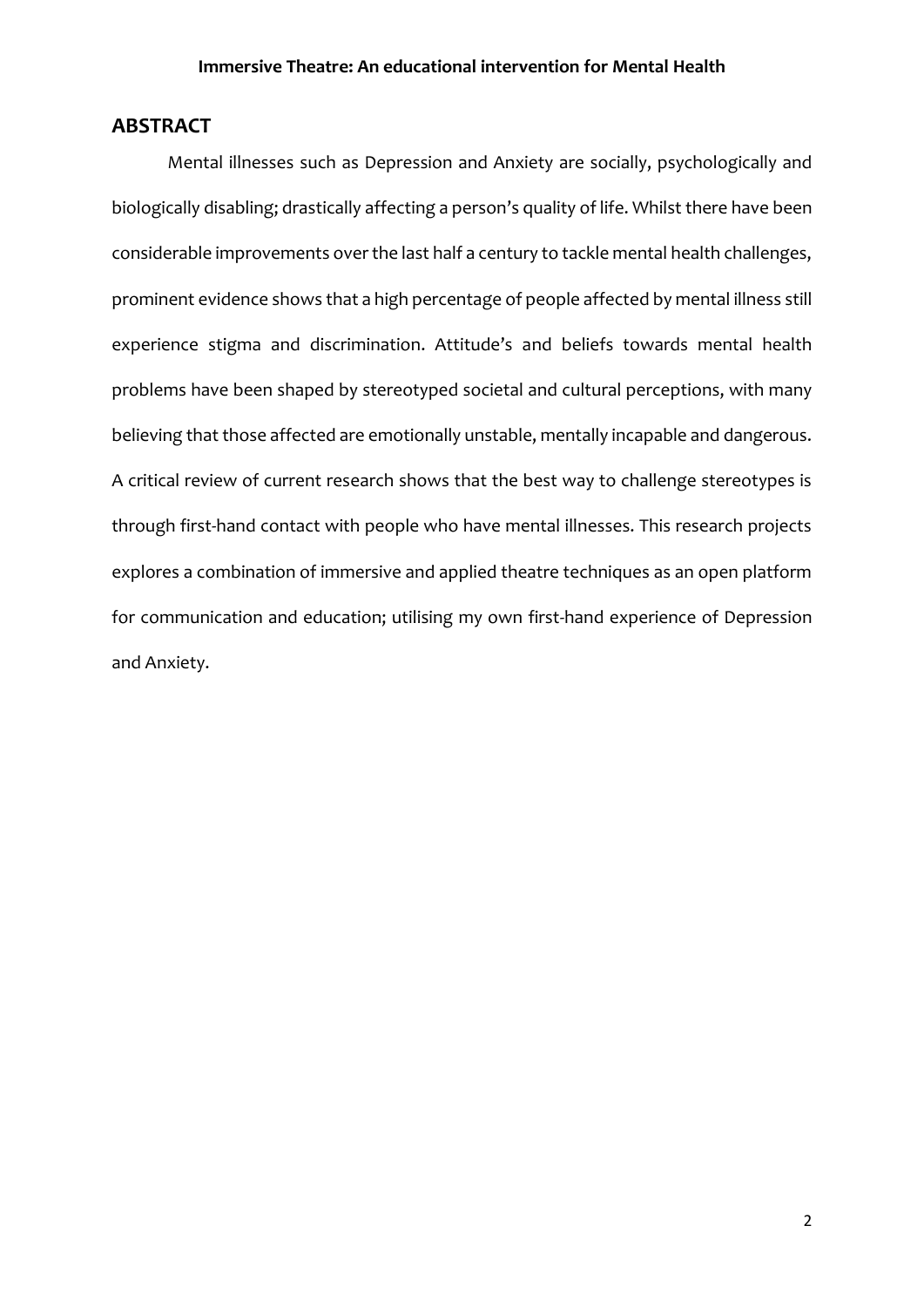# **CONTENTS**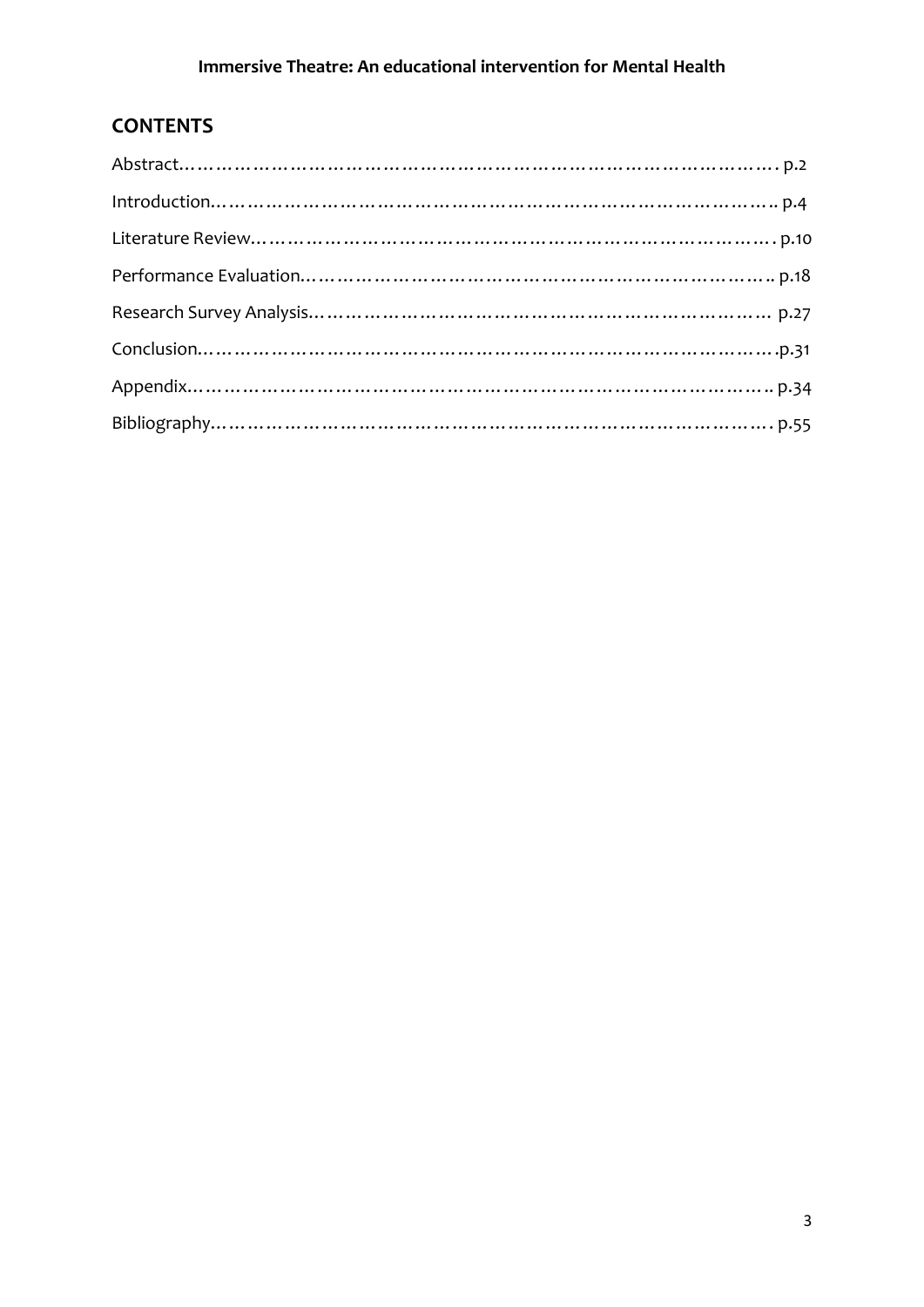## **INTRODUCTION**

"It is possible to learn from all theatre, of course, but that does not mean that all theatre is explicitly designed to be educational."

(Nicholson, 2009, p.5)

Globally, more than 300 million people suffer from Depression and 260 million people suffer from Anxiety, according to the World Health Organisation. (Depression and Other Common Mental Disorders, 2017) Approximately 1 in 4 people in the UK experience a mental health problem each year, and 1 in 6 people in England, report experiencing a common mental health problem in any given week. (How common are mental health problems?, 2018) Mental Illness is considered a taboo topic of conversation, often being dismissed and ignored. Headlines like, *Killer Pilot Suffered From Depression*; and *The Jilted Pilot Who Murdered 149,* published by the Daily Mirror and the Daily Star in March 2015, about Andreas Lubitz, the infamous pilot who crashed a plane that killed many innocent people, suggest that all mentally ill people are violent and incompetent. Surveyed by the Mental Health Foundation, 9 out of 10 people with a mental health problem suffer from discrimination. (Fundamental Facts about Mental Health, 2016) There is an unfavourable, negative light cast upon them that leads to unnecessary stereotyping, judgement and stigma.

Mental Illness acquired many problematic terminologies during the eighteenth century; hysteria, lunacy and madness being the most commonly used. Healthcare for such conditions has a long, unpleasant history of isolation, maltreatment and neglect. In the 1700s, people considered mentally unwell in Great Britain and Ireland were savagely mistreated, forcibly restrained and often locked away in madhouses or lunatic asylums.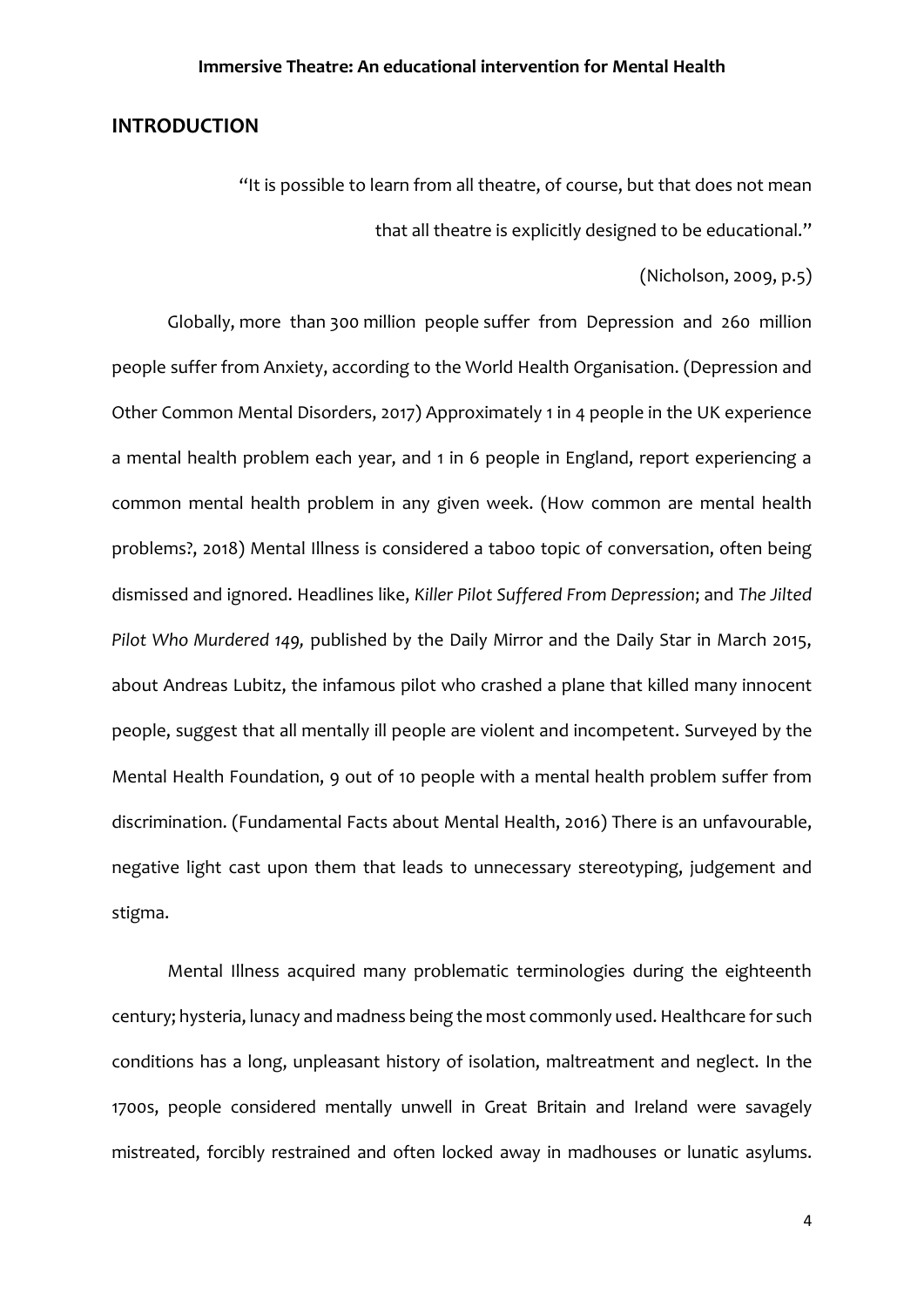"Pre-conceived ideas about the nature of 'madness' and the lack of any rational medical understanding of its many manifestations meant sufferers could become victims of derision, ridicule and even neglect." (Burtinshaw, 2017, p.23) In 1791, a Quaker widow named Hannah Mills, died at York Lunatic Asylum a few short weeks after being admitted. The patient had been denied visitors and many suspected her death was due to maltreatment. This incident provoked William Tuke, a businessman and fellow Quaker to open an institute of similar nature to protect vulnerable members. (Tuke, 1813) "The York Retreat was one of the first establishments in Great Britain and Ireland to treat patients as human beings and offer a therapeutic setting for them." (Burtinshaw, 2017, p.30) Tuke and his retreat's reputation inspired the legislation reform of the nineteenth century, which required much-improved regulations of asylums and treatment of patients.

With the implementation of the NHS, charitable organisations and other services campaigning for better awareness and treatment, it is plausible to argue that perceptions of mental illness have greatly improved. However, Michael Foucault, a philosopher and social theorist, maintained that the changing reforms are responsible for the alienation and stigma that prevails today. "This 'great confinement', argued Foucault, amounted to more than physical sequestration, it also represented the debasement of madness itself." (Porter, 2002 p.93) This opinion is reflected by the UK's current mental health crisis. In a recent study conducted by the Mental Health Foundation it was stated, "Suicide is a leading cause of death in young men and women aged 20-34 in the UK and 75% of young people with a mental health problem are not receiving treatment." (Fundamental Facts about Mental Health, 2016) Stigma and discrimination can worsen a person's mental stability, and delay or impede their treatment and recovery. Mental Illnesses range from mixed Anxiety and Depression, the most common mental disorder in Britain as recorded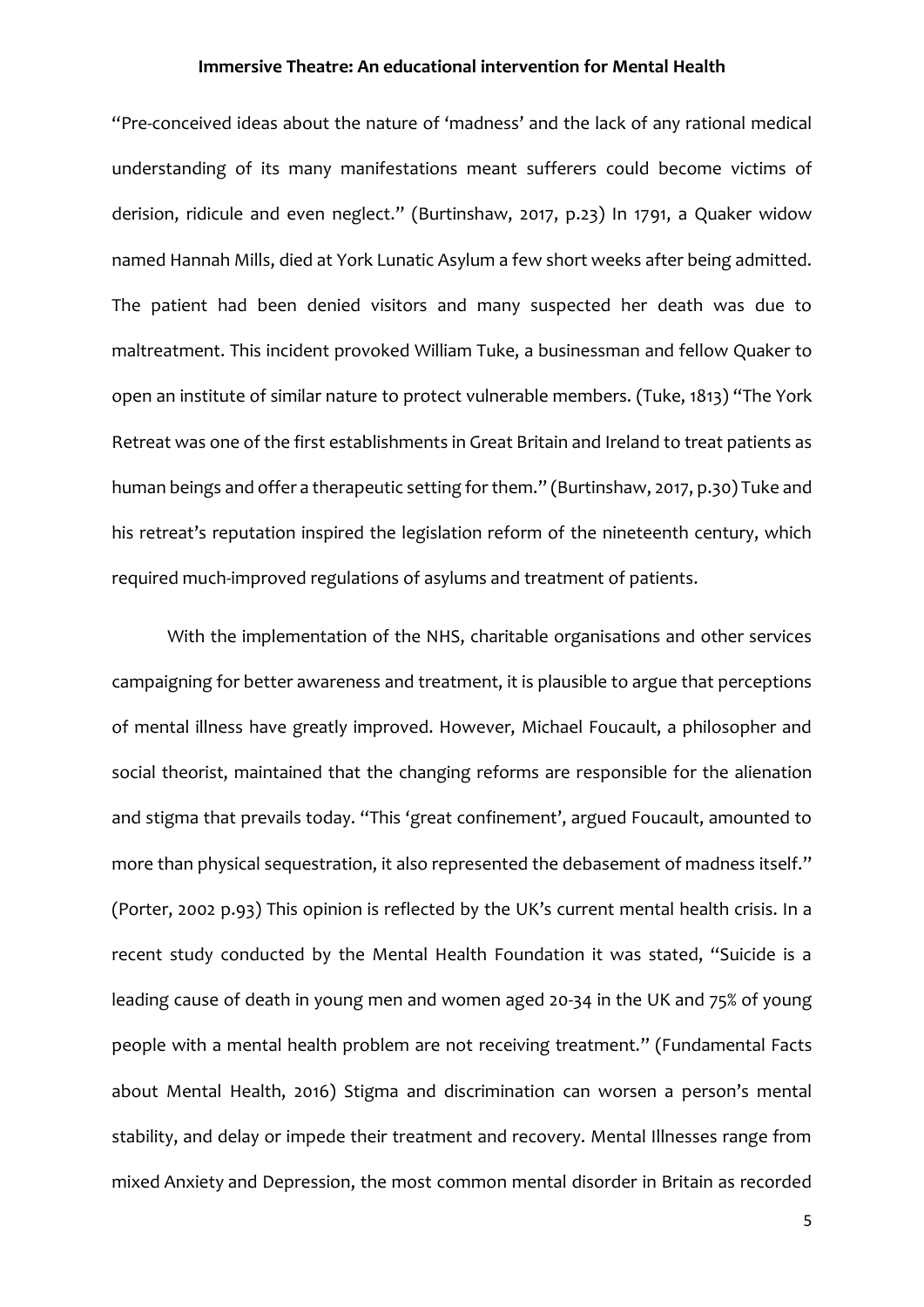by the Mental Health Foundation, to Schizophrenia, which is vastly misunderstood. (Mental Health Statistics: The most common mental health Problems, 2018) These disorders deserve appropriate, truthful and humanitarian representation. Increasing awareness and understanding will support the development of better diagnoses and treatments.

Theatre performances can and do use a degree of sensitivity, compassion and respect when placing people with mental illness at the centre of attention, as observed in performances like *Fake It Till You Make It;* a love story about Clinical Depression in men and *Blue/Orange*; a play centred around a black patient with Schizophrenia. An empathetic, encouraging and lightly humoured representation can give people with conditions such as Depression and Anxiety, back their humanity. This approach is relatable to an audience; allowing for a more positive perception of the causes and symptoms of mental ailments.

Immersive theatre; a performance form that eludes a precise definition but is commonly characterised by, "[…] emphasising the importance of space and design; curating tangible, sensual environments; and focusing on personal, individual audience experience." (Machon, 2013, p.66) It is a style of theatre associated with subverting the established relationships of conventional theatre and known for providing sensual experiences where audiences are encouraged to see, hear, touch, taste, and smell the production. Growing demand and appeal of immersive experiences may prove immersive theatre to be a powerful influence on community attitudes and be an incredibly beneficial way to transform societal views and beliefs. Punchdrunk, Coney and Les Enfants Terribles are just a few of the established theatre companies that practice the immersive form. What these companies also have in common, is a shared vision of creating transformative,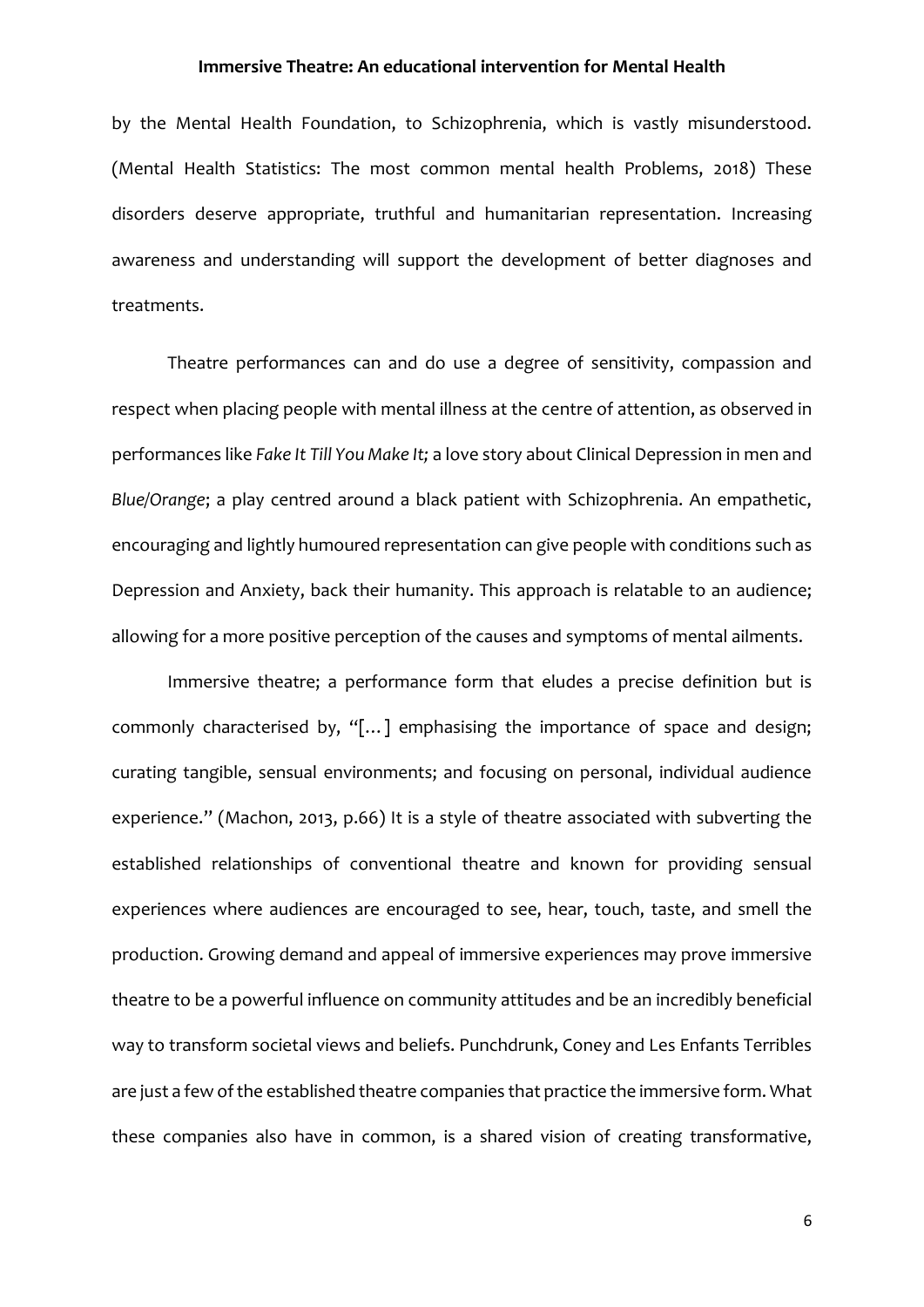engaging and creative worlds that focus on using immersive theatre to deliver imaginative, formal learning in schools.

Education through theatre practice gained popularity towards the end of the twentieth century and is renowned for its ability to encourage empathy, communication and collaboration skills to name a few. Drama in Education and Theatre in Education, also referred to as DIE and TIE, stimulate a participant's creativity, encouraging discussion and exploration of a given topic as well as being an active tool in social and political change. Inspired by the work of Bertolt Brecht, whose "[…] epic theatre was designed to transform spectators from passive recipients of a consumer culture to critical thinkers who were aware of their own oppressions," (Nicholson, 2009, p.28) education through theatre aims to "engage and educate students, by presenting dramatic material that directly relates to their concerns and needs." (Mirriorne, 1993, p.76) Employing either DIE or TIE as a methodology in an immersive performance could provide an opportunity for evocative, engaging and compelling storytelling that entertains and informs its audience.

Mental Health is becoming a more current topic across many mainstream theatre and performance platforms. Joe Penhall, playwright of Blue/Orange, says, "As for trying to generate any kind of change, I don't know that it does in the short term. In the long term, theatre, like film, music and all the art forms, does have a very slow, gradual effect on our society. […] People see films or theatre and hear music, and they do start to think about it, and the status quo begins to change. It doesn't change the whole society, only a very small minority that goes to the theatre. But it does change those people and maybe, when talking about it, they change other people." (Penhall, 2000, p.28) Though it progresses slowly, hope for societal change is present in current theatre practices.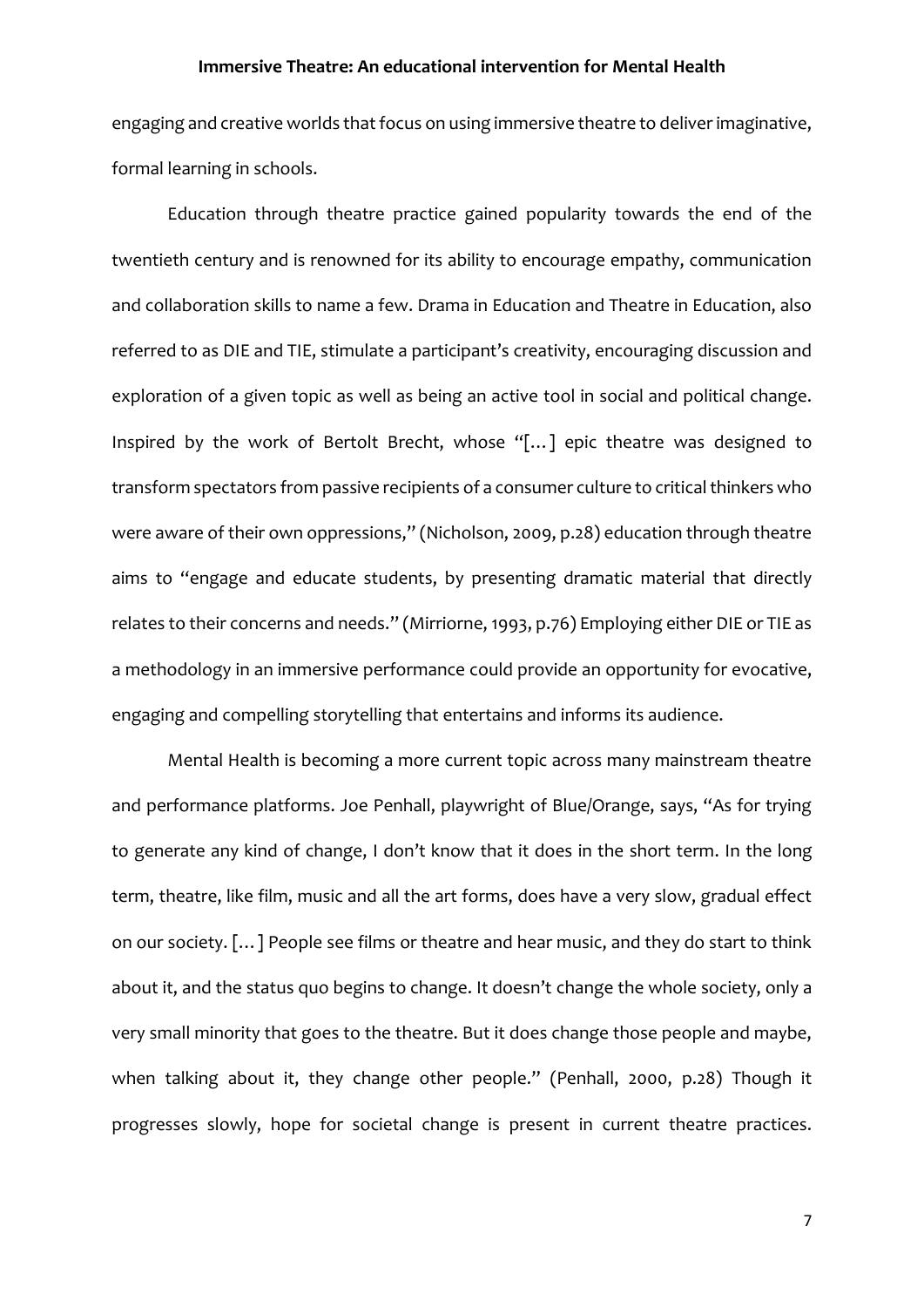Reasonably, this is the time to investigate the possibilities of inspiring, learning and raising further awareness of mental illness through other lesser explored theatre forms.

To investigate the potential of immersive theatre as a platform for education, I focused on applying Drama in Education techniques to an immersive performance. DIE is an improvisational, process-centred form of drama used as a means of teaching. It is used to expand learners' awareness, to enable them to analyse reality through fiction and search for deeper meanings in human experience. McCaslin says, "the objective is understanding rather than playmaking, although a play may be made in the process." (McCaslin, 1990, p.10) Dorothy Heathcote's Mantle of the Expert approach seemed a fitting choice as it makes a significant contribution to the development of practical, perspective and introspective skills. It is a teacher-led practice that uses imaginary contexts to generate purposeful and thought-provoking exercises for children to, "[…] perceive a real purpose for learning and discovering together in an interactive and proactive way – gathering skills and knowledge they can apply to their everyday lives." (Farmer, 2011, p.25). Mantle of the Expert accommodates for abstract concepts more readily, enabling children to explore emotions, attitudes, opinions and relationships. Learners encounter a fictional world from within that can aid in their understanding of personal and human experiences Immersive theatre works much in the same way, bringing the audience into the performers playing space. They may be asked to assist the performers in a task, to offer advice, to explore the space independently or even become a character in the performance. In addition, the audience may be asked to participate in altering the direction of the performance altogether thus become co-collaborators in the creation process.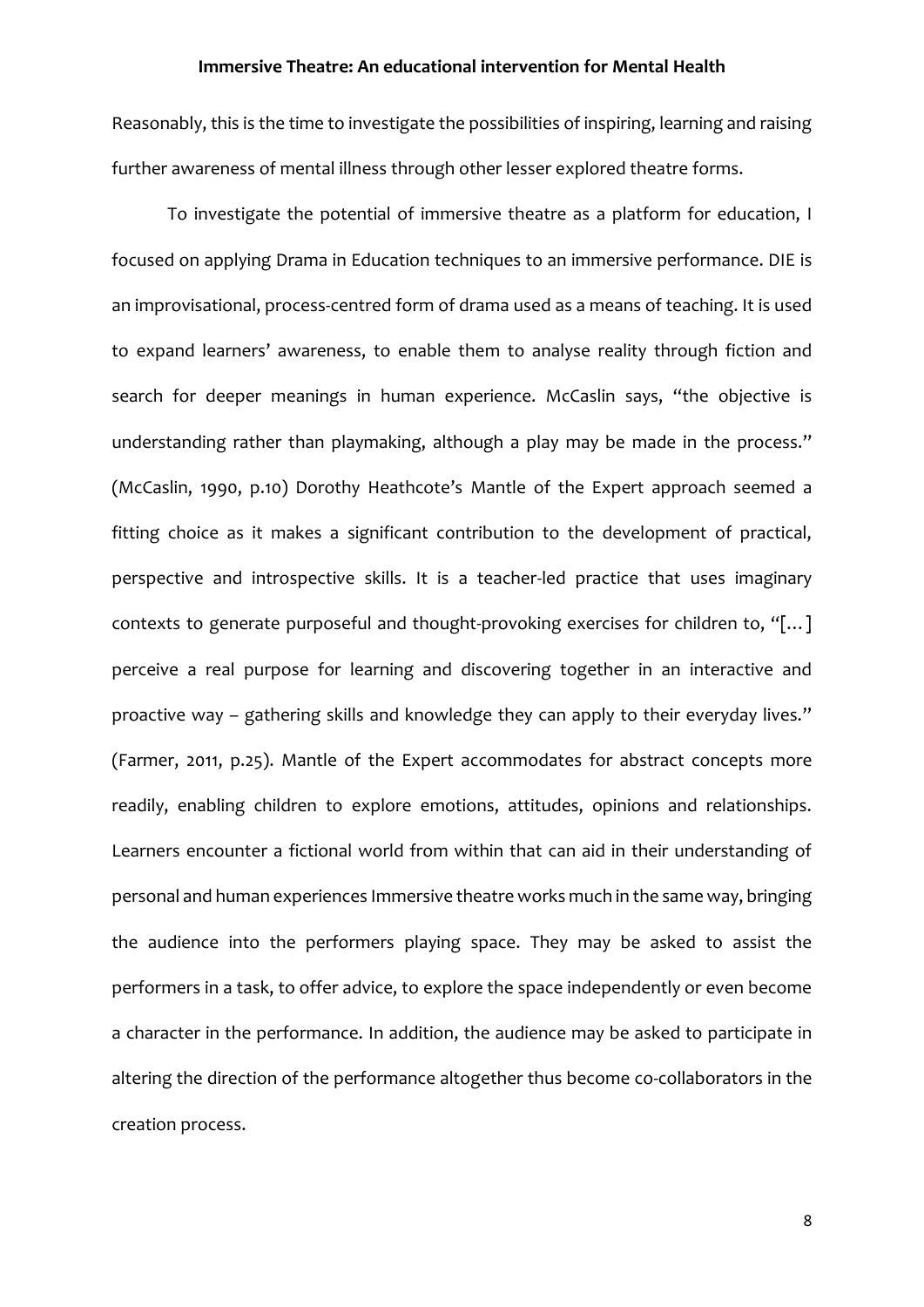The National Alliance for Mental Illness tells us that, "Taking action and raising awareness of mental health conditions can break down obstacles and improve the chance of recovery." (NAMI, 2018) Utilising visceral storytelling, psychology and audience participation through immersive theatre to address mental health, could establish a suitable learning environment that ensures proper care, support and consideration is given to those in need of it. This thesis aims to explore the immersive structure of Mantle of the Expert and Jungian Archetypes within a performance setting, how these can be applied to immersive theatre, and demonstrate the potential to influence and enable an appropriate understanding of mental illness.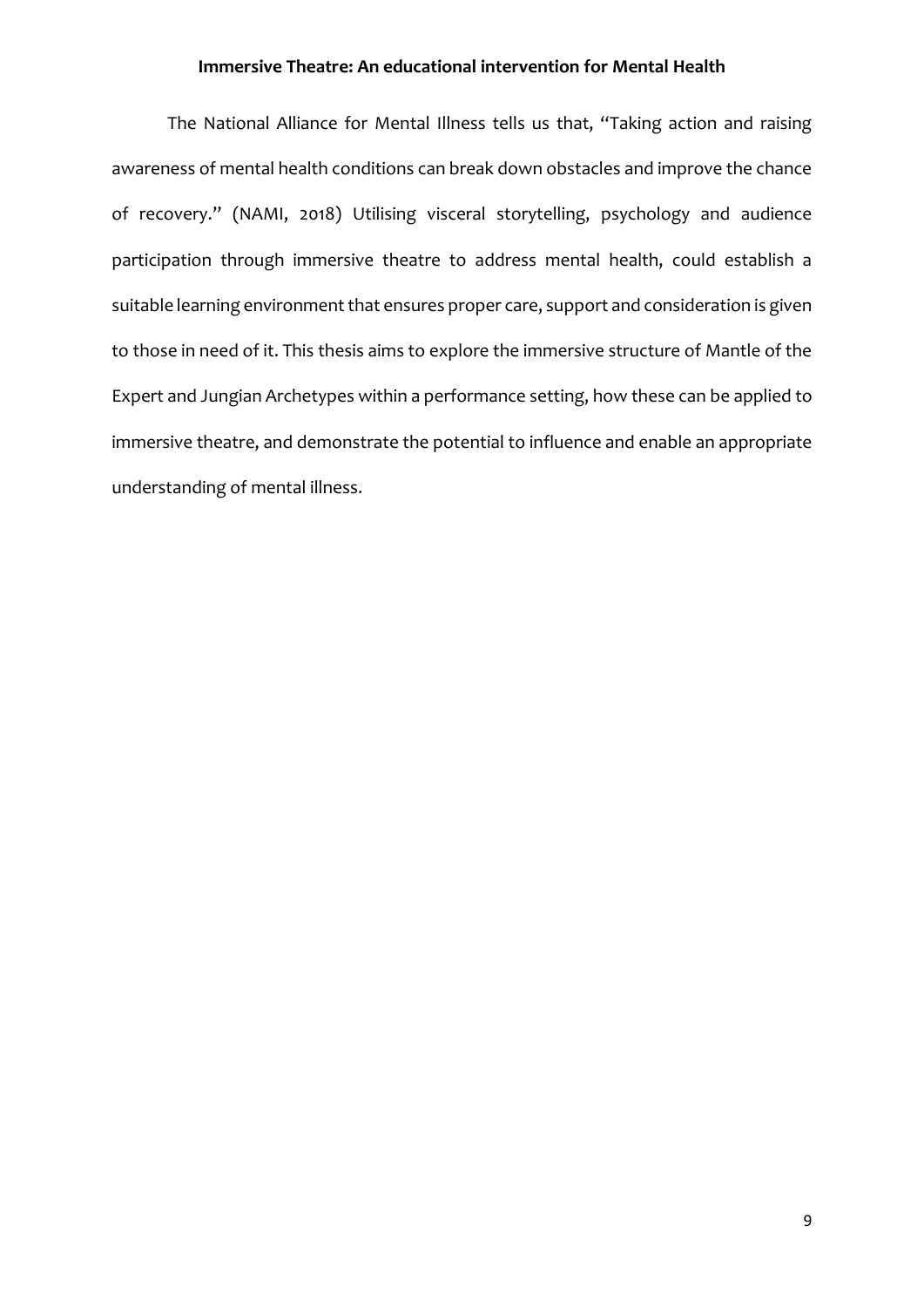# **LITERATURE REVIEW**

To assess the educational qualities of immersive theatre, it was critical to engage with research material that discussed the historical practices of the following subjects and how they have evolved over time; *Immersive Theatre*, *Theatre and Education* and *Theatre and Mental Health.* I have reviewed the following resources, focusing on audience as a key element of immersive theatre, adopting an applied theatre practice as a methodology and using first-hand storytelling and psychology to communicate ideas.

#### *Immersive Theatre*

Josephine Machon's, *Immersive Theatres: Intimacy and Immediacy in Contemporary Performance (2013)* provides an in-depth look at the contemporary spectacle of immersive theatre. Machon argues that the prominent element in immersive theatre is (syn)aesthetics; a combination of sensory approaches and visceral experiences. In Machon's view, (syn)aesthetic performance is imaginative, emotional and instinctive, creating a more tangible environment that "[…] places the audience at the heart of the work." (Machon, 2013, p.22). It allows the audience to live within the encounter, inviting them to let go of their perceived realities and take an active role within the performance. According to Machon, immersive theatre can only be considered immersive when it uses a combination of the following criteria; Space, Scenography, Sound, Timing, Interdisciplinary Practice and Audience Participation. The insertion of an audience member within the world is essential and integral to the exchange between performance and audience. Machon observes, "In immersive theatres audience members become active participants, collaborators, co-creators, moving into the realm of audience-adventurers." (Machon, 2013, p.99)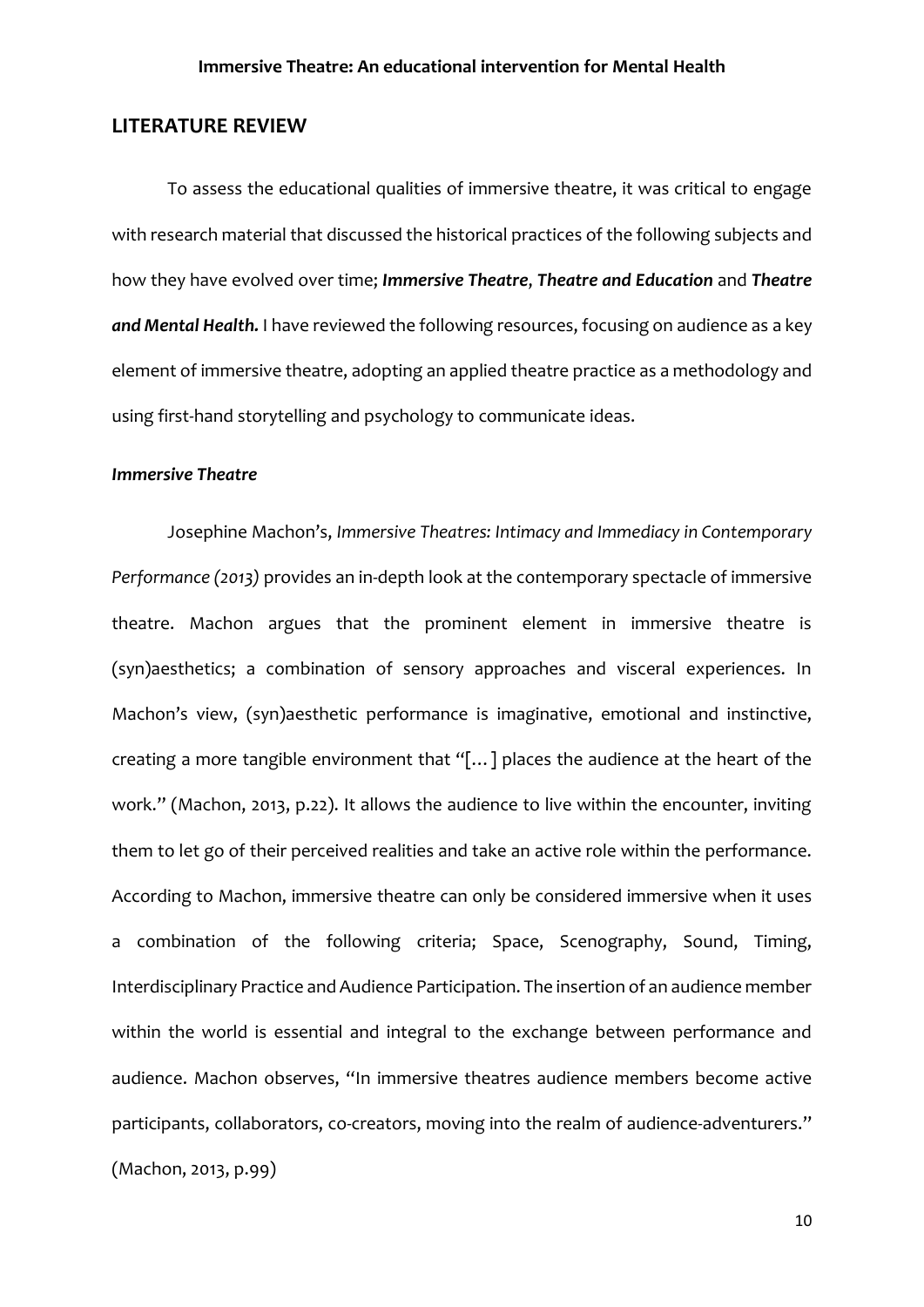Exploring the audience's function and their relationship with the narrative could go hand in hand with the principles of learning through drama; being given autonomy in a fictional situation to solve problems or complete tasks pragmatically. Visceral storytelling appeals to primitive instincts and can be a powerful language used to convey existence, identity and human experience. Its purpose within immersive theatre is, "[…] to engender a certain feeling of transcendence, of comprehending ideas, experiences and concepts in a unique way." (Machon; 2009, Pg1) Giving the audience a function or role has the potential to create a truthful, palpable connection to a performance; producing an impassioned space that cultivates a community around shared feelings and mental states.

Rose Biggin explores audience function in her book, *Immersive Theatre and Audience Experience: Space, Game and Story in the Work of Punchdrunk (2017)*. It proposes a new structure for understanding immersive practice; blending theories of aesthetics, interaction and ludology to define the complexities of Punchdrunk's work and the work that extends beyond them. Biggin probes at the level of immersion experienced by the audience and how it contributes to the overall production.

In the chapter, *Fan Interactivity: Communicating Immersive Experience*, Biggin debates the different experiences of grouped audiences and a singular audience member. She goes on to talk about the varied opportunities presented to them that ultimately affect their journey, such as purposeful guidance from actors, spectating while wearing a mask or being left to explore and discover freely. In some performances, audiences are asked to separate and traverse the strange new world they have entered, unaccompanied. In this scenario, importance is placed on the individual, with each audience member actively encouraged to devise their own adventure within the performance. The option to explore an immersive performance alone provides an opportunity to develop and engage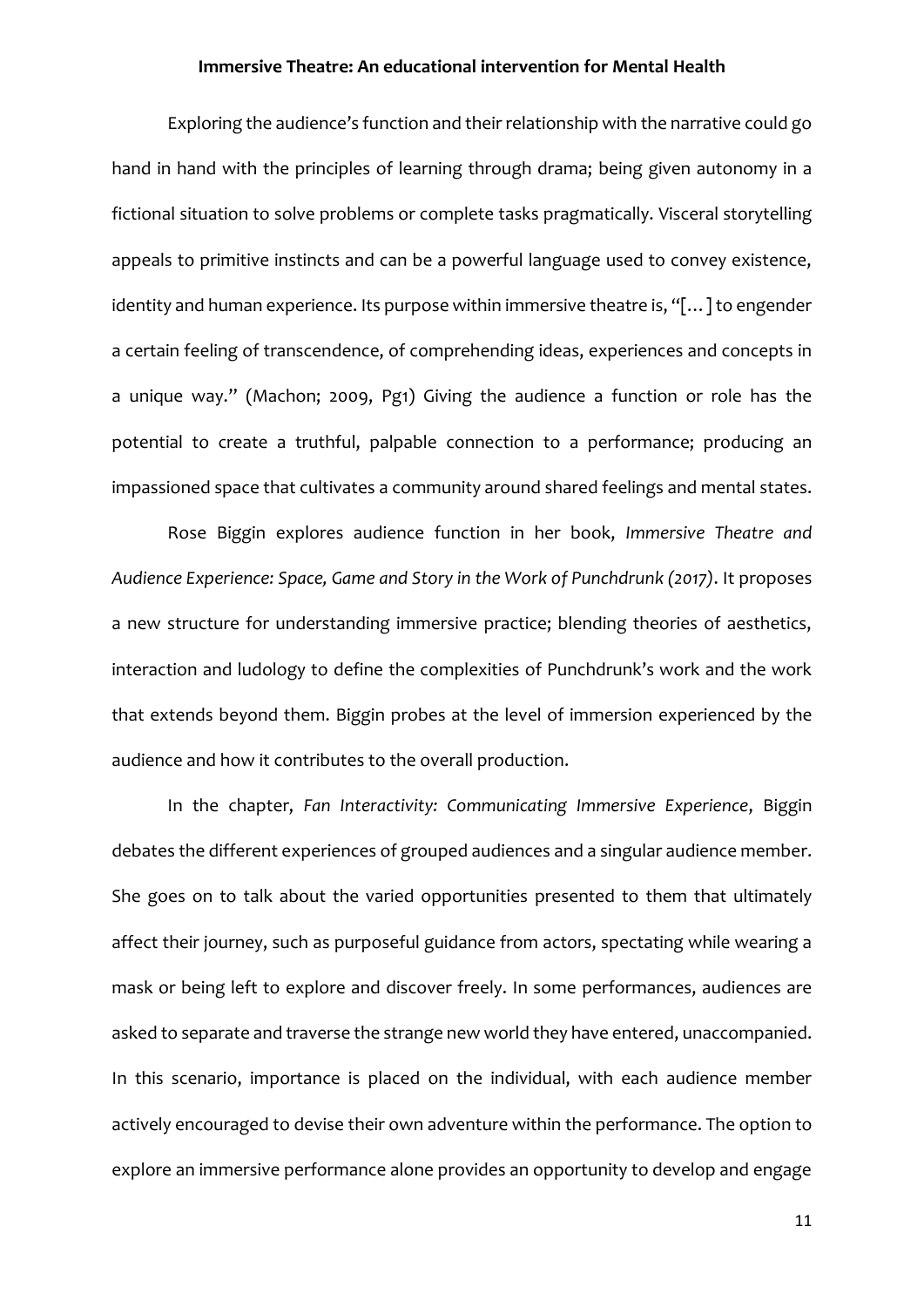with personal and social values. Biggin states, "One-on-one scenes represent interaction at its most explicit in terms of the attention paid to the audience member, and the sense that it makes a difference that they are there." (Biggin, 2017; p.103) Putting this method into practice to form part of the learning process within an immersive performance would be advantageous, as it provides an individual the opportunity to have a deep, affecting, inperson interaction with a character; free from distraction.

#### *Theatre and Education*

Helen Nicholson's, *Theatre and Education (2009)* discusses an insightful range of current practices in theatre education and examines how professional theatre practitioners have contributed to the development of twentieth century education for young people. She explores the capabilities of diverse theatre activities and maps how they have influenced new methods of learning and changed education. Nicholson takes her readership on a narrative journey of political debate, social aspiration and radical tradition. She investigates the effects of theatre education on the development of theatrical pedagogy and the artistic transformation of performance culture. Divided into two sections, the first offers a comprehensive and critical history of the ideas and practices which have formed theatre education, with emphasis on the opposing ideas of British playwrights Howard Barker and Edward Bond; while the second presents examples of contemporary performance paradigms and a consideration of the universal re-branding of creativity and imagination.

Nicholson also distinguishes between, and outlines the important differences of, Drama in Education and Theatre in Education. She specifies that DIE is part of the curriculum and is both a method and a subject that uses movement, voice, improvisation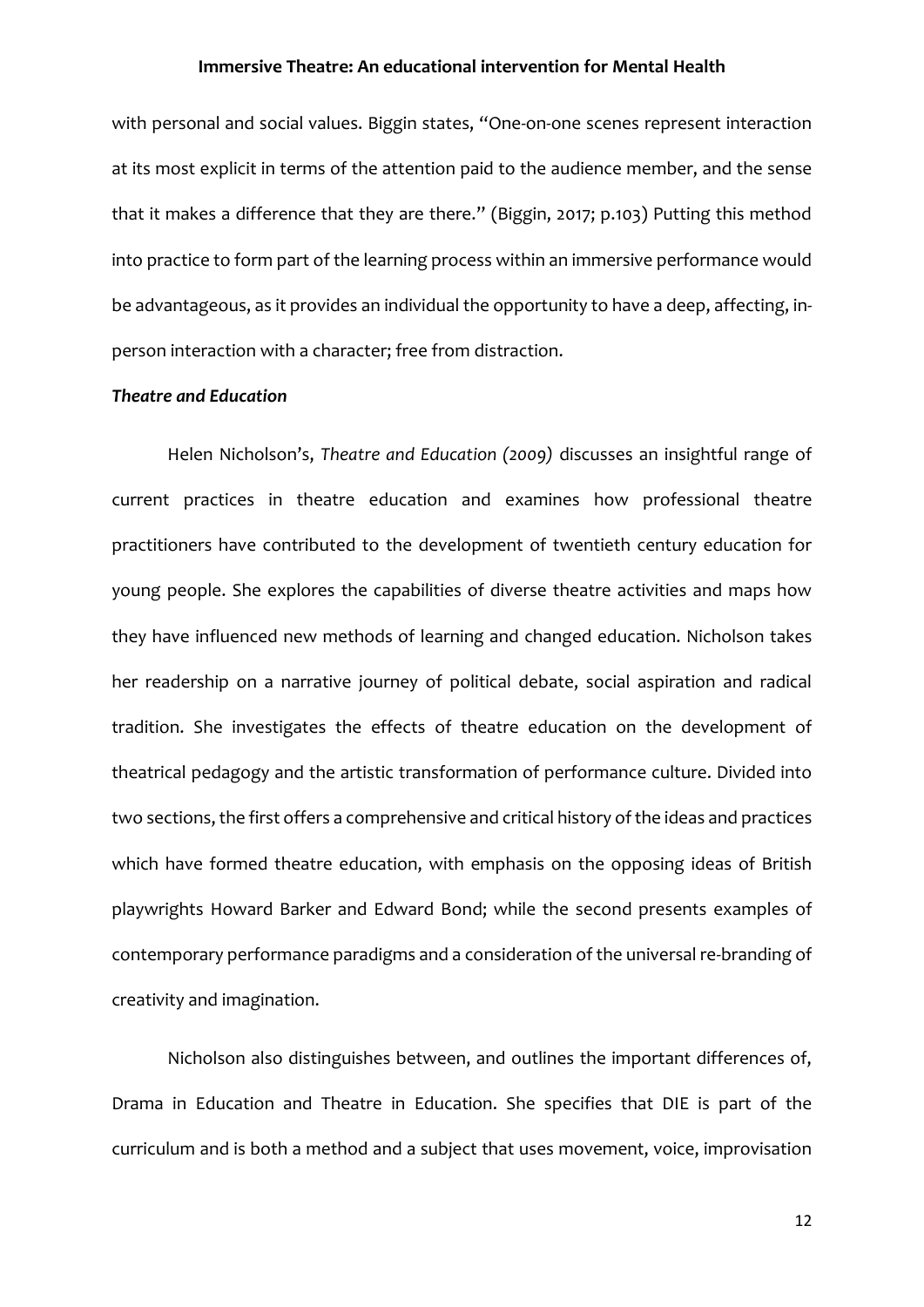and role play as tools. In this regard, drama teaches the individual through practice and performance of the activity. Her focus, however, is mainly on TIE, which is a devised programme of participatory learning developed by a company of actors. Nicholson draws from her personal experience and expert knowledge to raise fundamental questions that are relevant to all forms of theatre, detailing innovative theatre practices, cutting edge performance techniques and how compatible they are with learning, engagement and participation. She eloquently defines and finishes her book with, "[…] young people can be active makers of meaning, creating theatre as they would like life to be rather than simply reproducing the theatre as it already exists." (Nicholson, 2009, p.80) Implementing this course of action into my research, I can use immersive theatre techniques to promote originality, impart knowledge and develop powers of reasoning and judgement on the impact of mental illness.

To further explore the components of Theatre in Education and Drama in Education, and to determine which practice would be better applied to an immersive performance, I will review Anthony Jackson's and Chris Vine's *Learning Through Theatre (1993)* and Dorothy Heathcote's and Gavin Bolton's, *Drama for Learning (1995).* Jackson and Vine offer a thought-provoking overview of Theatre in Education. They compile comprehensive works from several theorists and practitioners on the use of theatre as a medium for learning; how this practice has developed, and how it has contributed to the education of young people. They capture, promote and critically interrogate the characteristics of TIE, highlighting how it has influenced a wide range of practices now more commonly termed 'applied theatre'. Separated into four sections; the book illustrates various developments, challenges and achievements of TIE across the globe and makes a compelling argument for the practicalities of learning through theatre in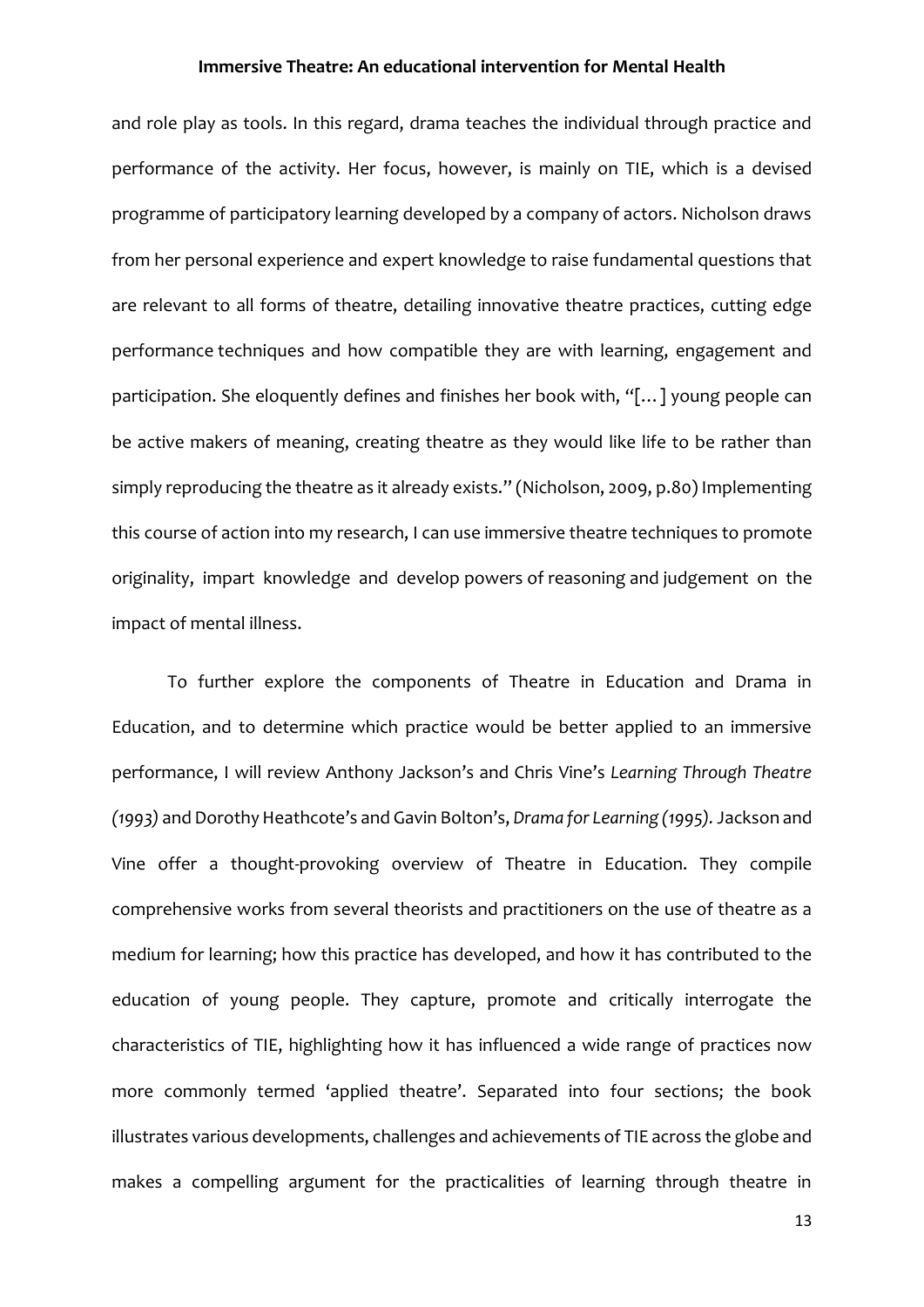continually evolving societies. Notably, some chapters delve into the integral relationship Theatre in Education has with Drama in Education and the urgency to adopt these methods in a world under social, political and environmental crisis.

Many of the practices and principles are applicable to my research when addressing the meaning of education within a theatre environment. When discussing theatre as education David Pammenter suggests, "Our theatre practices […] should promote an exploration of the true meaning of our experiences as social beings." (Pammenter, 1993, p.84) He suggests that through theatre we should examine our identities, our purposes, our perceptions of life and our roles within it. Through workshops, I will experiment with different methods of applied theatre with this aim in mind. The psychological aspect of this method may offer some insight into general human motivations, behaviours and interactions that can be applicable to a compassionate perception on mental illness. The most deeply analytical, academic and perhaps most poignant chapter is Peter O'Connor's argument about the aesthetic of the pedagogic. Quoting John Dewey, "The teacher is not in the school to impose certain ideas, […] but is there as a member of the community to select influences which shall affect the child;" O'Connor goes on to stipulate the imperatives and approaches of learning through theatre are to enable the participant to act. He discusses Dewey's influences on TIE and how those influences have revolutionised pedagogic practices; participation being the key aesthetic aspect to engage communication and resolution.

Heathcote's and Bolton's, *Drama for Learning (1995)* proposes an approach to Drama in Education that is dialogic, liberating and participatory. Their collaborative practice, Mantle of the Expert sets up a supportive, interpretative, and reflective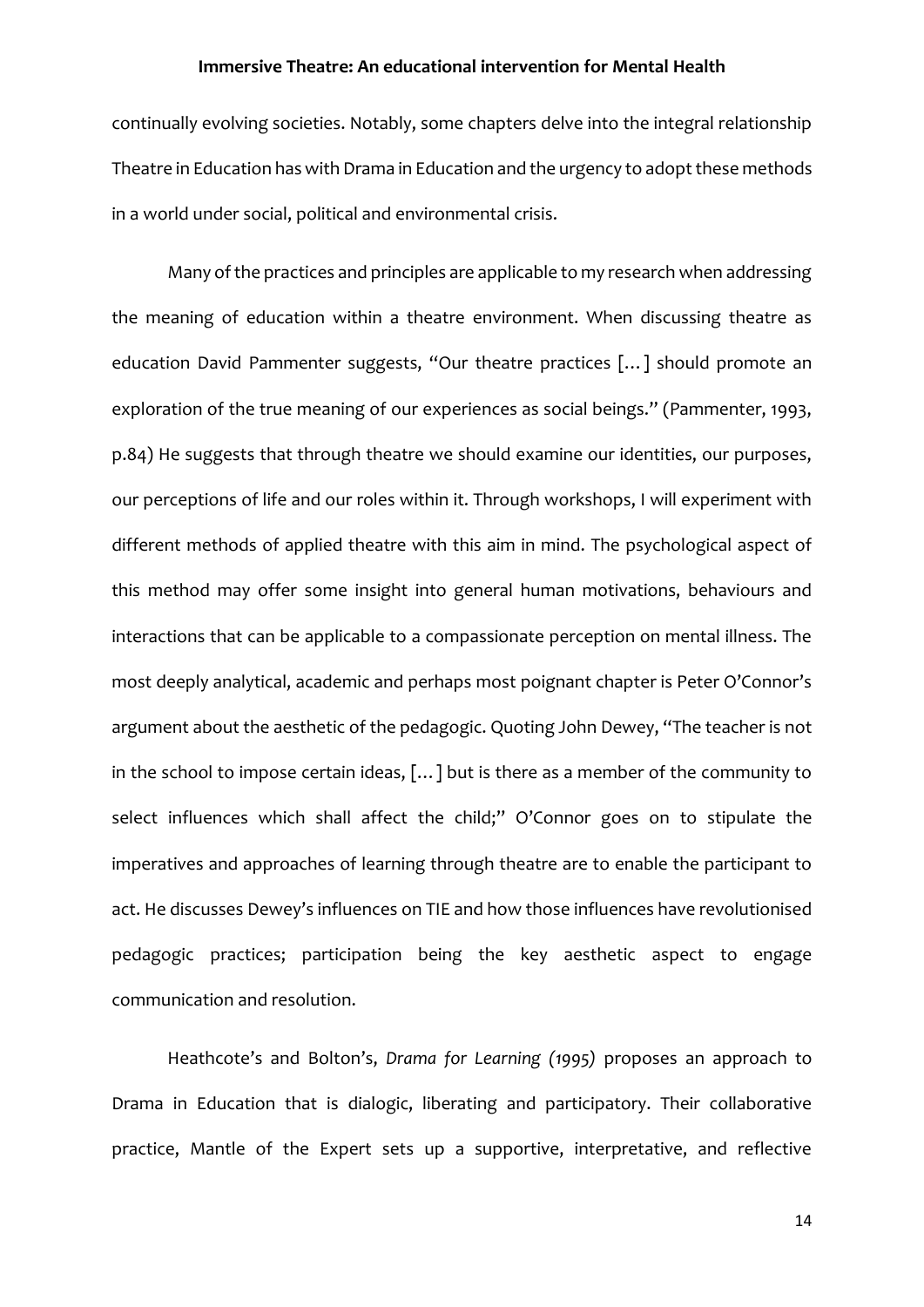environment in which students can learn through an active exploration of tasks shaped around the curriculum. "Participants in mantle of the expert are framed as servicers committed to an enterprise. This frame fundamentally affects their relationship with knowledge; […] they can only engage with it as people with a responsibility." (Heathcote, 1995, p.32) Heathcote suggests being presented, in role, with a situation in which you must act produces a different kind of thinking. The urgency required to solve the problem is a motivational and purposeful way of learning, where students practice the knowledge opposed to merely receiving it. Focusing on questioning, discussing, and addressing an issue in this way could prove to be an effective method in my research. It offers the opportunity to affirm the importance and dignity of personal experience, enabling the audience to draw a common ground with those who experience Depression and Anxiety.

#### *Theatre and Mental Health*

Anna Harpin's and Juliet Foster's, *Performance, Madness and Psychiatry: Isolated Acts (2014)* is a collection of essays exploring the portrayal of mental illness in performance. It offers a detailed timeline of events from the eighteenth century to the present, unearthing the unrealistic misrepresentation of psychiatric asylums, hospitals and the patients who inhabited them. Harpin and Foster feature personal interviews and academic research, looking at the importance of mental health and its relationship with performance. Many issues are discussed throughout, raising such questions as: *What is mental illness? How do we recognise it?* and *What is the respectful way to represent it?* In the chapter, *A Life of their Own: Reflections on Autonomy and Ethics in Research-Based Theatre*, Susan M. Fox examines the relevance of mental illness in theatre performance. She discusses *Maladjusted,* a production from Theatre for Living, created and performed by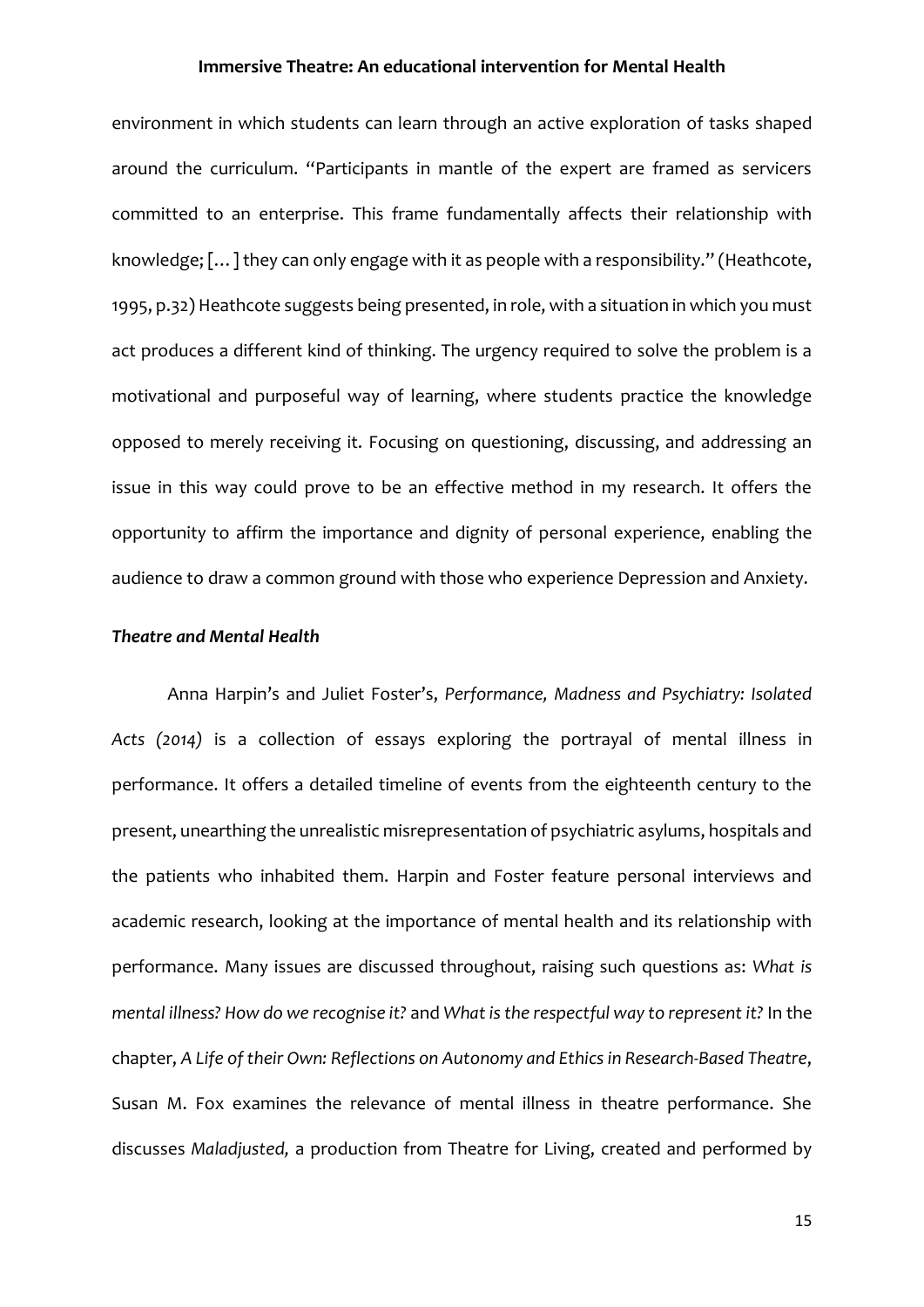those who experience mental illness. Its purpose was to generate dialogue, stimulate social change and act as a catalyst for policy makers.

Using the personal stories of service users, the play lends itself to the assistance of "[…] social service agencies and governments who are prepared to confront stigmatisation and work toward changes that will ensure that mental health services are more effective in meeting the needs of those with mental illness." (Fox, 2014 p.66) Sharing stories through theatre can impart knowledge, encourage the use of imagination and deepen the level of involvement. Storytelling is used in conventional theatre, performance techniques and drama-based pedagogy to stimulate excitement, creativity and passion. "The theatre can take statistics and transform them into personal stories; the theatre can be a true voice of people who are struggling with various aspects of the stigmatization issue." (Fox, 2014, p.66) Stories that stimulate the senses and elicit our most basic impulses within an immersive setting are vivid, instinctive and memorable and allow for stronger emotional bonds; making them effective tools for learning about mental health.

Val Richards', *The Who You Dream Yourself: Playing and Interpretation in Psychotherapy and Theatre (2005)* examines the relationship between psychotherapy, theatre playing and meaning-making; the process of how people construe, understand, or make sense of life events. Richards supplements her foundations with the poetry of W.B. Yeats, the writings of Jacques Lacan and the concept of *The Self,* founded by Carl Jung. She refers to Jungian psychology throughout her discussions, focusing on the unification of consciousness and unconsciousness as an integral part of identity and transformation. She also uses Jung's theories to explore meaning-making, equating dreams to therapy sessions and seeing them as "[…] sites for deconstruction." (Richard, 2005, p.47) Taking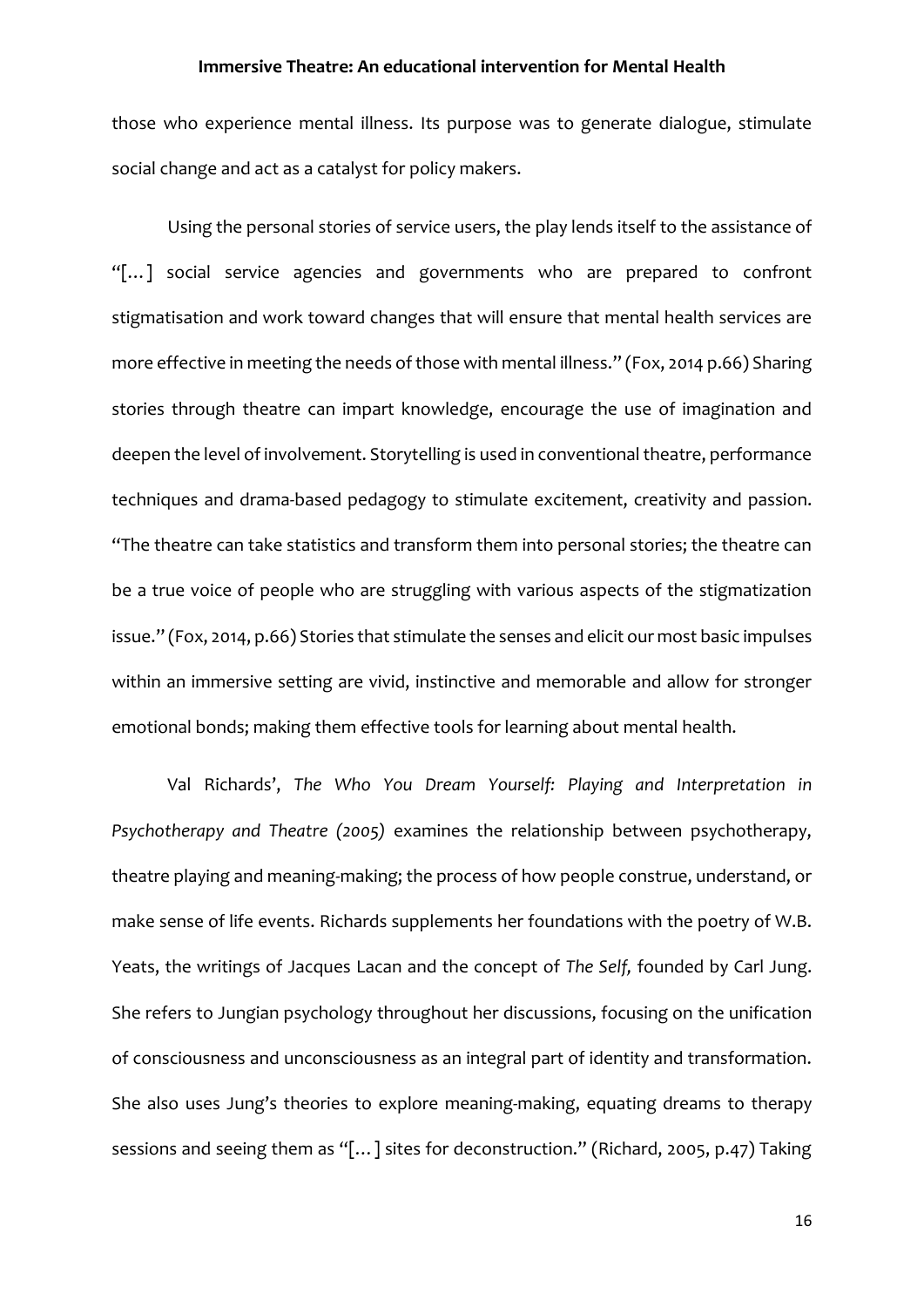this into consideration, an immersive theatre setting is the ideal environment to play with ideas around deconstructing the human psyche in relation to mental illness. Richards comments, "By linking images, dreams and destiny, Jung recognises that both asleepdreaming and daydreaming, […] assist in the consolidation of the self." (Richards, 2005, p.133) Exploring thoughts, memories, behaviours and experiences in a dream-like space could inform the learning process, as well as afford audience members the chance to recognise certain personality traits or aspects of character in relation to themselves.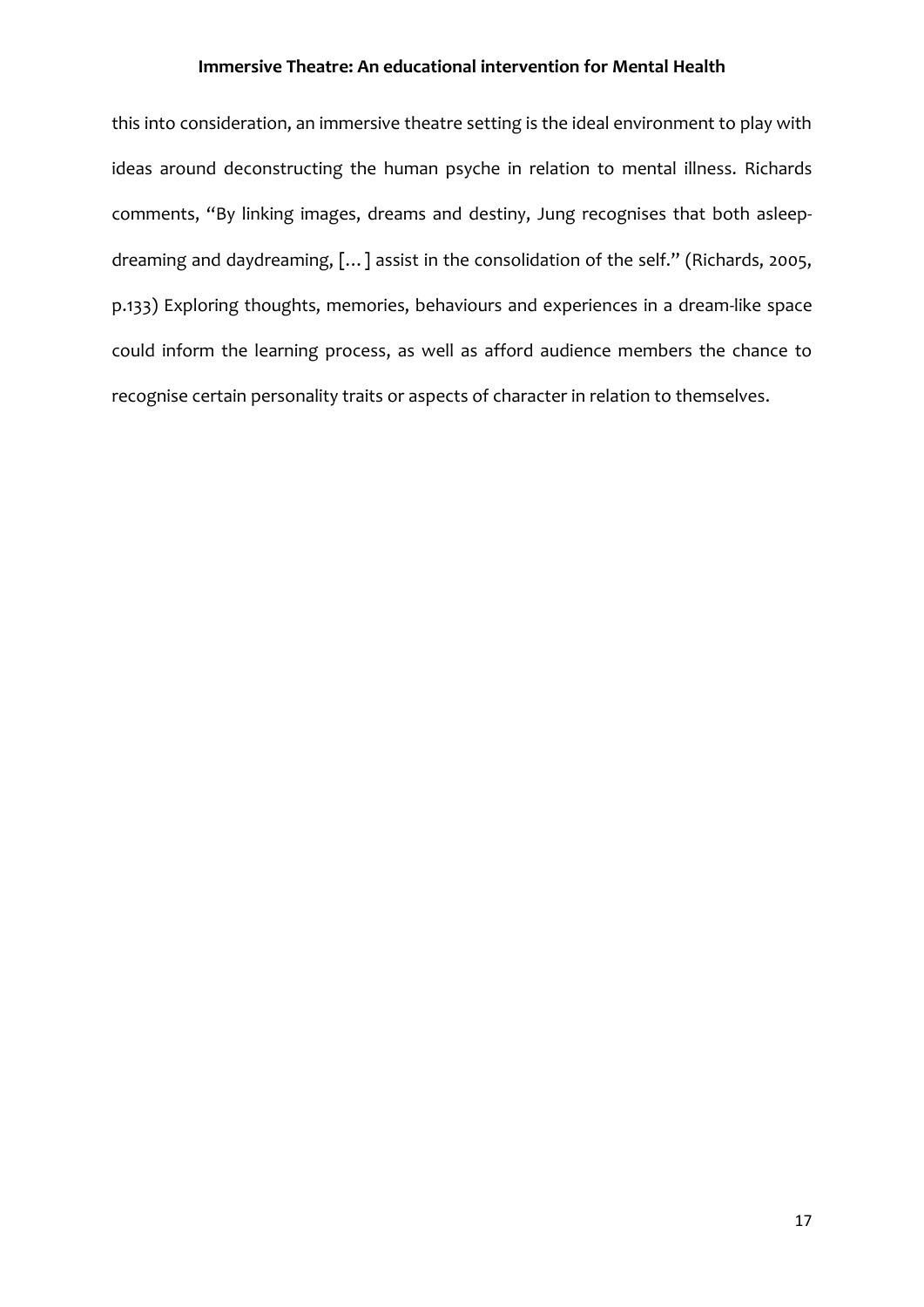## **PERFORMANCE EVALUATION – RUNNING IN THE DARK**

*Running in the Dark* is an experimental performance in devising, using techniques drawn from Jungian psychology, immersive theatre and Drama in Education; with Depression and Anxiety as the subjects of study and discussion. The process began with developing complex, emotive characters using Carl Jung's Archetypes as a method of creation. Through studying the religions and myths of various cultures, Carl Jung discovered comparable patterns, themes and symbols, which he later referred to as Archetypes. To portray my own experience of Depression and Anxiety, I wanted to construct characters that represented aspects of my emotions and inner conflicts. According to Jung, Archetypes are "[…] identical psychic structures […] (Jung, 1967, p.158) that possess the capacity to initiate, control and negotiate how humans perceive and experience the world. He proposed the human mind, or psyche, contains universal, heritable elements that inform human behaviours, thoughts and emotions. It seemed appropriate then to use the archetype structure within my performance to encompass these features.

Although there are many archetypes, Jung defined twelve with their own sets of values and personality traits (Figure 1, The Twelve Jungian Archetypes, Neill, 2018). He then separated the twelve archetypes into four cardinal orientations; Ego Fulfilment, Freedom, Socialness and Order. During the workshop process, I played with various permutations of orientation and experimented with each archetype's respective motivation. Inspired by the film Inside Out, [...] "a dazzlingly imaginative adventure set inside the mind of an 11year-old girl." (The Guardian, 2015) I chose four archetypes, one from each orientation to reflect a true representation of my own personality as well as the four basic human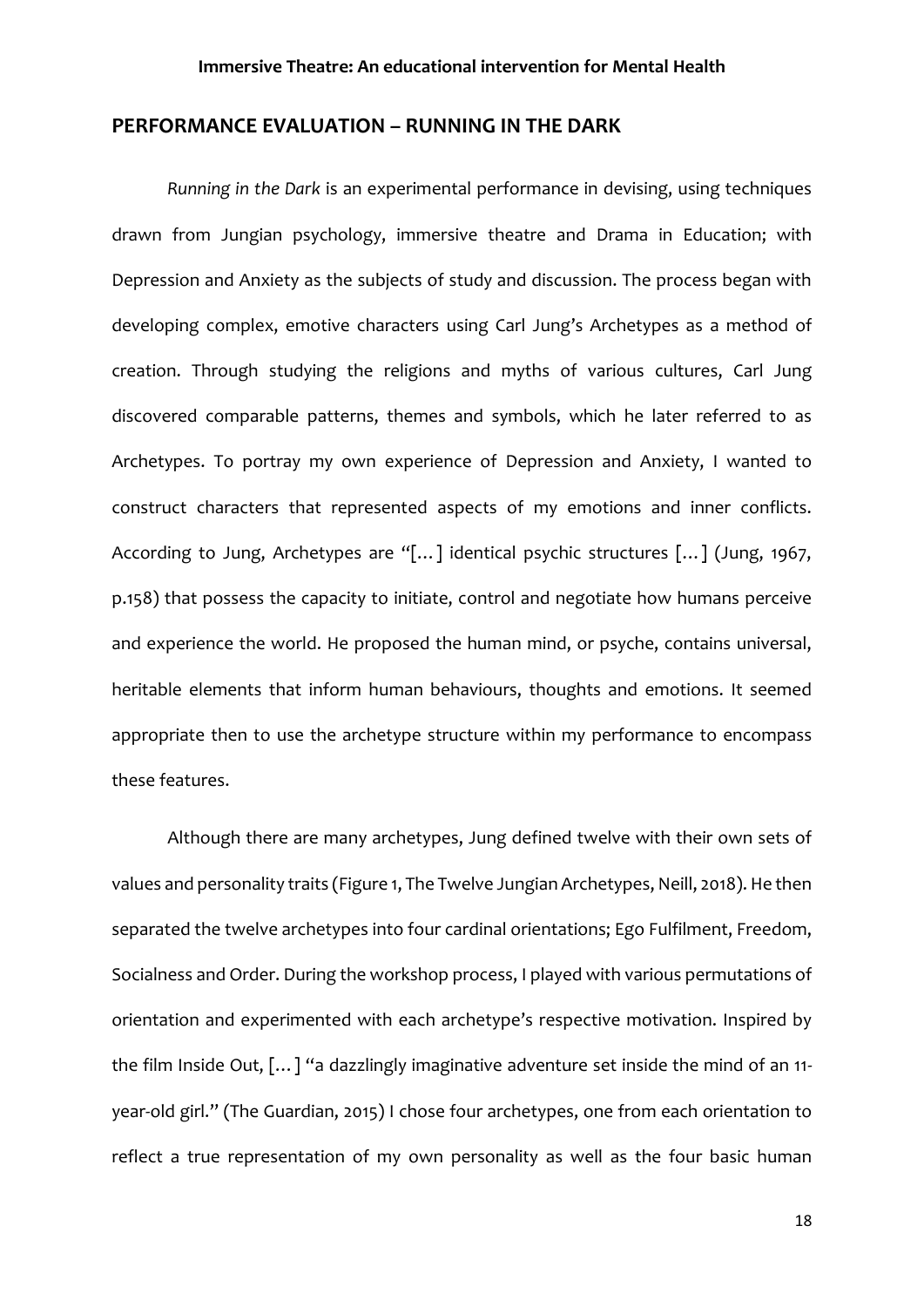emotions (Jack, 2014) to elicit a relatable connection from the audience. The character Jitters is based on the innocent archetype and the emotion fear, a child with a yearning for love and affection. The character Blue is based on the lover archetype and the emotion sadness, a woman filled with an innate passion for connection. The character Merry is based on the caregiver archetype and the emotion happiness, a person who exerts control by attending to others. The character fury is based on the hero archetype and the emotion anger, a man with a natural wanting to leave behind a legacy. The character Black Dog is based on the self archetype and represents a physical manifestation of Depression and Anxiety. The Self is the central archetype and is responsible for unifying all the others and within the context of the performance it can divide them as well.

Once the foundations for the main characters had been identified, I moved on to devising a narrative adopting a DIE method known as Mantle of the Expert. MoE uses role play within a fictional context to inspire students or learners to take on responsibility, meet new challenges and experiment with making decisions to explore a certain topic or solve a specific problem. "MoE encourages creativity, improves teamwork, communication skills, critical thought and decision making." (Famer, 2011, p.25) This approach embraces drama conventions to create opportunities for exploration, examination, discussion, and reflection, which encourages participants to play with the aesthetics as much as the social content. It gives participants the freedom to investigate certain actions, motivations, and values; and experiment with different possibilities and choices. When first developing MoE, Dorothy Heathcote identified six core elements to the practice (Heathcote & Bolton, 1994) though Viv Aitken breaks it down further into ten core elements (Figure 2, The Ten Core Elements of Mantle of the Expert, Aitken, 2013). During the development process, I applied some of these elements to my own work, the first being The Fictional Context.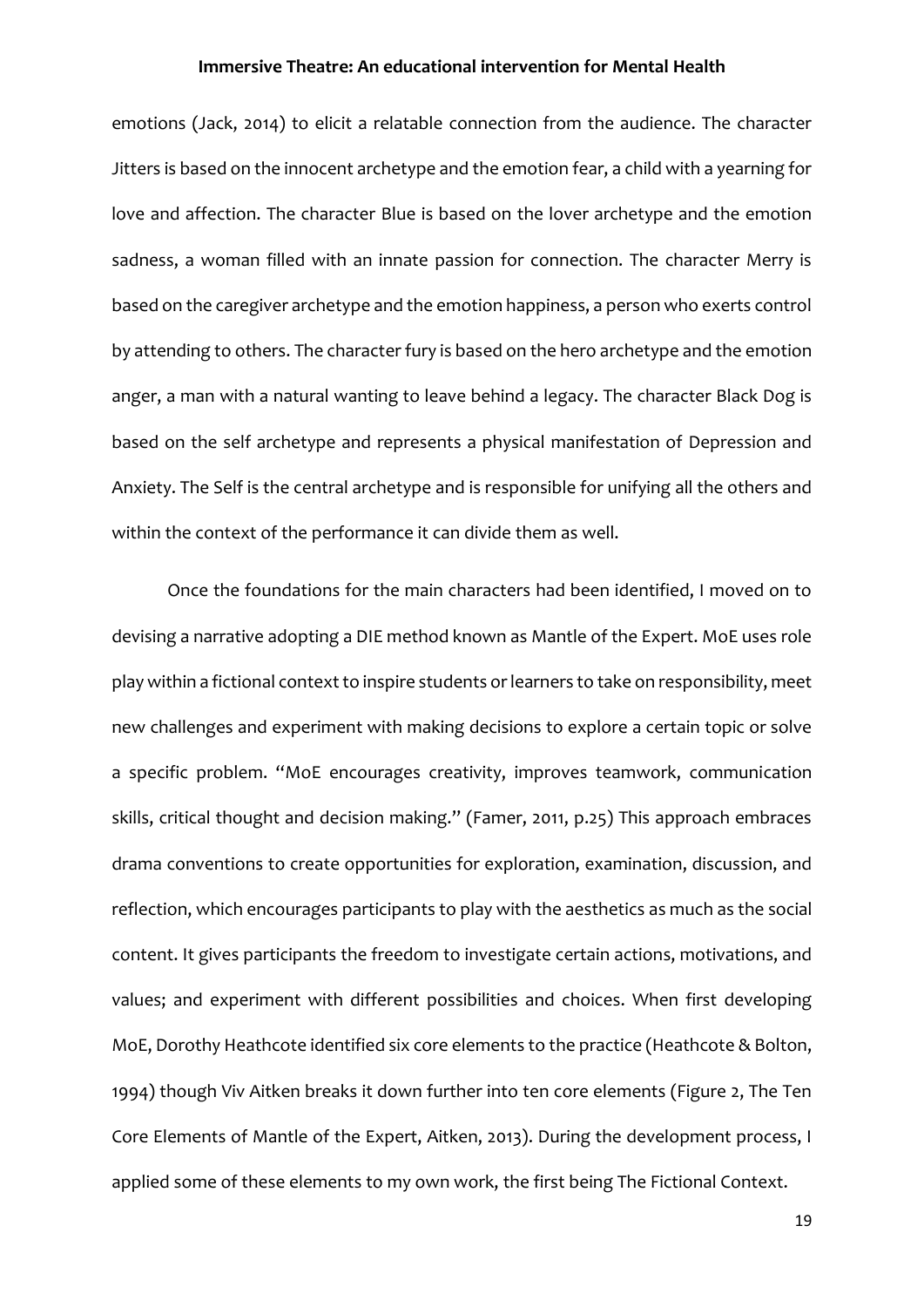The Fictional Context is a crucial element in Mantle of the Expert as it represents the dramatic environment the learners work in, separate from their reality. "The intention is not for students to get swept away in the imagined world, but rather to inhabit a state of metaxis, with an ongoing awareness of both the fictional world of the company and the ongoing social reality of their classroom." (Aitken, 2013, p.42) Although they suspend disbelief; deny their presence in the real world and believe the surreal (Coleridge, 1817) they are still acutely aware that they are taking part in a class activity under the teacher's instruction.

When developing *Running in the Dark*, it was not necessary to differentiate between the fantasy world and the real world. I wanted to ensure the immersive aspect of the performance remained intact. Films such as The Matrix, where "A computer hacker learns that his entire life has been a virtual dream [...]" (The Metacritic, 1999) and Inception, an "[…] unmissable and maddening thriller about dream invasion" (The Telegraph, 2010) influenced much of the performance's fictional context. I envisioned the environment some years into the future, where a technologically advanced medical facility had adapted astral projection to transport the human soul from its usual plane of existence into the mind of another human. Through intensive workshops, I explored several narrative possibilities that could assimilate a single audience member into an active protagonist role within this context. Rose Biggin remarks on the work of Punchdrunk, "[…] interplay between interactivity and passivity can be what gives immersive experience its power." (Biggins, 2017, p.80) It was imperative to the research that the audience engage and interact with the performance opposed to passively observing. As a result, this took the shape of a one on one experience. Thereafter, I began writing my ideas into a succinct script, adapting Aitken's third element, Framing.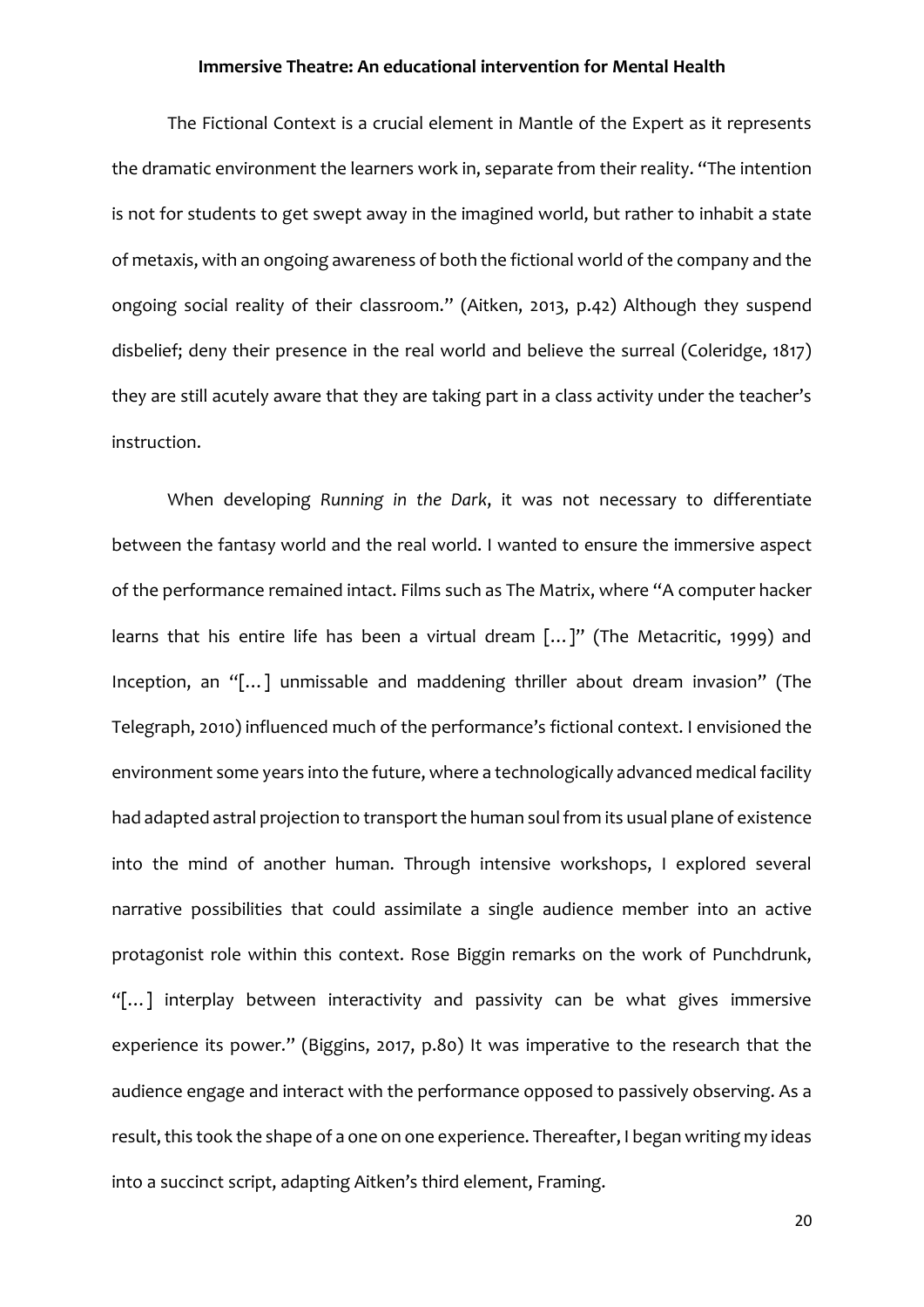Framing is a sociological concept developed by Heathcote to help students adopt a point of view. Framing a role early in the learning process of Mantle of the Expert can help establish an emotional relationship to the subject matter. "The main functions of framing "[…] are to set up the context for the students; to offer the students a way into the fiction; and to make curriculum activities memorable, understandable, and coherent." (Taylor, 2016, p.13) The type of role can vary the emotional involvement and personal investment in the action. Much like Mantle of the Expert is student-centred, *Running in the Dark* is audience-centred, and begins with an immediate and concrete desire to connect. Beginning with the audiences' arrival at the Monroe Healthcare Facility, Dr Anderson takes on a teacher like role for the opening sequence. This character's main function is to induct the audience into their role and assign them a task. Assuming the audience member has accepted their position, they are then taken to a meditation room for a procedure, known as Transcendence, that projects their subconscious inside the mind of a patient. Each stage is designed to deepen the audience's level of immersion, make them feel responsible for the project and prepare them for a visceral experience. Initially, I wanted to frame the audience member in the role of a family member or loved one to elicit a more intimate attachment, however, I later decided to change this to the role of a junior researcher. I was concerned the former idea would compromise the audiences' ability to use both an objective and a subjective perspective to the material.

Given that Depression and Anxiety are sensitive and personal subjects, I made the decision not to be too literal; referring to them as The Black Dog character within the Fictional Context. This in turn, added to the narrative fantasy and allowed me to build upon Carl Jung's ideas around the psyche. The psyche consists of three major realms, Consciousness, the personal unconscious, and the collective unconscious. Each of the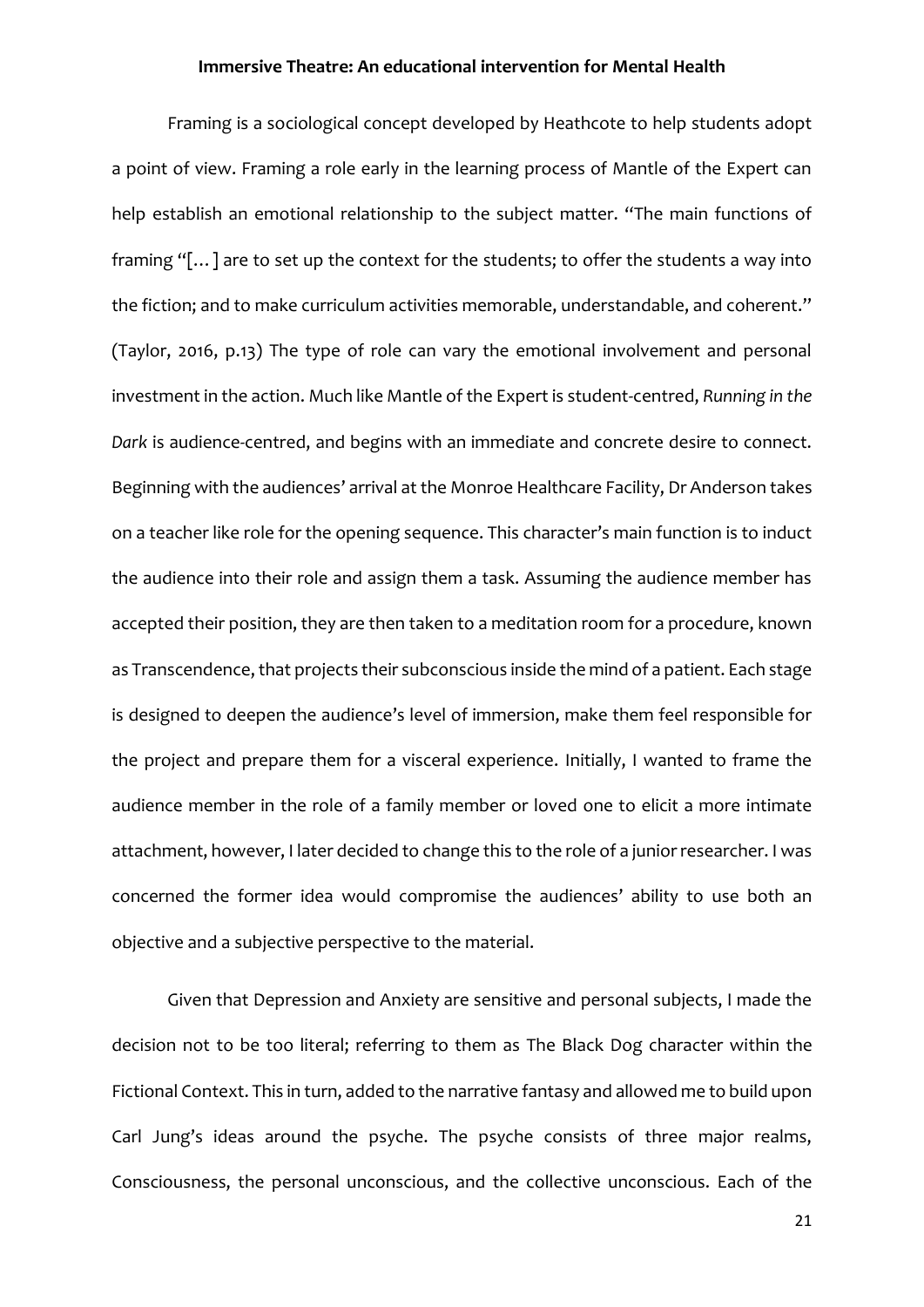realms interact with each other and play a role in the structure and form of a person's whole personality. Consciousness is our physical awareness and sensorial knowledge of reality. The personal unconscious consists of memories and significant events that shape us as individuals. The collective unconscious is a ubiquitous network of cognitive categories that influences our understanding, perceptions and responses. Taking this into consideration, I combined Aitken's Commission and Client elements to experiment with these notions.

A commission within Mantle of the Expert is usually provided by a client or government official body and delivered to the students shortly after the initiation of the fictional context. It is presented in the form of an authoritative written letter that clearly expresses the framework of the experience. "The advantage of this format for teachers and students is that the commission letter can clearly express the learning goals and set parameters for the experience." (Aitken, 2013, p.44) For *Running in the Dark* this was established through an arranged meeting with a designated character. The commission is broken down through a conversation and the audience are given the opportunity to ask questions. They are also provided with a pen and some paper to make notes if they choose, as well as some basic rules to follow (Figure 3 Health and Safety Waiver & Figure 4 Helpful Hints). It may have been engaging to issue audience members with a letter of appointment from Dr Anderson as a call to action prior to the meeting taking place. This would have acted as a snippet of what was to be expected of the participant in advance of the performance, starting the immersion earlier, and elicited a more profound connection and informed response from the audience.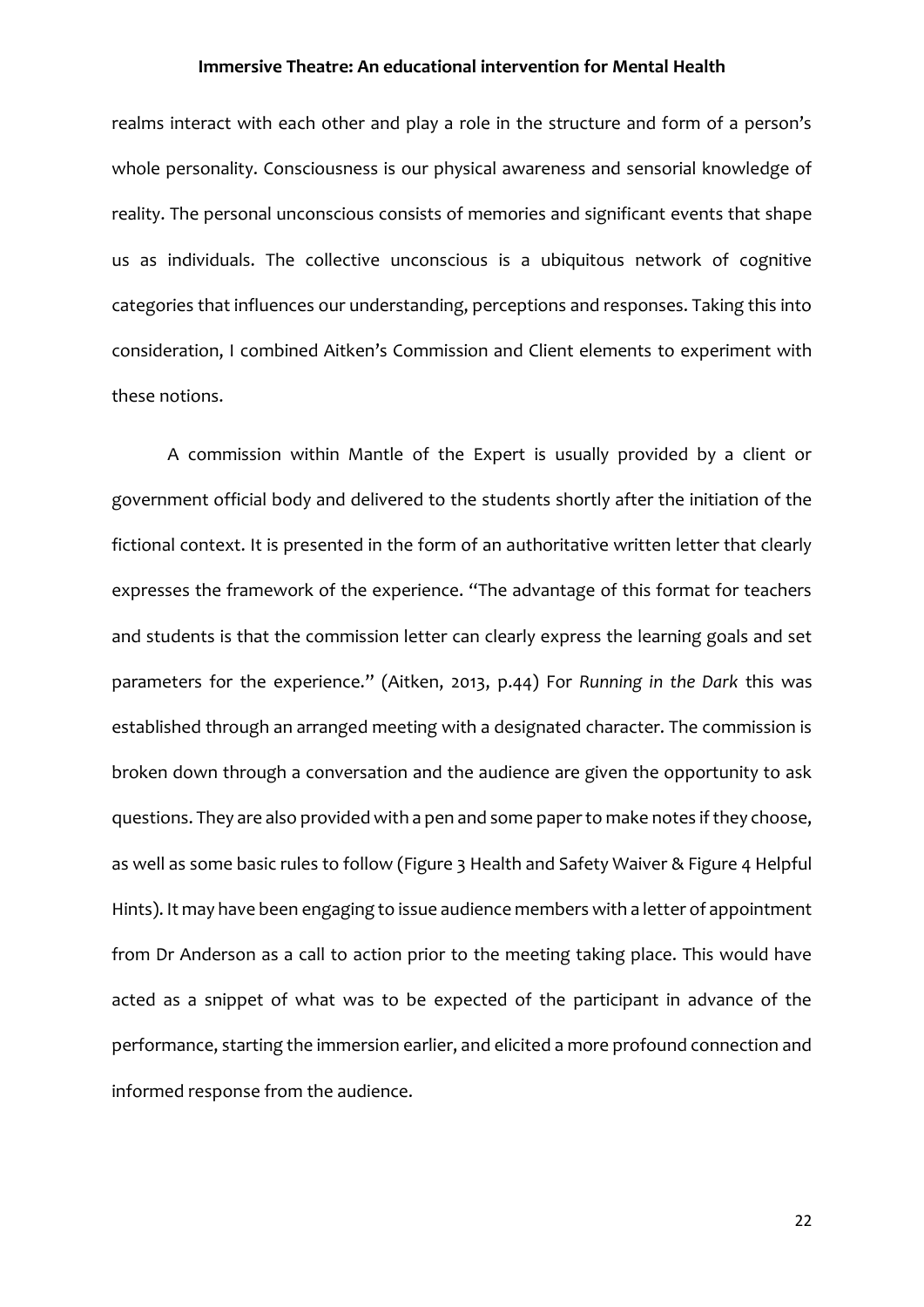The client is an approach that uses a person or professional organisation as an external figure to give clear and purposeful instructions to the area of study. "Evoking these external figures gives a clear purpose to the learning beyond doing what the teacher says or picking up skills that may be useful one day. The presence of the client gives us a clear sense of who we are working for (and "we" in this case includes the teacher). (Aitken, 2013, p.45) The client in *Running in the Dark* is presented as two separate entities. The first being the patient, Olivia, who has come to the Monroe Healthcare Facility in need of treatment and the second being the medical facility that has an obligation and duty of care to the patient. This is dichotomised further throughout the performance as the audience member meets individual aspects of Olivia's mind; her thoughts, memories and emotions.

Based within a classroom, Mantle of the Expert was developed to take the school curriculum into consideration and work towards specific learning aims. "Sequencing of tasks within Mantle of the Expert is a balance of teacher directed planning and emergent inquiry." (Aitken, 2013, p.46) *Running in the Dark* took place within a performance environment and as such framing curriculum tasks as professional tasks was not applicable to the research. I did, however, include some question-based tasks that were crucial in promoting a line of inquiry and keeping the audience involved. Each of these activities were based on three key components of Depression and Anxiety; causes, triggers and reactions. During their induction, the junior researcher was tasked with making observations and taking note of these components, with specific reference to any of Olivia's thoughts, memories and emotions.

Erich Neumann, a student of Jung, used physical organs as an analogy to help elucidate the concept of archetypes. Just as the human body needs organs to function, so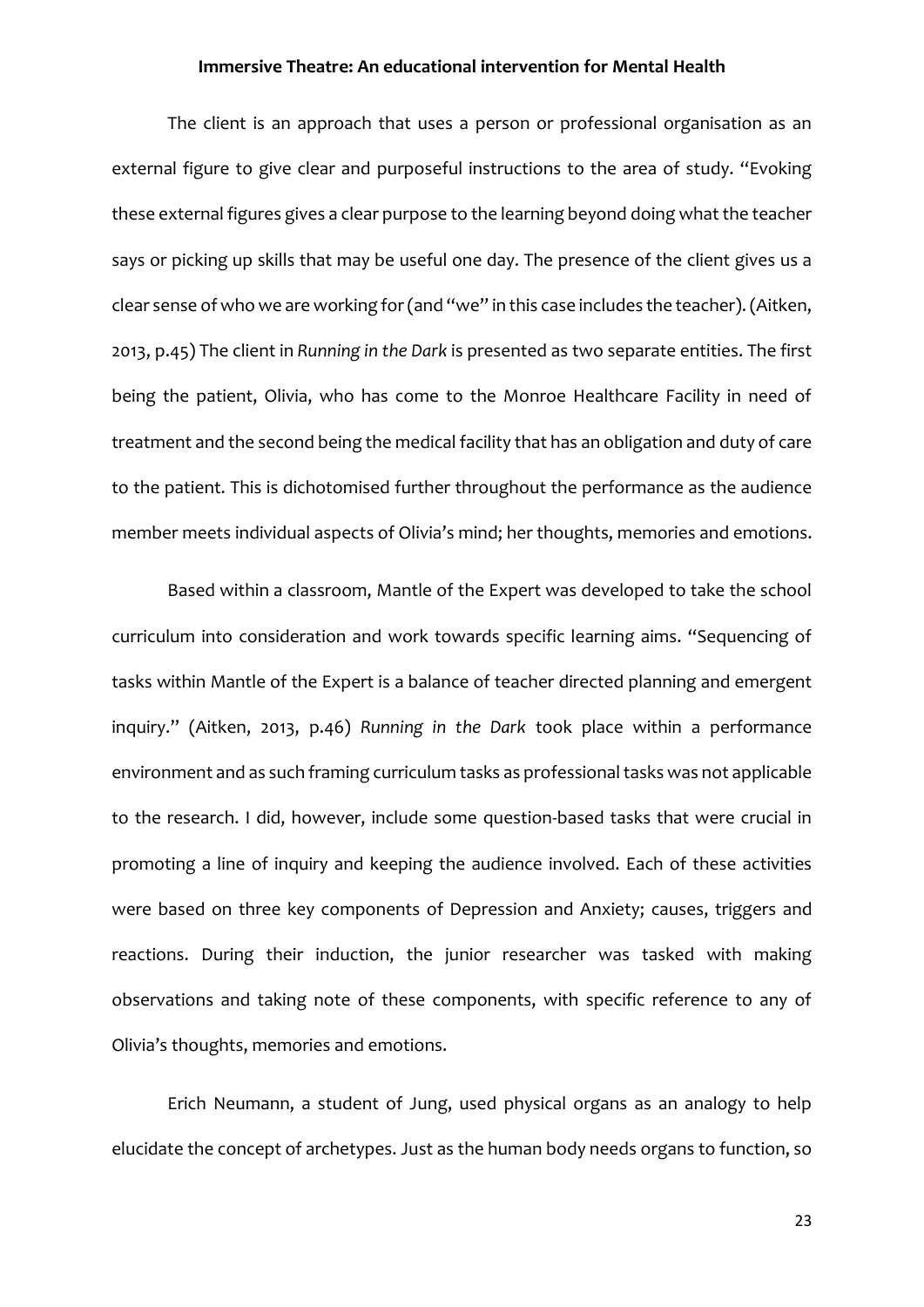does the mind need psychic organs, or the archetypes. Furthermore, just as working organs are essential for a healthy body, a healthy mind depends upon working archetypes, as Neumann explains, "The archetypal structural elements of the psyche are psychic organs upon who's functioning the well-being of the individual depends, and whose injury has disastrous consequences." (Neumann, 2014, p.15) Translating this interpretation into *Running in the Dark,* the characters within Olivia's mind were designed to be out of sync, mirroring Neumann's analogy as the definition of a mental health condition.

Each character tasks the audience member with finding a solution to their individual conflicts. Their questions were devised for the audience to offer choice and direction, and to make them feel empowered to contribute. The learning embedded within the question-based tasks is reactive and reflective. Reactive in the moment it happens, using resources the audience has available, including knowledge, skills and experiences they already possess. Reflective post-performance, to evaluate any insights gained from the performance, how they reacted under the circumstances and what they might have done differently. "Ideally, in Mantle of the Expert, even during the teacher-led tasks, teachers will avoid telling the students things, but instead look to support students to discover understandings for themselves." (Aitken, 2013, p.46) Positioning the audience member within this role alone, echoed my own experiences of managing Depression and Anxiety, while attempting to motivate the audience to restore order to a muddled mind.

Through MoE, learners are often given multiple roles to broaden their points of view and expand their investment in the work. "The aim of this repositioning is to prime the students' and the teacher's attitude so that they encounter new learnings and new knowledge from a place of self-efficacy. (Aitken, 2013, p.47) Again, this method was not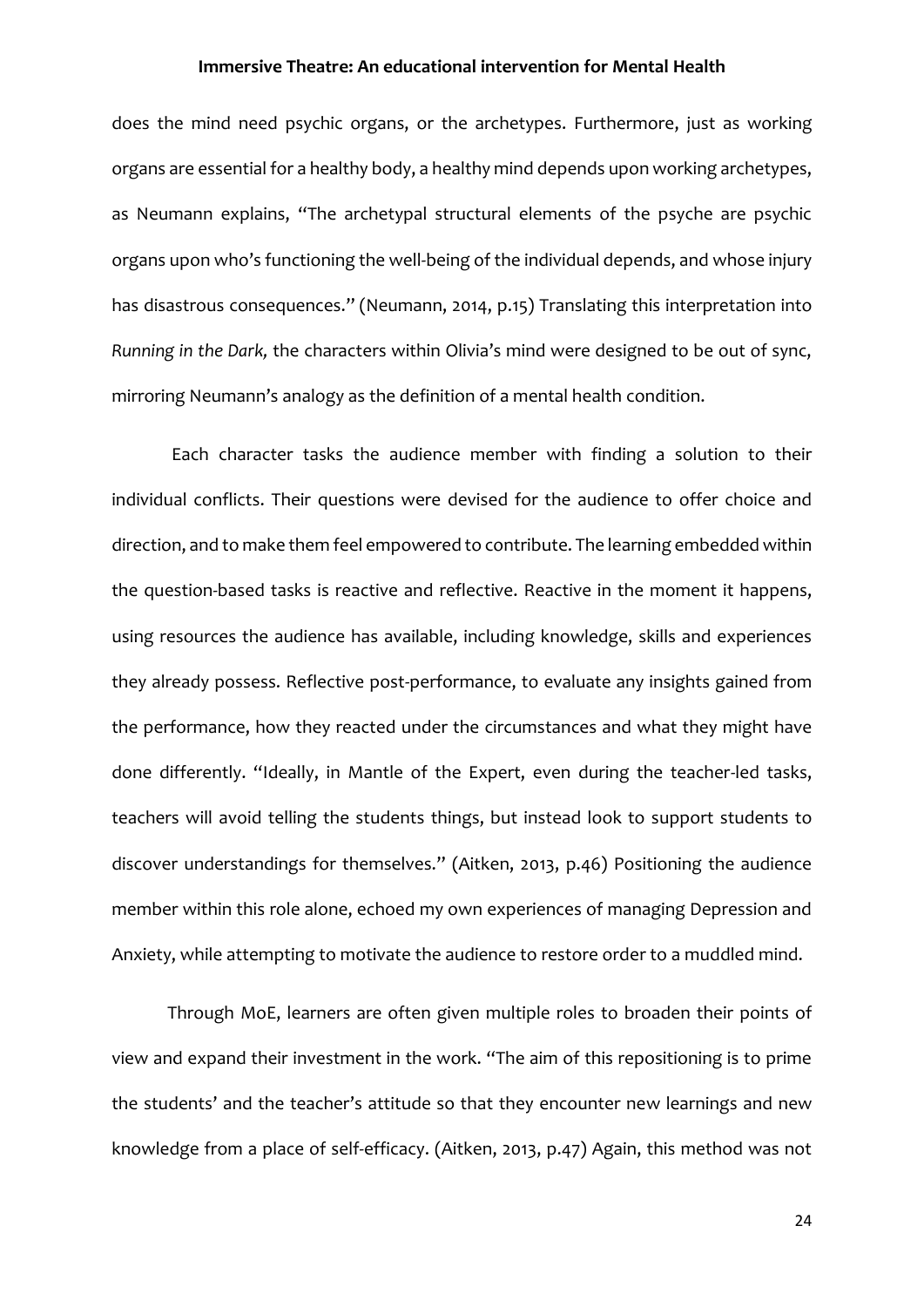applicable in a performance environment, as the audience was only assigned one role to remain immersed within the narrative. However, it is worth noting that for every new character the audience encountered, they would reaffirm who they were and why they were there, making for a more organic and fluid process.

The purpose of the element Drama for Learning within Mantle of the Expert is to "create opportunities for exploration, examination, discussion, and reflection; investigate people's actions, motivations, and values; give students the power to influence events." (Taylor, 2016, p.13) In its entirety, *Running in the Dark* is an active role play and the emotions – Fear, Sadness, Happiness and Anger that are encountered, represent the different faces of Depression and Anxiety. With further development, an exploration of Heathcote's role conventions could have positioned the audience in a more direct 'point of view' aspect of the experience.

Tensions are a natural part of life and can be something as simple as getting stuck in traffic. In MoE, tensions "help maintain a sense of interest and intrigue in the drama." (Aitken, 2013, p.52) Employing obstacles of everyday life is a holistic way of learning, determining the choices we make and how they affect the outcome. With each emotion encountered in *Running in the Dark*, a tension or an activity is presented that must attended to before the audience can move on with the story. Each character archetype is a component of the collective unconscious and serves to coordinate, guide and instruct human behaviour; in this case Olivia's behaviour. The Self acts a harmonious sanctum, uniting the whole personality. The omniscient tension that exists throughout the performance is the presence of The Black Dog, leaving the emotions inconsolable and bereft of their solidarity. In my experience this is what Depression and Anxiety feel like; a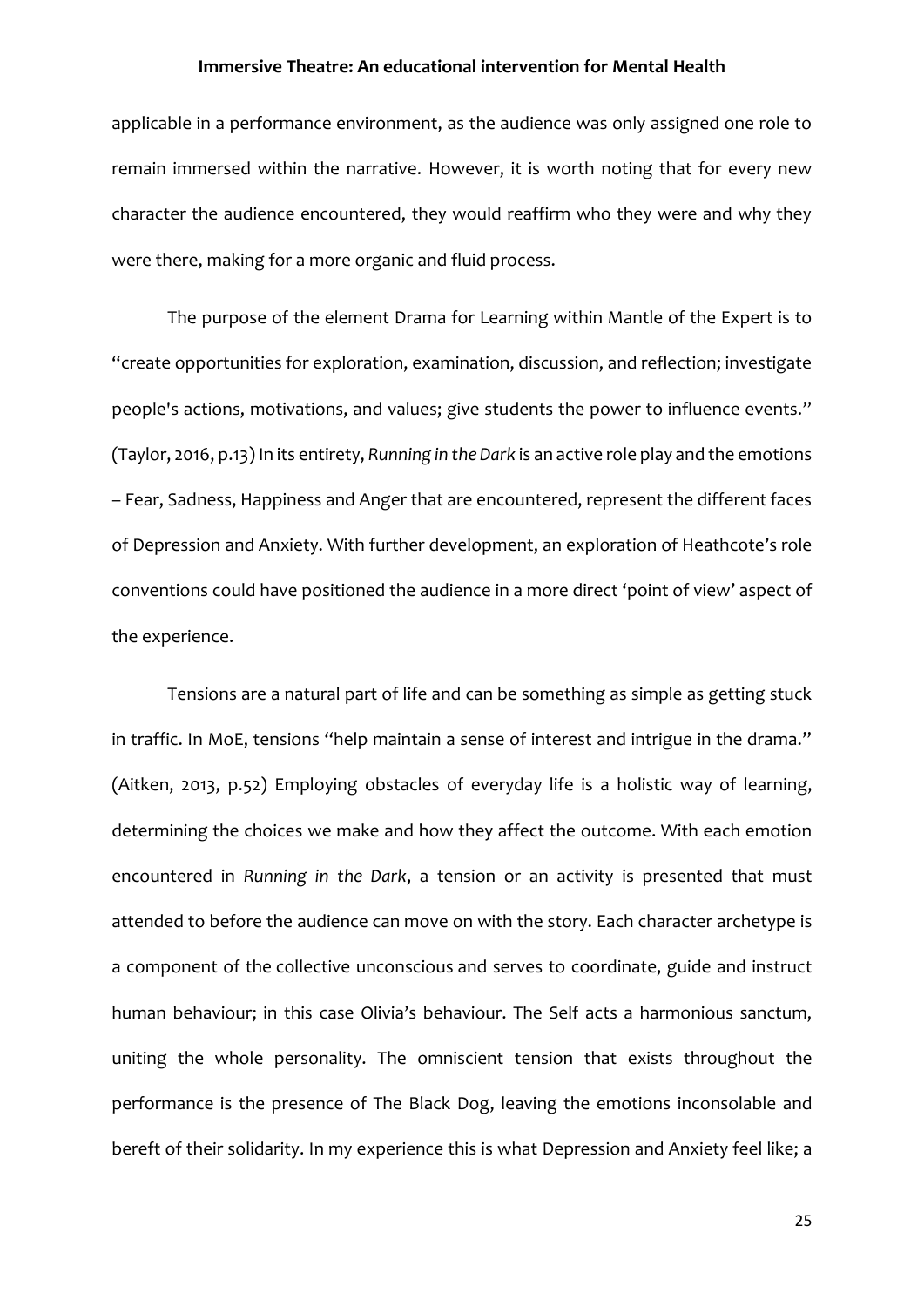total annihilation of balance. With more time, it would have been interesting to explore the complexities of gaming theory in more depth to diversify the tasks and create a more substantial learning process.

Reflection in all forms of education is a vital part of the learning method as it supports in the development of skills and aids in recognising their effectiveness. "With skilful questioning and negotiation, the teacher can encourage students to reflect on how the learning is going, and even renegotiate aspects of the learning environment before stepping back into it. (Aitken, 2013, p.53) *Running in the Dark* didn't provide much room for reflection until after the experience had come to an end. Audience members were offered the opportunity to share their experience with Dr Anderson immediately after descending from the patient's mind, though most had little to communicate. The Research Surveys proved advantageous as some audience members mentioned feeling lost or scared, stating that the experience itself was a struggle to get through. Overall, the performance was successful as a foundation for the research and allowed for shared experience that connects us all together.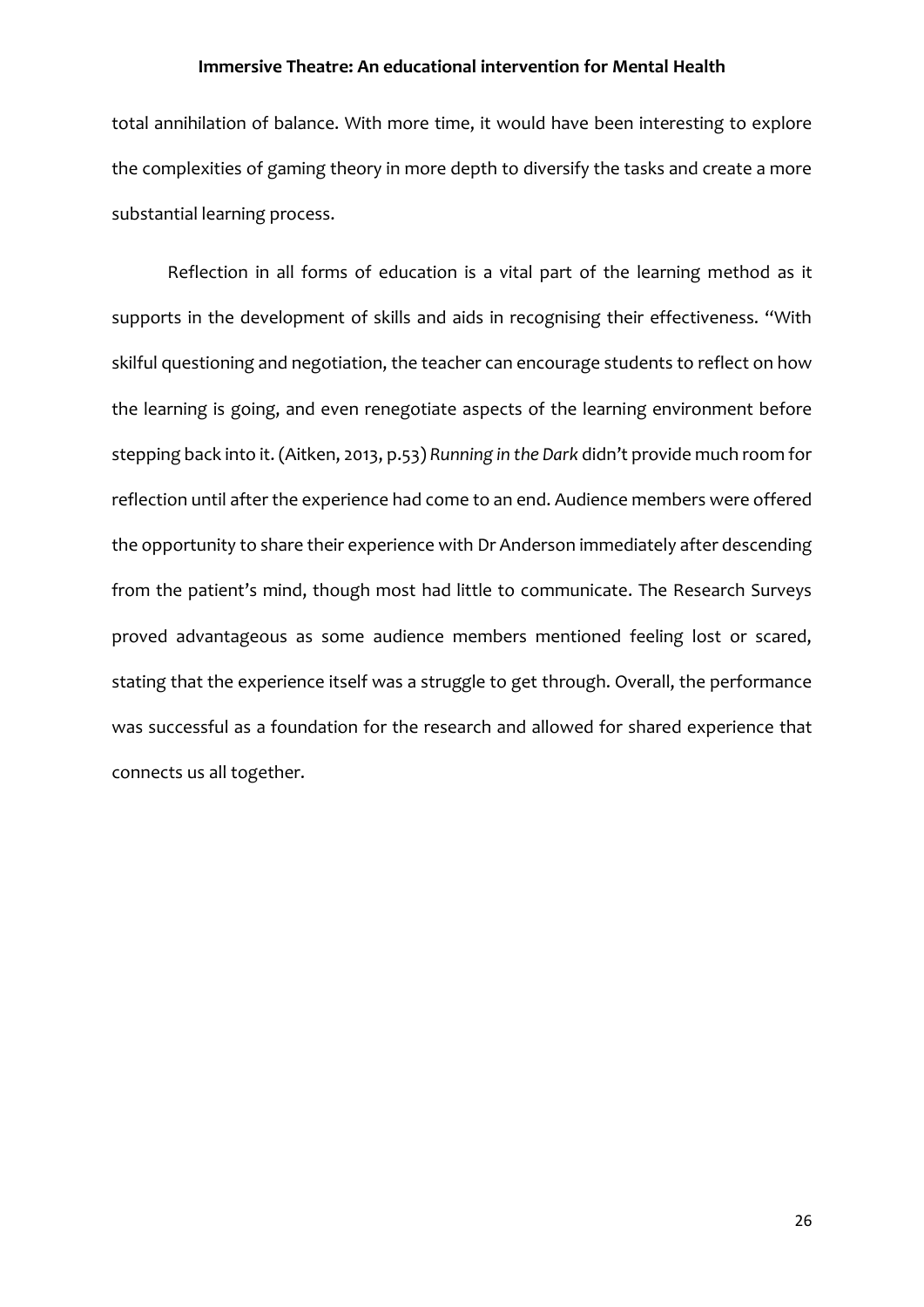# **RESEARCH SURVEY ANALYSIS**

Once the central part of *Running in the Dark* ended, the audience members were tasked with filling out a Research Survey (Figure 6, Research Survey). The purpose of the survey was to obtain preliminary data, both quantitative and qualitative, to gage what information and insights the audience may have gained. The survey was not designed to have correct or incorrect answers; however, each of the multiple-choice questions contained a selection of answers that varied from a desirable level of learning and understanding to an undesirable level of learning and understanding. The following table demonstrates the percentage of participants who selected the most desirable answers on

| <b>QUANTITATIVE DATA</b>                                                    |                |          |                |                 |                |                                                       |
|-----------------------------------------------------------------------------|----------------|----------|----------------|-----------------|----------------|-------------------------------------------------------|
|                                                                             | A              | B        | $\mathsf{C}$   | D               | All            | Total<br>Percentage<br>οf<br><b>Desirable Answers</b> |
| <b>Question 1</b>                                                           | 0              | 7        | 0              | 0               | $\overline{3}$ | 70%                                                   |
| <b>Question 2</b>                                                           | 1              | 4        | 5              |                 | 0              | 50%                                                   |
| Question 3                                                                  | 0              | $\Omega$ | $\Omega$       | 10 <sup>1</sup> | $\Omega$       | 100%                                                  |
| <b>Question 4</b>                                                           | 3              | 6        | -1             |                 | $\Omega$       | 60%                                                   |
| <b>Question 5</b>                                                           | 1              | 3        | 6              | $\Omega$        | 0              | 60%                                                   |
| <b>Question 6</b>                                                           | 0              | 1        | 9              |                 | 0              | 90%                                                   |
| <b>Question 7</b>                                                           | 4              | 4        | $\overline{2}$ | 0               | 0              | 40%                                                   |
| <b>Question 8</b>                                                           | 4              | 3        | 3              |                 | 0              | 40%                                                   |
| Question 9                                                                  | $\overline{2}$ | 6        | $\Omega$       | $\Omega$        | $\overline{2}$ | 60%                                                   |
| <b>Question 10</b>                                                          | 4              | $\Omega$ | 6              | $\Omega$        | 0              | 60%                                                   |
| Total Percentage of Desirable Level of<br><b>Learning and Understanding</b> |                |          |                |                 |                | 63%                                                   |

the survey.

The next table demonstrates the percentage of participants who selected the least

desirable answers on the survey.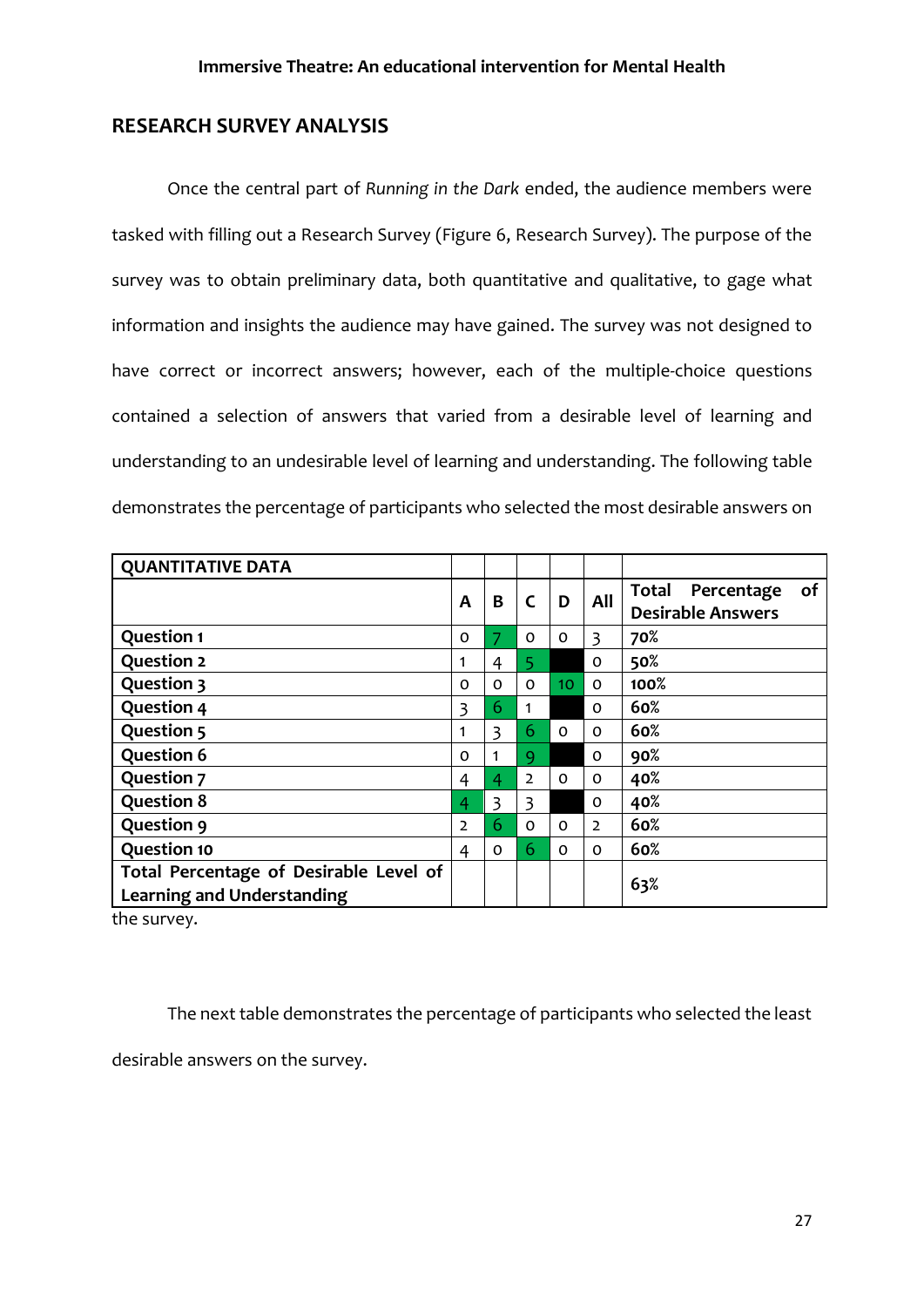|                                                                               | $\mathsf{A}$   | B                       | C              | D        | All            | of<br><b>Total</b><br>Percentage<br><b>Undesirable Answers</b> |
|-------------------------------------------------------------------------------|----------------|-------------------------|----------------|----------|----------------|----------------------------------------------------------------|
| <b>Question 1</b>                                                             | 0              | 7                       | $\overline{O}$ | $\Omega$ | 3              | 0%                                                             |
| <b>Question 2</b>                                                             | 1              | 4                       | 5              |          | $\Omega$       | 10%                                                            |
| <b>Question 3</b>                                                             | $\Omega$       | $\Omega$                | $\overline{O}$ | 10       | $\Omega$       | 0%                                                             |
| <b>Question 4</b>                                                             | 3              | 6                       | 1              |          | $\Omega$       | 10%                                                            |
| <b>Question 5</b>                                                             | 1              | $\overline{\mathbf{3}}$ | 6              | $\Omega$ | $\Omega$       | 0%                                                             |
| <b>Question 6</b>                                                             | $\Omega$       |                         | 9              |          | $\Omega$       | 10%                                                            |
| <b>Question 7</b>                                                             | 4              | $\overline{4}$          | $\overline{2}$ | $\Omega$ | $\Omega$       | <b>0%</b>                                                      |
| <b>Question 8</b>                                                             | 4              | 3                       | 3              |          | $\Omega$       | 40%                                                            |
| <b>Question 9</b>                                                             | $\overline{2}$ | 6                       | $\overline{O}$ | 0        | $\overline{2}$ | 0%                                                             |
| <b>Question 10</b>                                                            | 4              | $\overline{O}$          | 6              | $\Omega$ | $\Omega$       | <b>0%</b>                                                      |
| Total Percentage of Undesirable Level of<br><b>Learning and Understanding</b> |                |                         |                |          |                | 7%                                                             |

Initial review of the quantitative data shows that 63%, or 6 out of 10, attendees left the performance with the desirable level of knowledge versus 7%, or 1 out of 10, attendees that did not acquire the desirable level of knowledge. This implies that immersive performance and applied theatre techniques has the potential to be an effective open platform for communication and education about mental health. The questions that required organic responses and provided qualitative data are detailed in the table below.

| <b>QUALITATIVE DATA</b> |                                                                                                                                             |  |  |  |  |  |
|-------------------------|---------------------------------------------------------------------------------------------------------------------------------------------|--|--|--|--|--|
|                         | 1. I was surprised by Merry. I could relate to how she was feeling.<br>2. Merry, all the emotions were deeply affected but I never imagined |  |  |  |  |  |
|                         |                                                                                                                                             |  |  |  |  |  |
|                         | happiness to be involved.                                                                                                                   |  |  |  |  |  |
|                         | 3. Merry, I don't feel happy when I am having an anxiety attack.                                                                            |  |  |  |  |  |
|                         | 4. I liked them all on principle, more extremes would have helped.                                                                          |  |  |  |  |  |
|                         | 5. BLANK.                                                                                                                                   |  |  |  |  |  |
| <b>Question 11</b>      | <b>6.</b> None.                                                                                                                             |  |  |  |  |  |
|                         | 7. Jitters had the most extreme reactions for me, her complete loss of self                                                                 |  |  |  |  |  |
|                         | and direction was very emotive.                                                                                                             |  |  |  |  |  |
|                         | 8. All of them, I felt overwhelmed by the questions I couldn't answer.                                                                      |  |  |  |  |  |
|                         | 9. Jitters, I was shocked by how nervous and scared she was. It is hard to                                                                  |  |  |  |  |  |
|                         | believe that this is a feeling someone with depression could have.                                                                          |  |  |  |  |  |
|                         | <b>10. BLANK.</b>                                                                                                                           |  |  |  |  |  |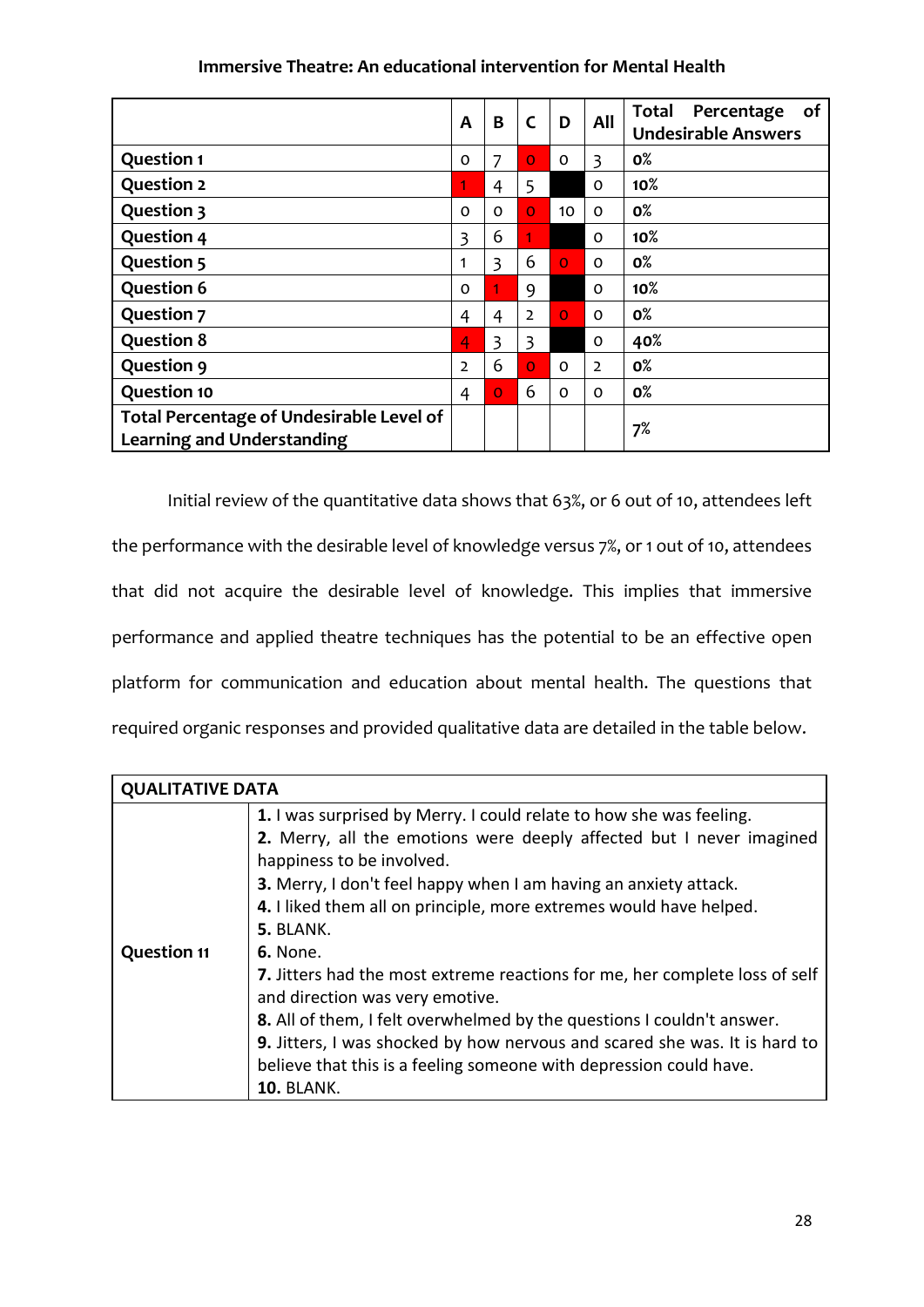|                    | Learning acceptance and the importance of self-reflection and<br>1.                                                                                                                                                                                                            |  |  |  |  |  |
|--------------------|--------------------------------------------------------------------------------------------------------------------------------------------------------------------------------------------------------------------------------------------------------------------------------|--|--|--|--|--|
|                    | forgiveness.<br>2. Allowing yourself to accept what you're feeling and finding time for self-<br>care.<br>3. Use breathing exercises and creative outlets if you're feeling anxious.<br>4. Remind yourself that you're a strong person that your mistakes don't<br>define you. |  |  |  |  |  |
| <b>Question 12</b> | 5. BLANK.                                                                                                                                                                                                                                                                      |  |  |  |  |  |
|                    | 6. I'm not sure I can answer because I am not sure I gained any insights or<br>learned anything that would be helpful. The important thing for me was<br>nonverbal communication.                                                                                              |  |  |  |  |  |
|                    | 7. Understanding how depression can affect a person in different and<br>complex ways.                                                                                                                                                                                          |  |  |  |  |  |
|                    | 8. Talking to others and discussing your thoughts and feelings as openly as<br>possible.                                                                                                                                                                                       |  |  |  |  |  |
|                    | 9. Explain your situation and being honest about how you're feeling.<br><b>10. BLANK.</b>                                                                                                                                                                                      |  |  |  |  |  |

Question 11 indicates that most of the audience were unaware or surprised by how emotions can affect a person in different ways during times of hardship. This identifies the gap in awareness and understanding. It also demonstrates that the participants came away from the performance with a better perception of emotions and the role they play in triggering certain behaviours and reactions. Question 12 contains information that audience members may have already known prior to the performance, however this is unknown. Participants 1, 4 and 8 provided answers that correlate with certain scenes from *Running in the Dark,* which suggests they absorbed this information during the performance. They understood the information to be significant and useful as they later recycled it as advice in the survey. This is indicative of a learning process, highlighting the performances' potential to be educational.

If I were to repeat the practice research, I would schedule the performance to take place over a longer period to increase the number of participants. It would be useful to prepare a pre-performance questionnaire in order to ascertain a base level of knowledge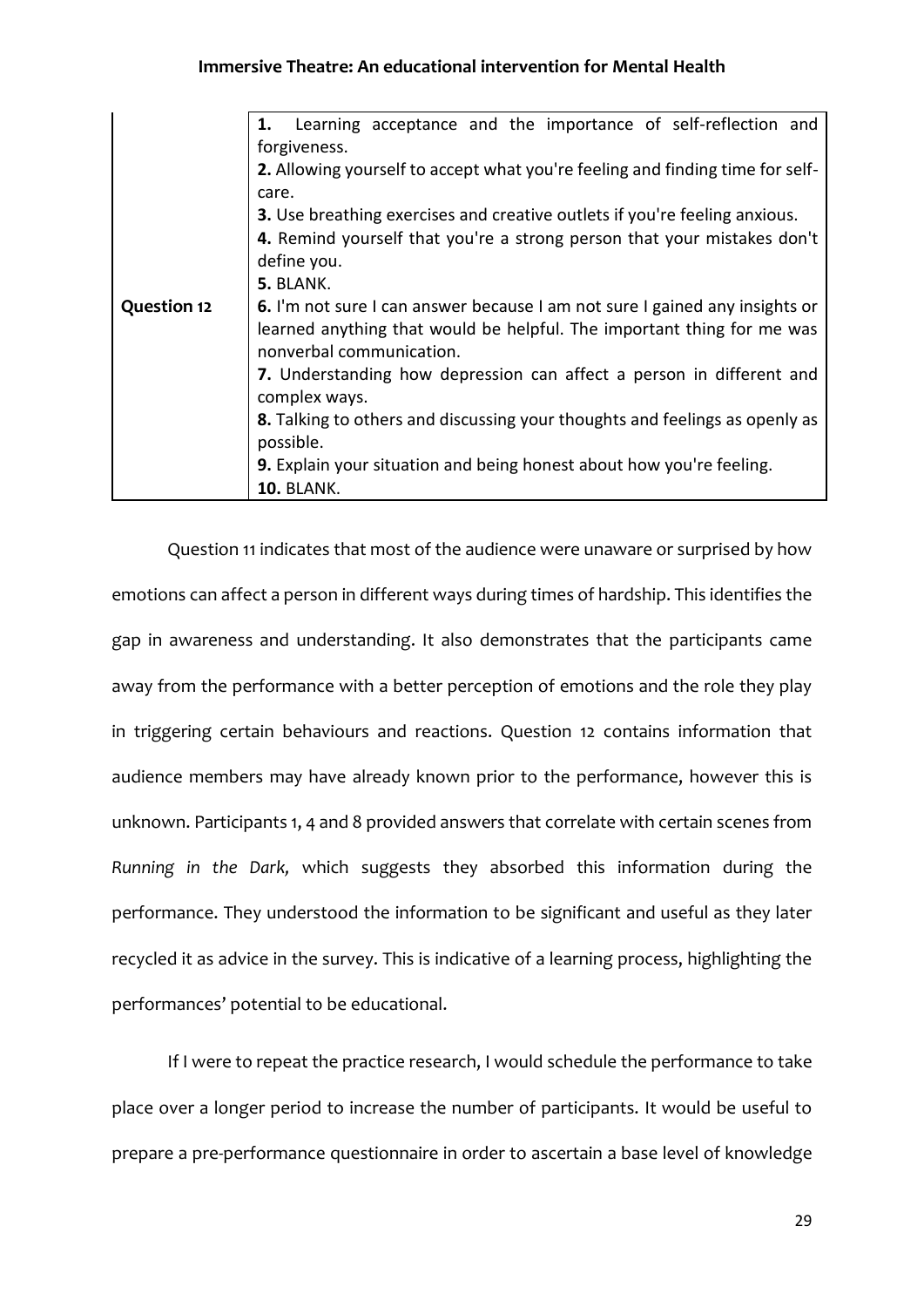on depression. This would allow me to gain a more accurate representation of new information and insights acquired by the audience after the performance.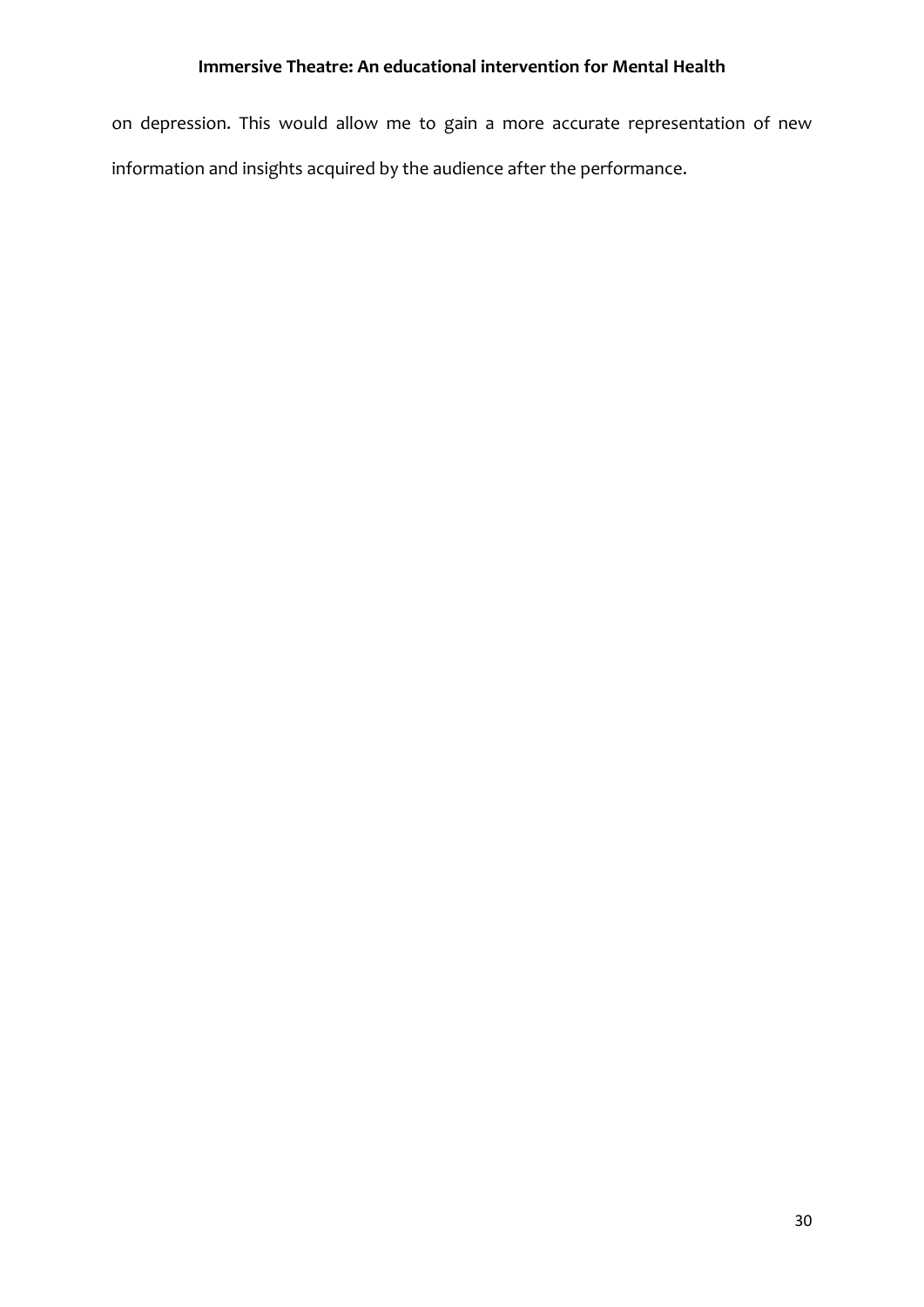# **CONCLUSION**

Tom O'Brien on Theatre and Mental Health, "Theatre is a communal experience; […] it can breakdown the social barriers and fear of talking about something like this."

(The Stage, 2015)

In a time when Depression is the leading cause of disability worldwide (Mental Health Foundation, 2018), recognising the causes, understanding the symptoms and responding compassionately to the situation is paramount to reducing health inequalities. Identifying and treating mental health problems has been vastly improved over the years due to innovative research and clinical trials, but this does not equate to understanding. A survey conducted by Mind revealed, "Over a third (35%) of people still agree a typical description of a person who has experienced a mental health problem is someone who is prone to violence." (Mind, 2013) The discrimination and stigma towards people with severe mental health needs and the negative perception of prevalent behavioural traits must change. History has taught us that improper treatment, misdiagnosis and scaremongering are all factors that have contributed to society's fractured view of mental illnesses. The largest obstacle in changing this view and establishing a better understanding of mental health conditions, is education. Utilising multiple mediums to open a dialogue and educate society about the importance of mental wellbeing must become a global priority.

People who have little to no experience of mental illnesses such as Depression and Anxiety often interpret the symptoms incorrectly. A crippling inability to get out of bed, for example, might appear to someone else as laziness. What these people don't see and often fail to comprehend is the excruciating, downward spiral of negative thoughts that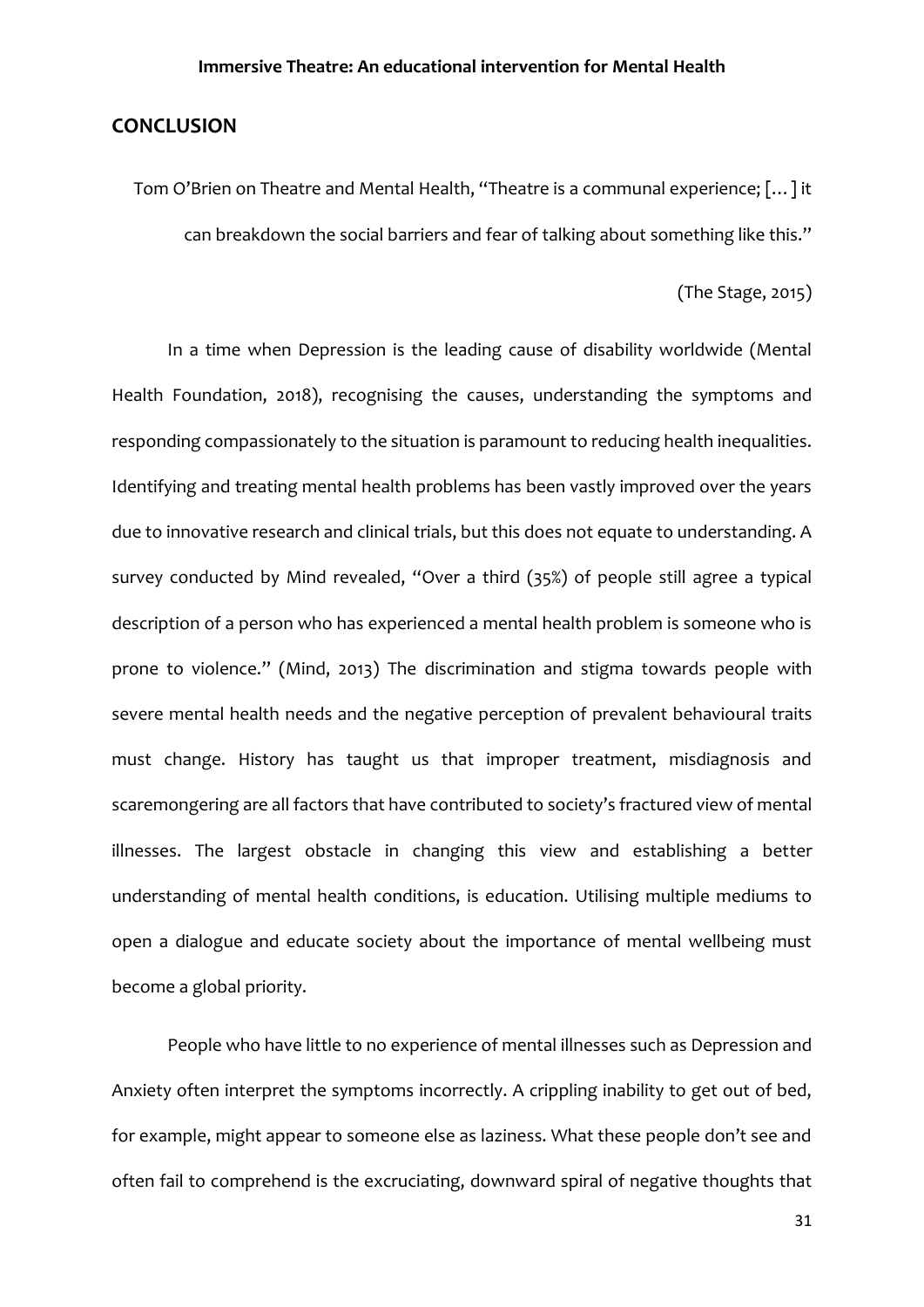inhabit a person's mind, causing them to believe they have no reason to get out of bed. Theatre performances are one of the few mediums that give people who experience mental illness a voice. *Running in the Dark* was created for this very purpose, as well as serving as a pilot research project. Reflecting on the practice, I identified some areas I believe were successful and others that require improvement.

Opposed to adapting a published play, such as *The Wonderful World of Dissocia* by Anthony Neilson; I chose to write a script based on my own thoughts, memories and emotions to inform a narrative; following the example of campaigns such as Time to Change, that encourage people to come forward with their own personal stories of mental health. Focusing on a sensory experience, *Running in the Dark* plunges the audience into darkness, heightening their sense of touch and hearing and activating their fight or flight response. This cultivated an empathic understanding of the triggers and emotional reactions to Depression and Anxiety.

Adopting Mantle of the Expert as a methodology to a performance setting proved useful, as it already contained an immersive structure. This made it easier to apply the practice to a new theatre piece designed to be immersive. The techniques used provided *Running in the Dark* with a practiced and well-known learning process. Mantle of the Expert has a significant contribution on the development of practical and introspective skills. Experiencing an imaginary world from within, accommodates for abstract concepts more readily and enables the exploration of emotions, attitudes and relationships.

The research survey conducted at the end of the performance enabled me to gather information on what the audience may have learned from the experience. Although this did not rule out knowledge the audience may have had prior to the performance, it allowed me to develop the foundations for a level of measurement. Future productions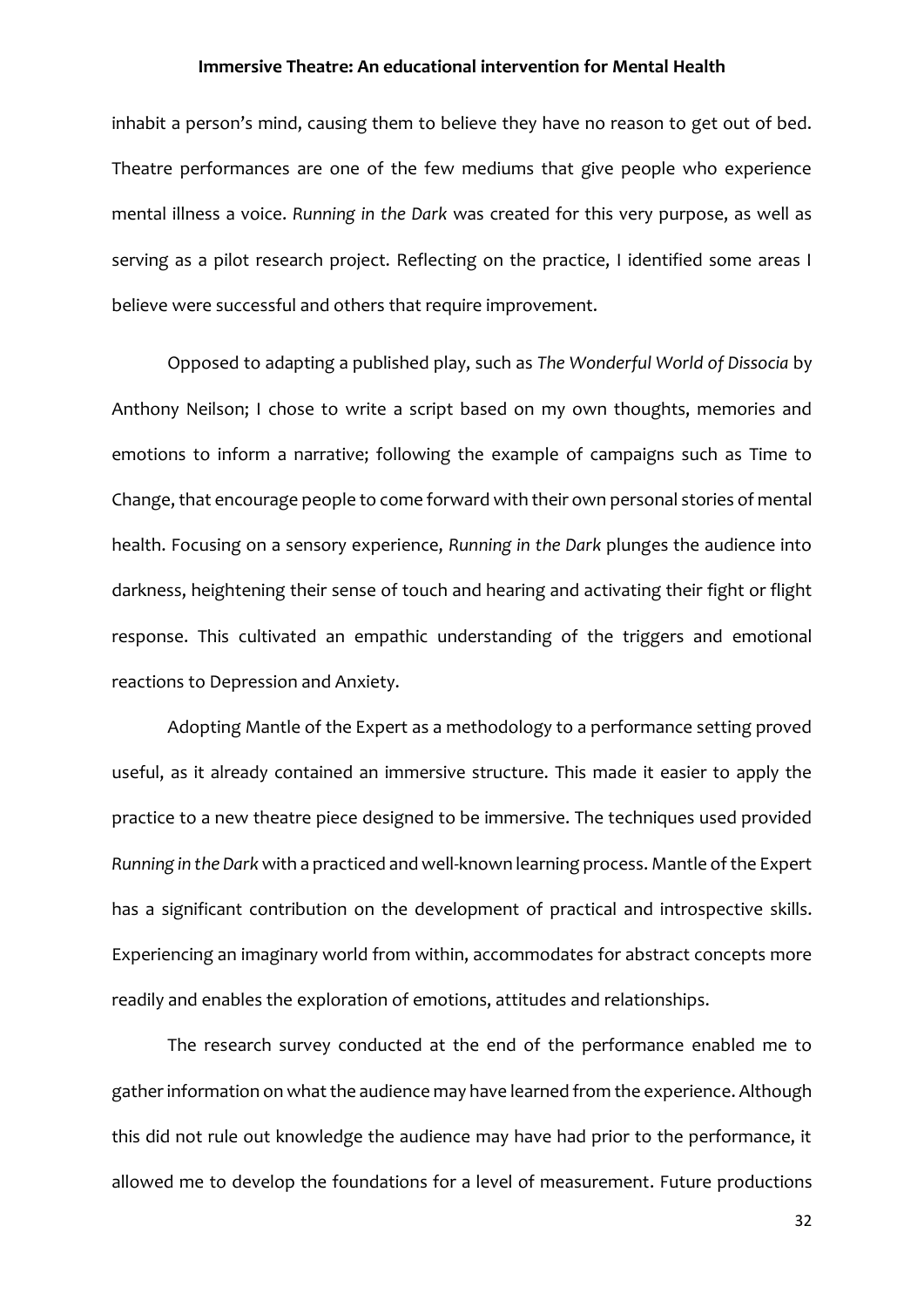would include a pre-performance and post-performance questionnaire to more accurately discern the quantity and quality of learning.

The question-based tasks that facilitated part of the learning process throughout the performance worked well, however could be greatly improved with more tactile activities like those found in Escape Rooms. Solving problems in a game style setting maintains an immersive environment but makes the tasks more challenging. Due to time and resource restraints, it was not possible to attempt this in the pilot project.

Being limited to recruiting students, I feel the quality of the performance was compromised. For example, the characters based on Jungian archetypes would have benefited from a diverse cast in terms of age, gender and ethnicity. The use of professional and experienced actors in future, would enhance the delivery of the performance and aid in the quality of learning. Working with actors who themselves experience Depression and Anxiety would also assist in the development of the piece, as they could offer new perspectives to the material.

It would be constructive to develop the performance towards certain target audiences, adapting the script to change and evolve. Currently, it sits on the border of being for young people, but this was not my initial intention. The performance should be suitable for everyone as a model for informal learning. Jung believed, "the sole purpose of human existence is to kindle a light in the darkness of mere being." (Jung, 1995, p.358) Combining immersive performance, psychology and applied theatre techniques has a powerful potential to influence and enable an appropriate understanding of mental illness, which have hopefully been demonstrated throughout my research practice.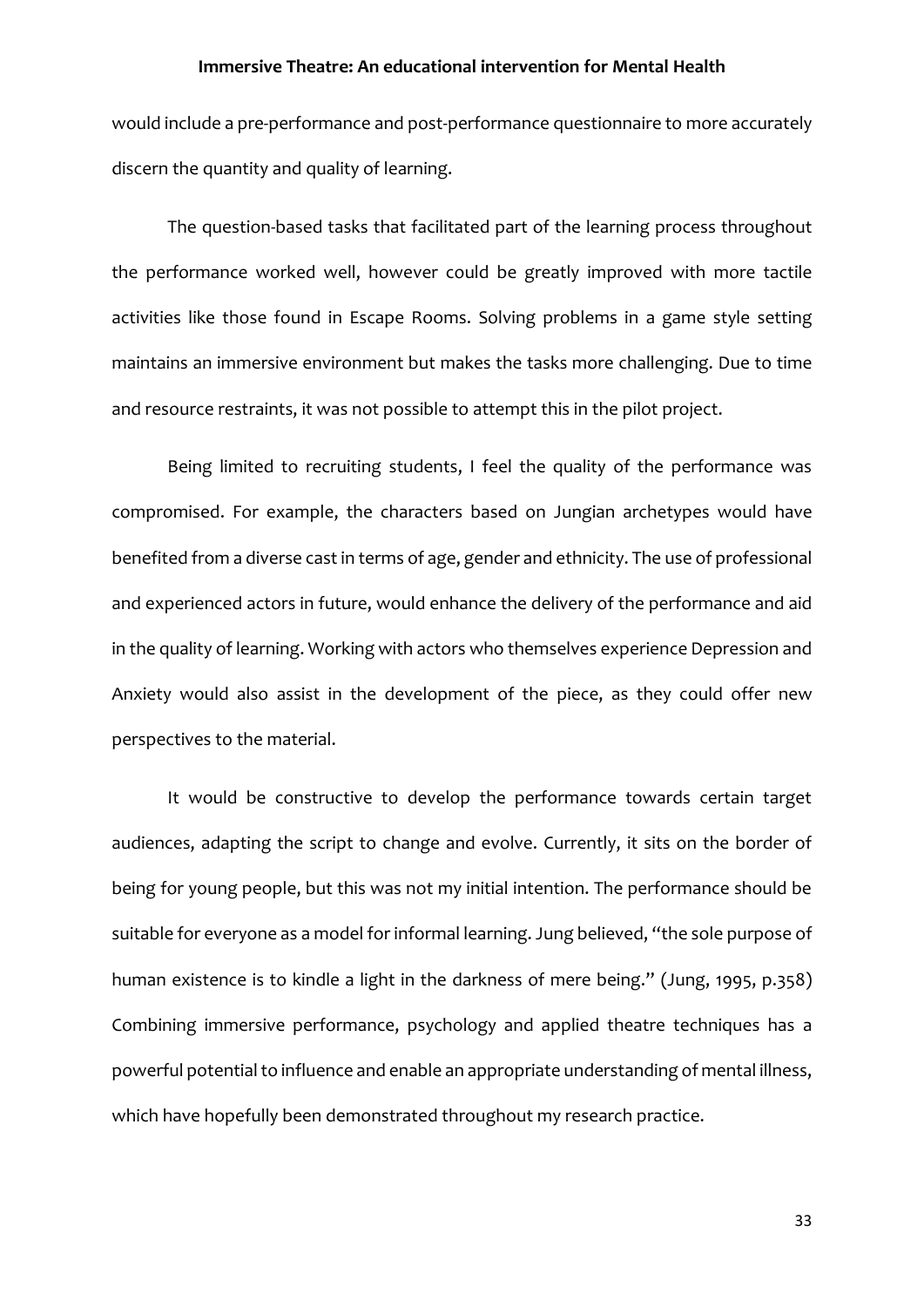# **APPENDIX**





(Neill, Understanding Personality: The 12 Jungian Archetypes, 2018)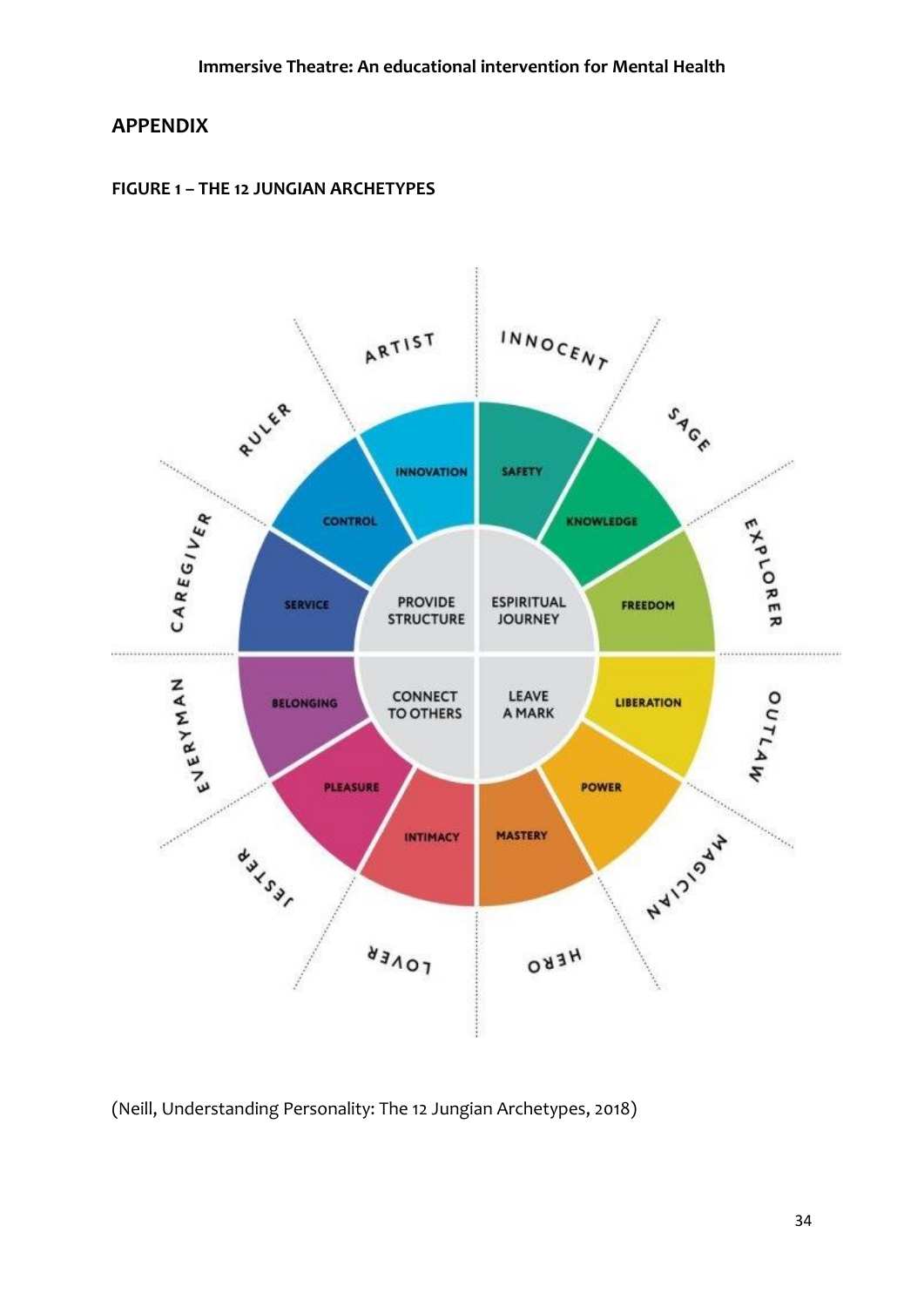# **FIGURE 2 – TEN CORE ELEMENTS OF MANTLE OF THE EXPERT**

| Core<br>element                                      | <b>Definition</b>                                                                                                                                                                                                                                 | What it means for the learning                                                                                                                                                                                                                                                                                                 |
|------------------------------------------------------|---------------------------------------------------------------------------------------------------------------------------------------------------------------------------------------------------------------------------------------------------|--------------------------------------------------------------------------------------------------------------------------------------------------------------------------------------------------------------------------------------------------------------------------------------------------------------------------------|
| Fictional<br>context                                 | The children and their teacher<br>agree to operate together in a<br>fictional context, using their<br>imaginations to "agree to see" or<br>"pretend" together.                                                                                    | A fictional context means:<br>• learning tasks are both playful and<br>serious<br>there is dual awareness of both<br>fictional and real worlds (metaxis)<br>safety is ensured-there are no real-<br>٠<br>world consequences<br>learning is not bound by real-world<br>limitations (time, power, finance, age).                 |
| "Company",<br>"enterprise",<br>"responsible<br>team" | The children and their teacher<br>take on a collective identity<br>as members of a collaborative<br>enterprise or company.<br>Sometimes this may not be a fully<br>realised "company" but some<br>other "responsible team" with a<br>common goal. | Taking on a collective identity means:<br>learning in collaboration<br>٠<br>a shared sense of mission, values<br>٠<br>and morals (e.g., through a mission<br>statement)<br>a shared past history of excellence<br>٠<br>opportunities for kinaesthetic<br>٠<br>response (e.g., setting up office space)<br>a real-world context |
| Frame                                                | The enterprise or company is<br>"framed" as having a particular<br>specialism or point of view on<br>the issues being considered. Any<br>further roles adopted during the<br>drama are also "framed".                                             | being framed as a certain "kind" of<br>٠<br>company enhances collaboration and<br>builds shared perspectives<br>by framing roles, the teacher can<br>increase or decrease the intensity<br>of the experience and explore from<br>a particular perspective (frame<br>distance).                                                 |
| Commission                                           | The enterprise or company is<br>asked to undertake a particular<br>important job.                                                                                                                                                                 | The commission provides:<br>clearly expressed long-term learning<br>۰<br>goals-a shared purpose<br>· an authentic bounded inquiry.                                                                                                                                                                                             |
| Client                                               | The commission, or important<br>job, is for a very important<br>(fictional) client.                                                                                                                                                               | Involving a client means:<br>there is a clear purpose to the learning<br>٠<br>beyond "for the teacher" or "for its own<br>sake"<br>a real-world context, that is relevant<br>$\bullet$<br>but safe<br>high status, high stakes, high standards<br>٠<br>having a sense of audience, which gives<br>٠<br>a sense of obligation.  |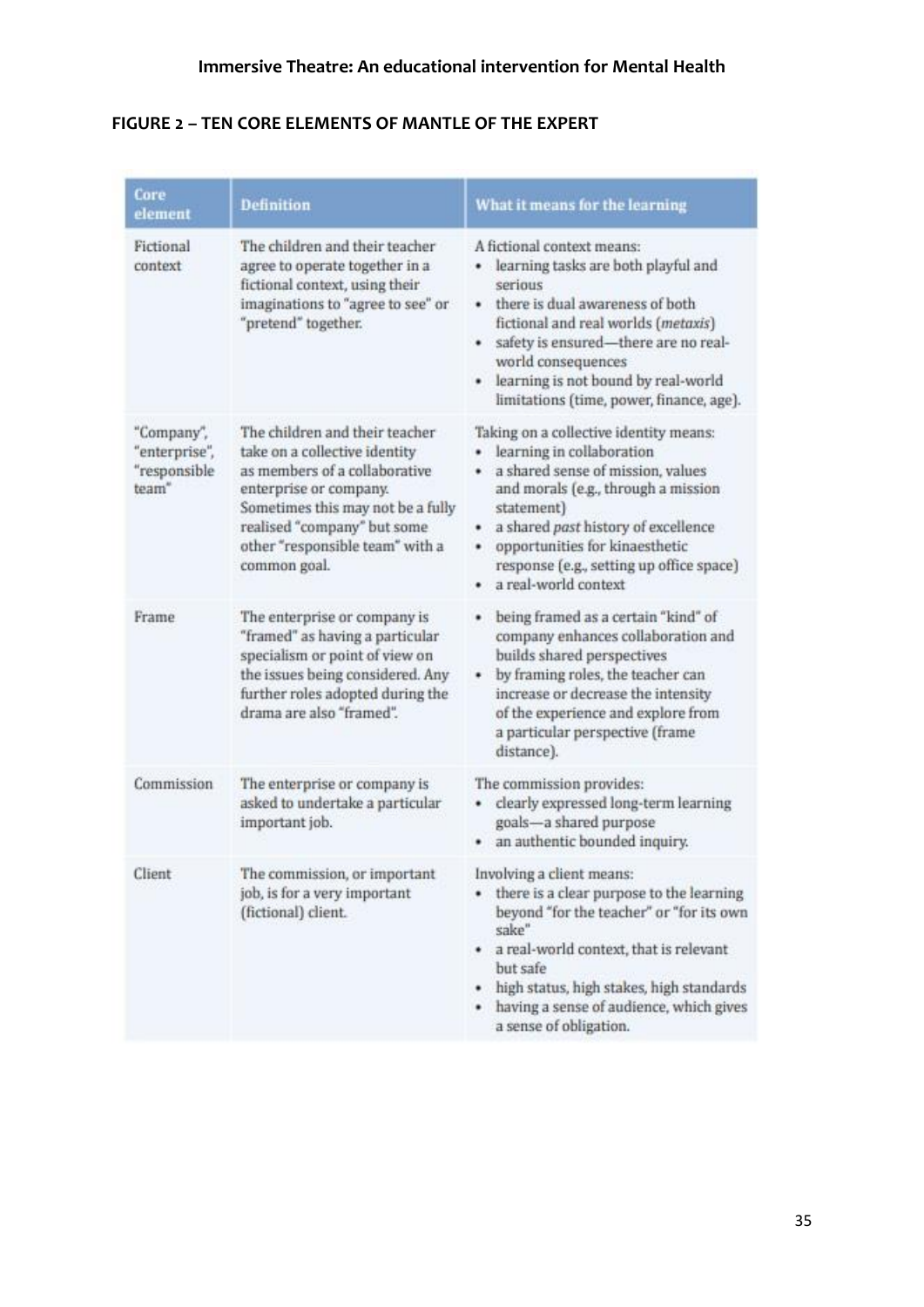| <b>Core</b><br>element                           | <b>Definition</b>                                                                                                                                                                                                                                                                                                                                                                                                              | What it means for the learning                                                                                                                                                                                                                                                                                                         |
|--------------------------------------------------|--------------------------------------------------------------------------------------------------------------------------------------------------------------------------------------------------------------------------------------------------------------------------------------------------------------------------------------------------------------------------------------------------------------------------------|----------------------------------------------------------------------------------------------------------------------------------------------------------------------------------------------------------------------------------------------------------------------------------------------------------------------------------------|
| Curriculum<br>framed as<br>professional<br>tasks | The tasks the children carry out<br>in response to the commission<br>are both appropriate curriculum<br>tasks and professional tasks for<br>the company.                                                                                                                                                                                                                                                                       | Framing the curriculum as professional<br>tasks:<br>· provides a real-world context<br>gives an immediate purpose for<br>learning<br>· involves an "incorporated" curriculum<br>rather than discrete "subjects".                                                                                                                       |
| Powerful<br>repositioning                        | Children predominantly interact<br>as "themselves" within the<br>company, but they are positioned<br>as experts: people who have<br>been doing this a long time. The<br>teacher positions children as<br>knowledgeable and competent<br>colleagues.                                                                                                                                                                            | Power repositioning:<br>provides a shared sense of past<br>success, which increases group and<br>individual self-efficacy<br>· involves high-status positioning-<br>learners as experts<br>• results in shifts in language register<br>causes lasting shifts in the power<br>relationships between teacher and<br>student              |
| Drama for<br>learning/<br>conventions            | Along with their ongoing roles<br>within the company, children<br>and their teacher explore the<br>perspectives of "others"-people<br>with alternative points of view<br>on the issues being explored.<br>Various "conventions of dramatic<br>action" are used by the teacher<br>to evoke these other roles.<br>Heathcote listed 33 conventions,<br>and others can also be used (see<br>http://www.mantleoftheexpert.<br>com). | Using drama for learning means:<br>multiple perspectives are explored<br>٠<br>an embracing of complexity/<br>postmodernity<br>contesting binary/black-and-white<br>thinking<br>exploring paradox and ambiguity<br>٠<br>taking an approach that is not<br>٠<br>necessarily linear<br>not necessarily employing<br>"naturalistic" drama. |
| Tensions                                         | The teacher plans for certain<br>obstacles or difficulties to arise<br>during the completion of the<br>commission. Often drama is used<br>to reveal these tensions.                                                                                                                                                                                                                                                            | Introducing tensions means:<br>· embracing the complexity and<br>"messiness" of learning<br>providing authentic contexts for<br>٠<br>learning<br>· engaging the children-maintaining<br>their interest and intrigue<br>· grappling and struggling, which<br>teaches resilience.                                                        |
| Reflection                                       | The teacher will allow times<br>(both within role and out of role)<br>for discussion and reflection on<br>the learning and the learning<br>process in multiple worlds.                                                                                                                                                                                                                                                         | Reflection involves:<br>· meta-learning<br>an awareness of multiple worlds<br>٠<br>(classroom, company, client, content),<br>which makes meta-awareness more<br>vivid.                                                                                                                                                                 |

(Aitken, Dorothy Heathcote's Mantle of the Expert Approach to Teaching and Learning: A Brief Introduction, 2013, p.40-41)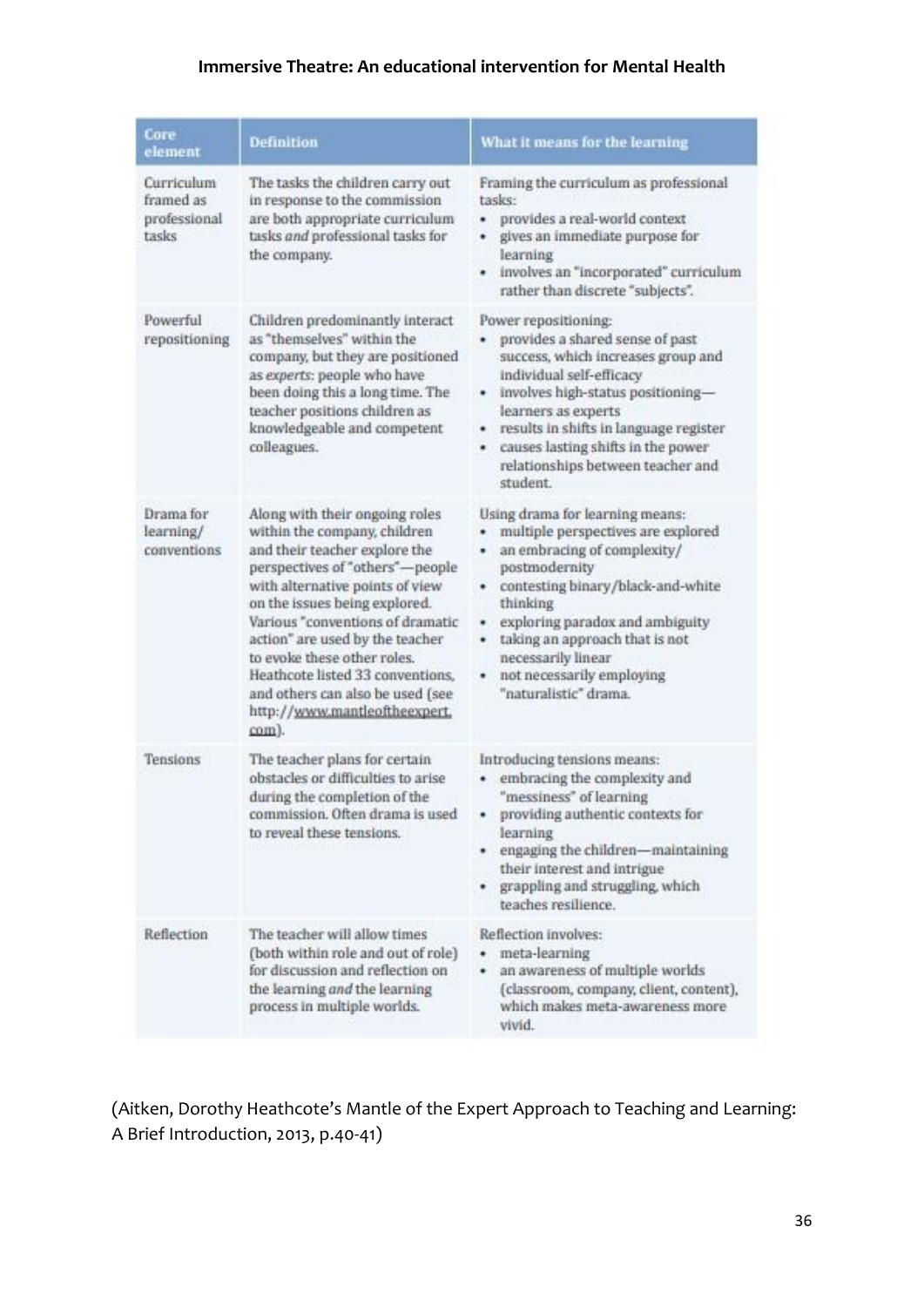## **FIGURE 3 - HEALTH AND SAFETY WAIVER**

*Running in the Dark* is an MA Practice as Research project exploring Immersive Theatre as a platform for education using the topic of Mental Health. Observations or data collected will be used as evidentiary support. As an audience member, you are to assume the role of *Junior Researcher* for the duration of the performance.

*Running in the Dark* is an organic process that will develop and change as the actors adapt to individual audience members. You may have further insights sometime after the performance – we kindly ask that you include your email address below so that we can contact you for further information.

# **Health and Safety:**

- Lighting within the performance is minimal. Please ensure you always remain with the actors.
- The performance involves the use of open flame. Please ensure you follow any guidance or instruction from the actors.
- All mobile phones must be switched off. In case of emergency, you may leave it on silent.

| $\sim$ | $1 - 1$ | Ddlt |
|--------|---------|------|
|        |         |      |

Email………………………….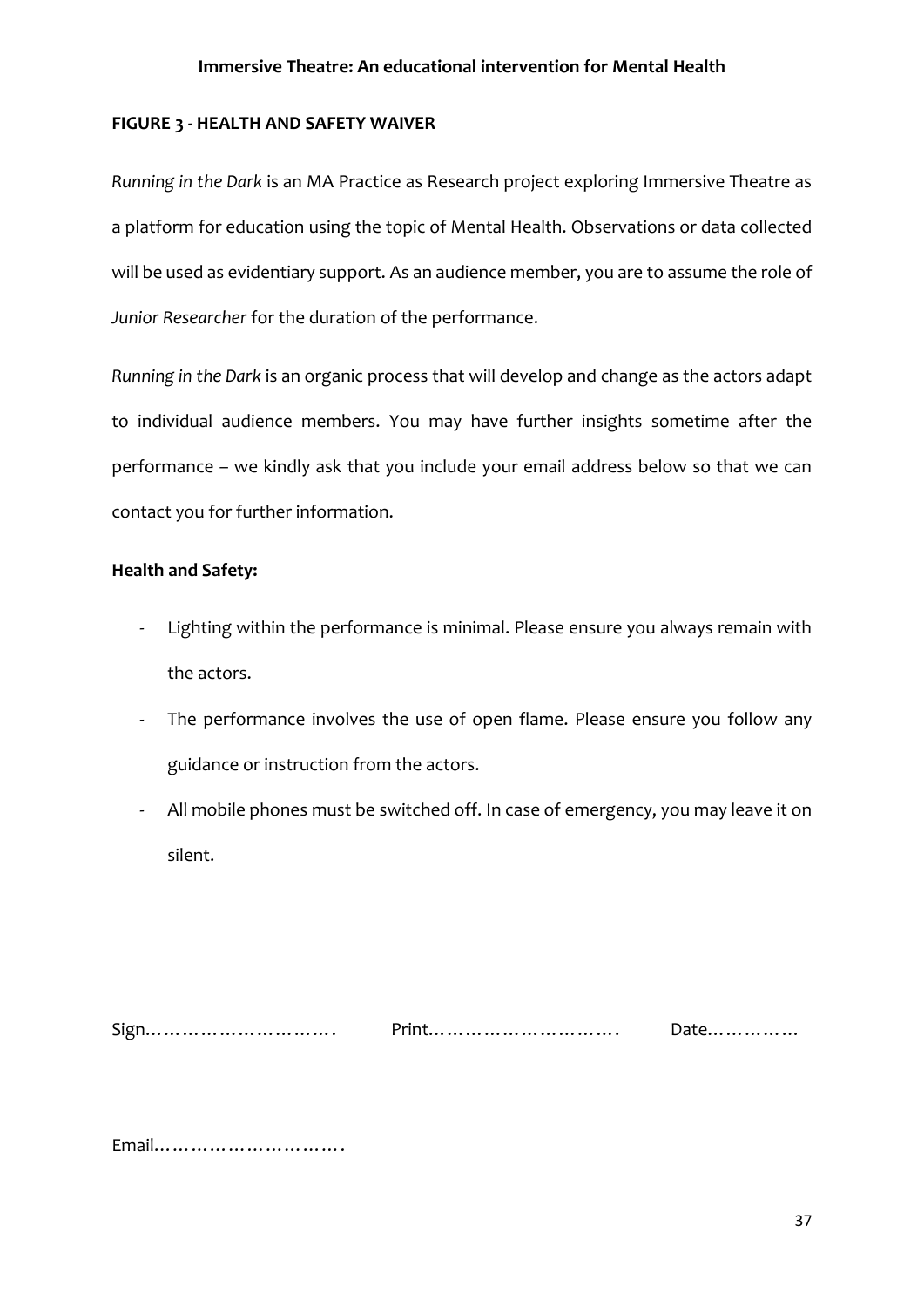# **FIGURE 4 – HELPFUL HINTS**

**1.** Don't be afraid to engage in a hug.

**2.** Say reassuring things like:

- *"You are not alone."* - *"You're a strong person."* - *"Love yourself for what you are."*

**3.** Demonstrate or take part in a breathing exercise.

**4.** Say inspiring things like:

- *"Mistakes are what make you human."* - *"Dwelling on bad decisions allows them to define* 

*you."* - *"Forgiveness is letting go."*

**5.** Share a story and encourage others to do the same.

…………………

*Notes*

**Causes:**

**Triggers:**

**Reactions:**

**Resolutions:**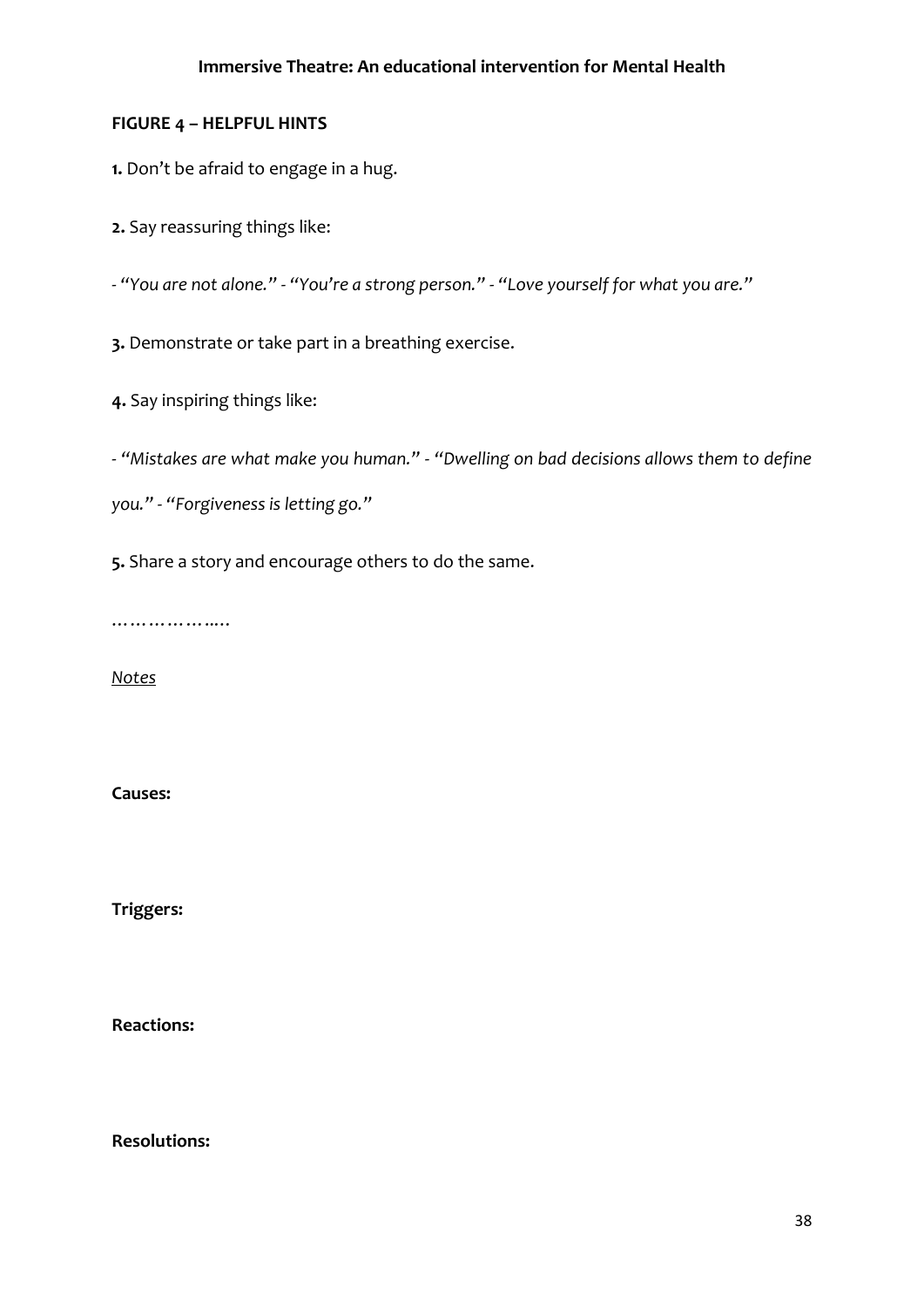## **FIGURE 5 - SCRIPT**

#### **Scene One – The Consultation**

*Individual audience members are seated in a consultation room by a front of house member according to their 'appointment' slot. After a short time, a young man in a long white coat and glasses enters.*

**DR ANDERSON:** Good Afternoon/Evening, you must be the (family member). I'm sorry, what's your name again? *WAIT FOR RESPONSE.* Ah yes (name). I'm Dr Anderson. So, allow me to ask, how much do you know about Olivia's situation? *WAIT FOR RESPONSE.* 

**CONT**. Okay, I'll be frank. Olivia has The Black Dog. Her recent test results came back positive for several personality disturbances such as melancholia, doom and gloom, inadequacy, woe, butterflies in the tummy, questioning and skeletons in the cupboard. We need to start some aggressive treatment, which is where you can help. *PAUSE.*

**CONT**. As you may or may not be aware the Monroe Healthcare Facility is also a medical research centre, and we have recently started a new clinical trial for combatting brain maladies such as The Black Dog. Now, as your (family member) is over 18 she opted to participate in a new clinical trial; but for us to begin we need the help and support of close family and friends. Without going into too much detail, I shall try to explain the basics of the trial and what we require you to do. Firstly, we will be place you into a meditative state that allows you to journey around Olivia's mind as an astral projection of yourself. While in this state your mind will become vulnerable to the very ailment that plagues your (family member's) mind. That is why it is vital for you to ingest one of these. These pots contain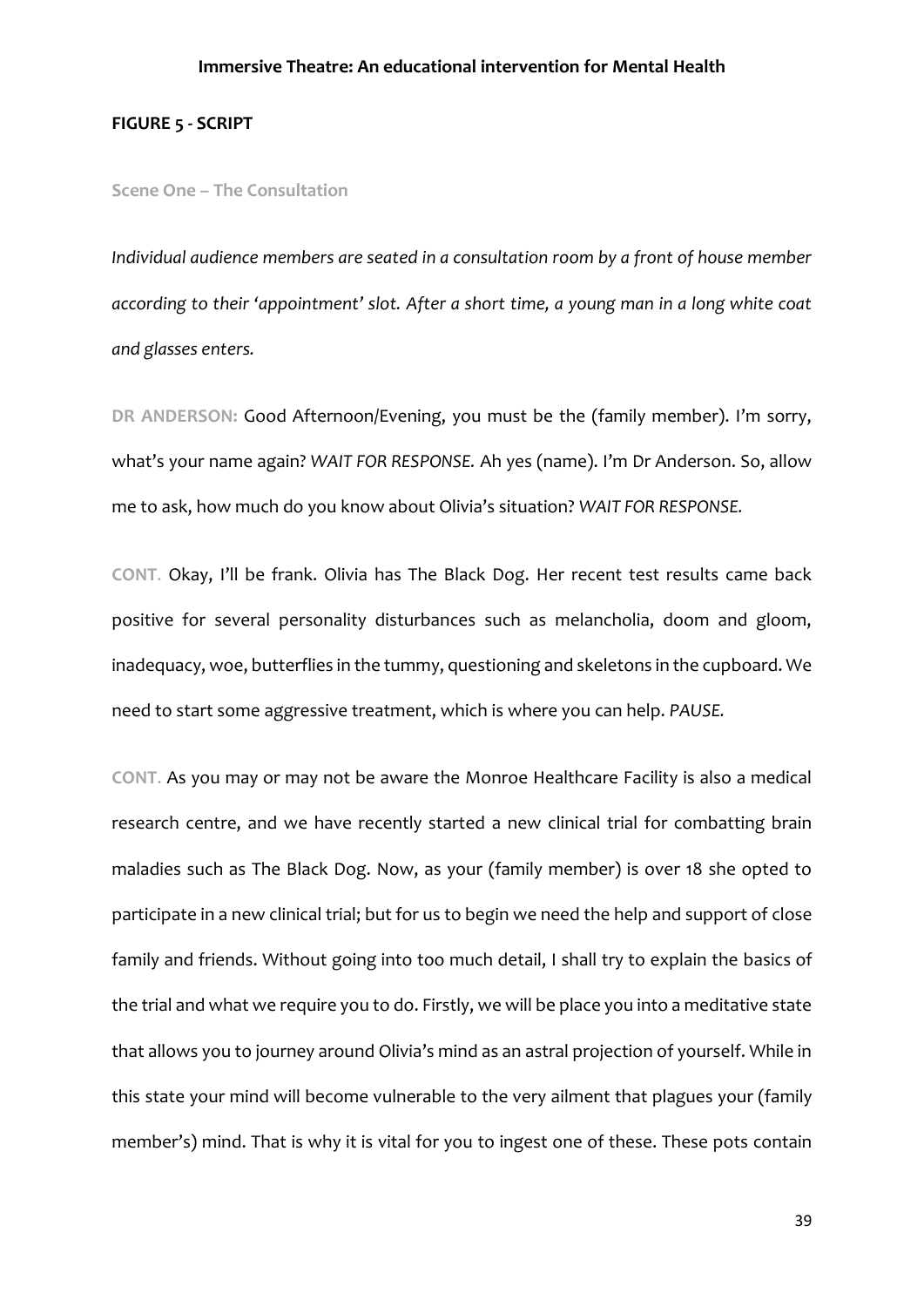three things your body will need to fight against The Black Dog. A multi-vitamin, love and a second wind. The liquid is a dietary option should you have diabetes or be a vegan; most people opt for the tablets. *HANDS OVER THREE TABLETS/LIQUID.* Taking them will enhance your body's ability to ward against The Black Dog's manipulation once you're inside Olivia's mind. PAUSE. Are you following me so far? *WAIT FOR A RESPONSE. IMPROVISE DEPENDING ON ANSWER.*

**CONT**. Once inside Olivia's mind we need you to navigate her thoughts, memories and emotions. We need you to listen for and attempt to find potential causes and triggers; what is it that gives rise to Olivia's behaviour, the way she processes certain situations and how she reacts to them. Are you ready? *WAIT FOR A RESPONSE. IMPROVISE DEPENDING ON ANSWER.*

**CONT**. Good. If you would like to follow me, I will show you to our meditation workshop where one of our mind-less-full practitioners will prepare you for Transcendence.

**Scene Two – Transcendence** 

*Music is playing. A young woman is sitting in a chair, she speaks with a calm and soothing voice.*

**DAISY:** Welcome. My name is Daisy and today, I am going to prepare you for Transcendence. Before we begin, there are three things I must tell you. The first; upon achieving Transcendence, you will enter an environment that is occupied by The Black Dog. Darkness will surround you and light will be limited. Do not let this discourage you from your journey, aid will be at hand. The second; on your quest for knowledge, you will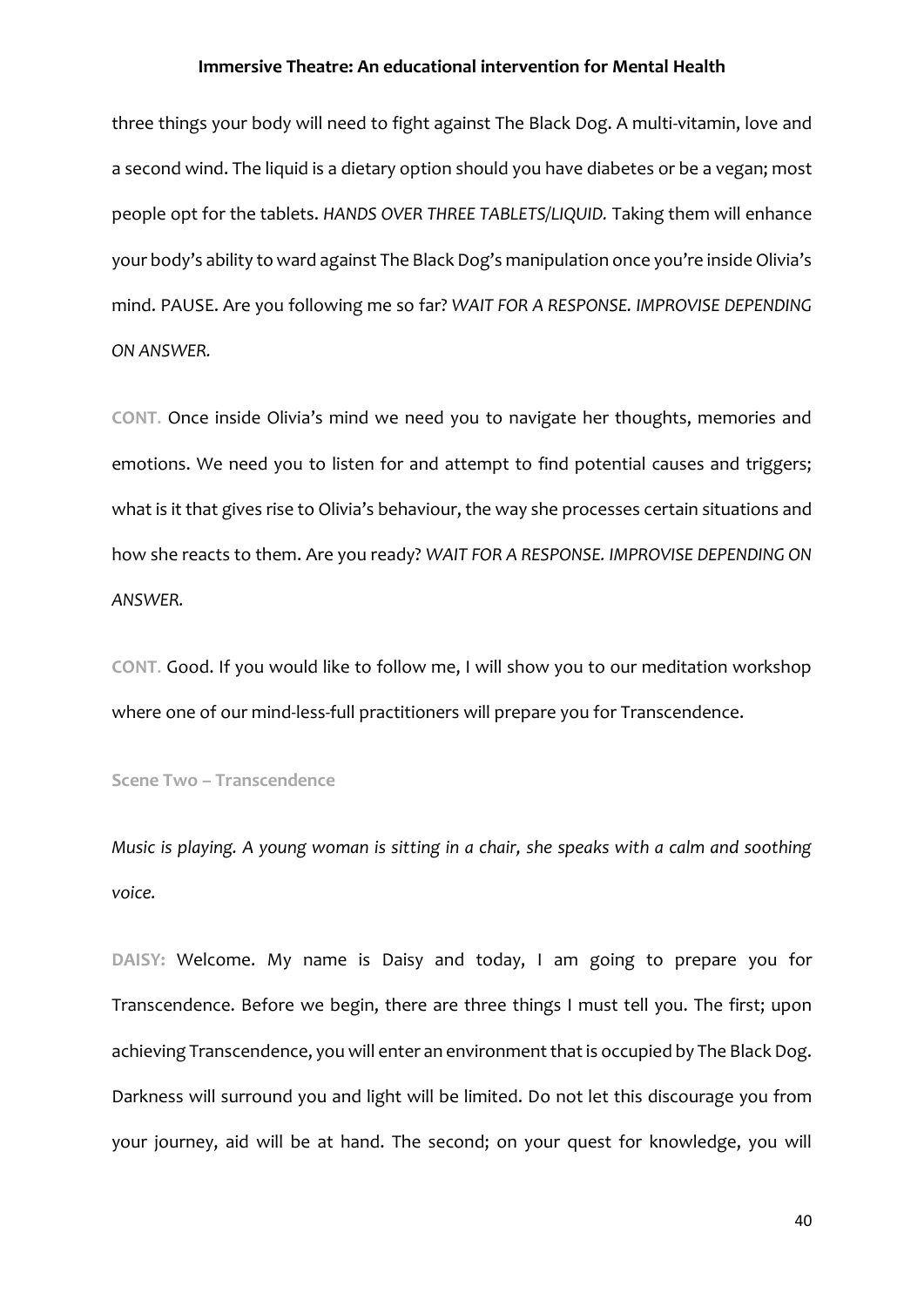encounter Olivia's thoughts, memories and emotions. Interact with them as you would a human, they will be your best resources for support. The third; just as the body fights an infection, the mind will fight an invasion. Follow instructions that are provided to you and do not deviate from your task. This will keep you safe. Do you have any questions? *WAIT FOR A RESPONSE. IMPROVISE DEPENDING ON ANSWER.*

**CONT**. To start the procedure, you will need to sit in an upright and neutral position with your hands placed softly on your legs. *PAUSE.* Are you comfortable? *WAIT FOR RESPONSE.*

**CONT**. Perfect. Next, I recommend that you close your eyes, though if you wish to keep them open this is fine. Listen to my voice. You are in a safe space. Begin by breathing deeply. Inhale through your nose and exhale through your mouth. Inhale and Exhale. Inhale and Exhale. Whatever thoughts come into your mind at this moment, simply observe them and continue to breathe deeply. Inhale and Exhale. *PAUSE.* You are present now. You are not controlled by your thoughts. You control them. Let them go, like colourful balloons in the wind. Feel the surface on which you sit. Feel how it supports you. Be aware of any scents that you can smell. Notice the detail in the sounds you are hearing. *PAUSE.* Imagine a pure white light begin to wash over you. Restoring your energy and filling you with happiness as you continue to breathe in and out. *PAUSE.*

# *Daisy disappears.*

**CONT**. Transcendence has been achieved, when you are ready you may stand and follow the path laid before you.

#### **Scene Three – Facing Fear**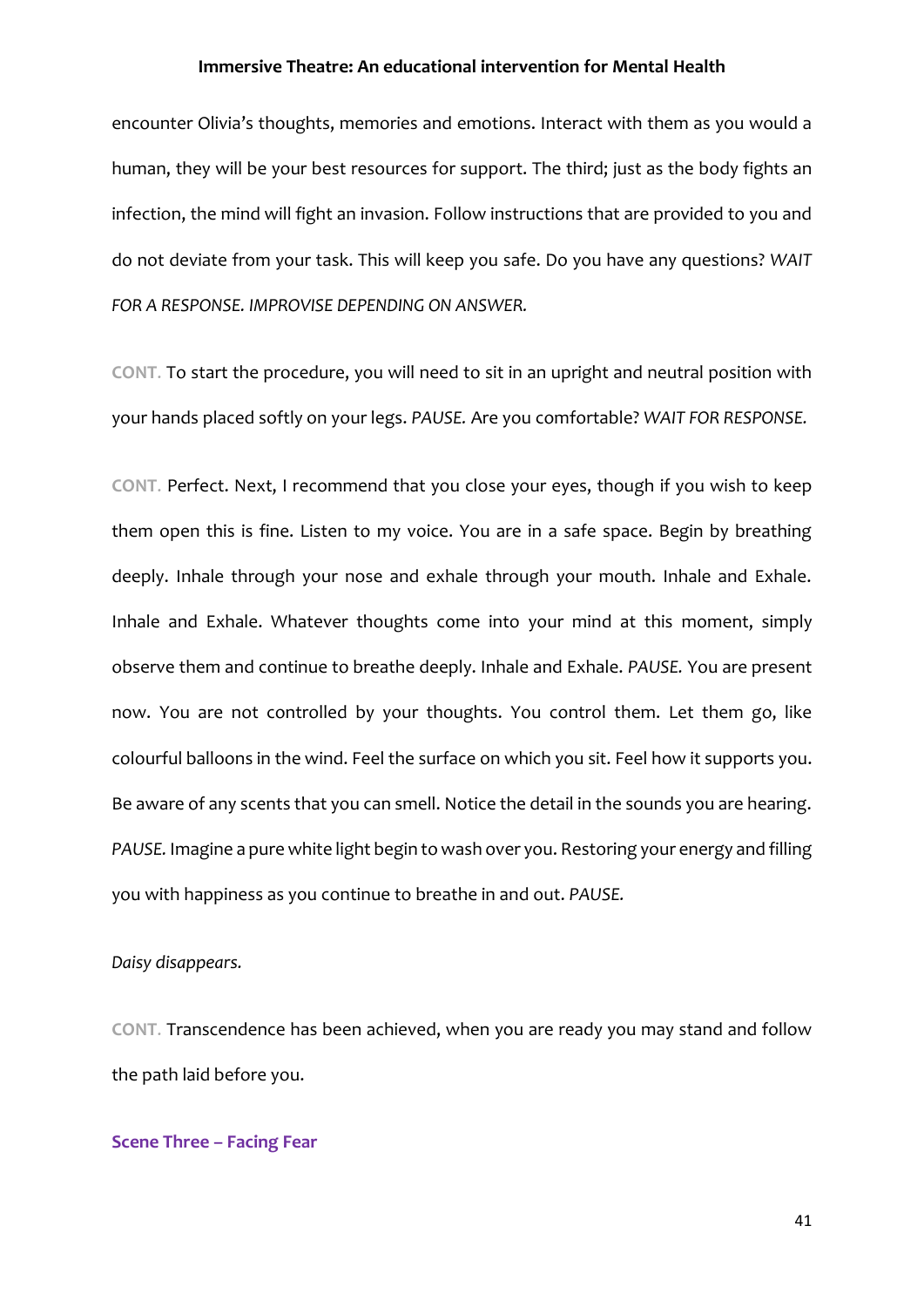*[JITTERS is a personified representation of the emotion Fear. Her internal conflict is abandonment and ultimately wants to feel loved. Her external conflict is the loss of the Candle of Hope. The audience member will need to give JITTERS the (item that symbolises love) as well as agree to help her retrieve the Candle.]*

*A light is shining at the end of a corridor. A lantern is precariously placed next to a small pouch and a note that reads, 'Pay attention or your fate be bleak. The darkness holds the answers you seek. Four warriors, neither friend nor foe, will need of you to amend their woe. Take these items, each one is a clue, choose them carefully and see it through.'*

**JITTERS:** Hello? Hello…? Hello?! *BUMPS INTO AUDIENCE MEMBER.* I'm sorry, please don't hurt me. *WAIT FOR RESPONSE.*

**CONT.** Can you, can you help me? I'm lost and frightened. *WAIT FOR RESPONSE.*

**CONT.** I was playing near the Hippocampus, but I got all turned around and now I don't know where I am. It's hard to find your way in the dark. It wasn't always dark but something terrible happened, terrible. When the light disappeared my skin started burning, I couldn't breathe, butterflies attacked me, I lost my right shoe, I must have been spinning because I got all dizzy, I keep hearing a loud ringing in my ear and I desperately, desperately need a wee. *PAUSE.*

**CONT.** My friends, they were here. I don't know when they left. They left because of me. I'm the reason everyone always leaves. Sometimes I'm not a good girl, sometimes I forget things and sometimes I tell lies. I'm always telling lies. He said so. He gritted his fangs and spat it at me, 'You're lying, you're a liar.' I don't mean to. I guess that's why no one loves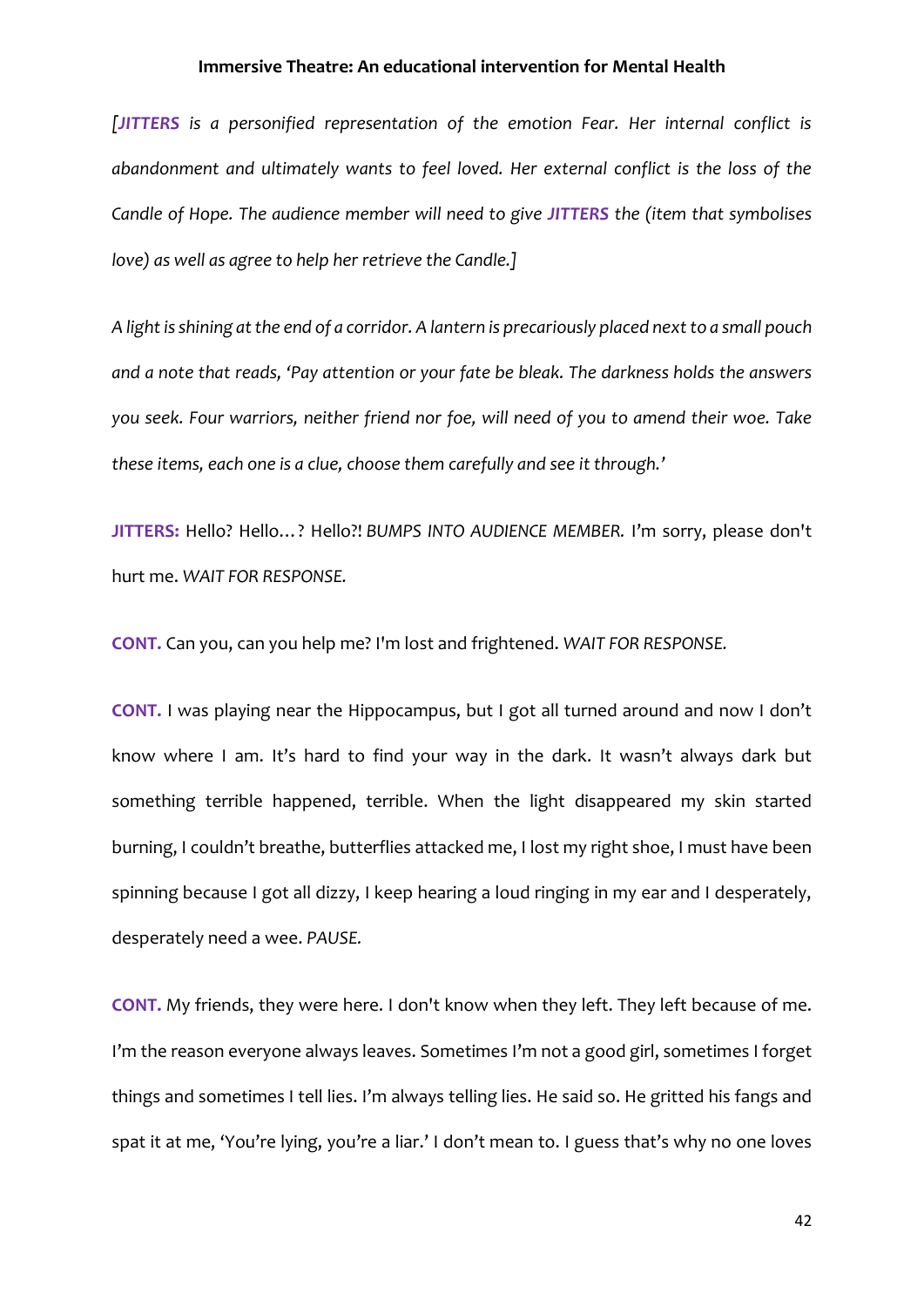me and why they leave. Are you going to leave me too? *WAIT FOR RESPONSE. IMPROVISE DEPENDING ON ANSWER.*

**CONT.** Have you ever felt like no one loves you? Or could ever love you? *WAIT FOR RESPONSE. IMPROVISE DEPENDING ON ANSWER.*

**CONT.** I don't want to be alone. *PAUSE.* We need the Candle of Hope back. Everything was better when we had Hope. Hope makes us human. Hope is comforting. Hope is a true friend. That's why it's so dark. The Black Dog took the Candle. Will you help me get it back? *WAIT FOR RESPONSE. IMPROVISE DEPENDING ON ANSWER.*

**CONT.** We need to find my friends first. Let's go.

## **Scene Four – Soothing Sadness**

*[BLUE is a personified representation of the emotion Sadness. Her internal conflict is failure and ultimately wants to be reassured. Her external conflict is the loss of the Candle of Hope. The audience member will need to give BLUE the (item that symbolises safety) and agree to have her join the rescue party for the Candle.]*

*A soft melody can be heard in the distance.*

**BLUE:** *BUMPS INTO JITTERS.* Jitters? Is that you? Darkness surround me. I could not find you. I attempted to look for you in the amygdala but… who is your friend?

**JITTERS:** Blue, this is (name) he/she is here to help us.

**BLUE:** Help us? My apologies, I am awfully distracted, and I cannot seem to focus. What was your name? *WAIT FOR RESPONSE.*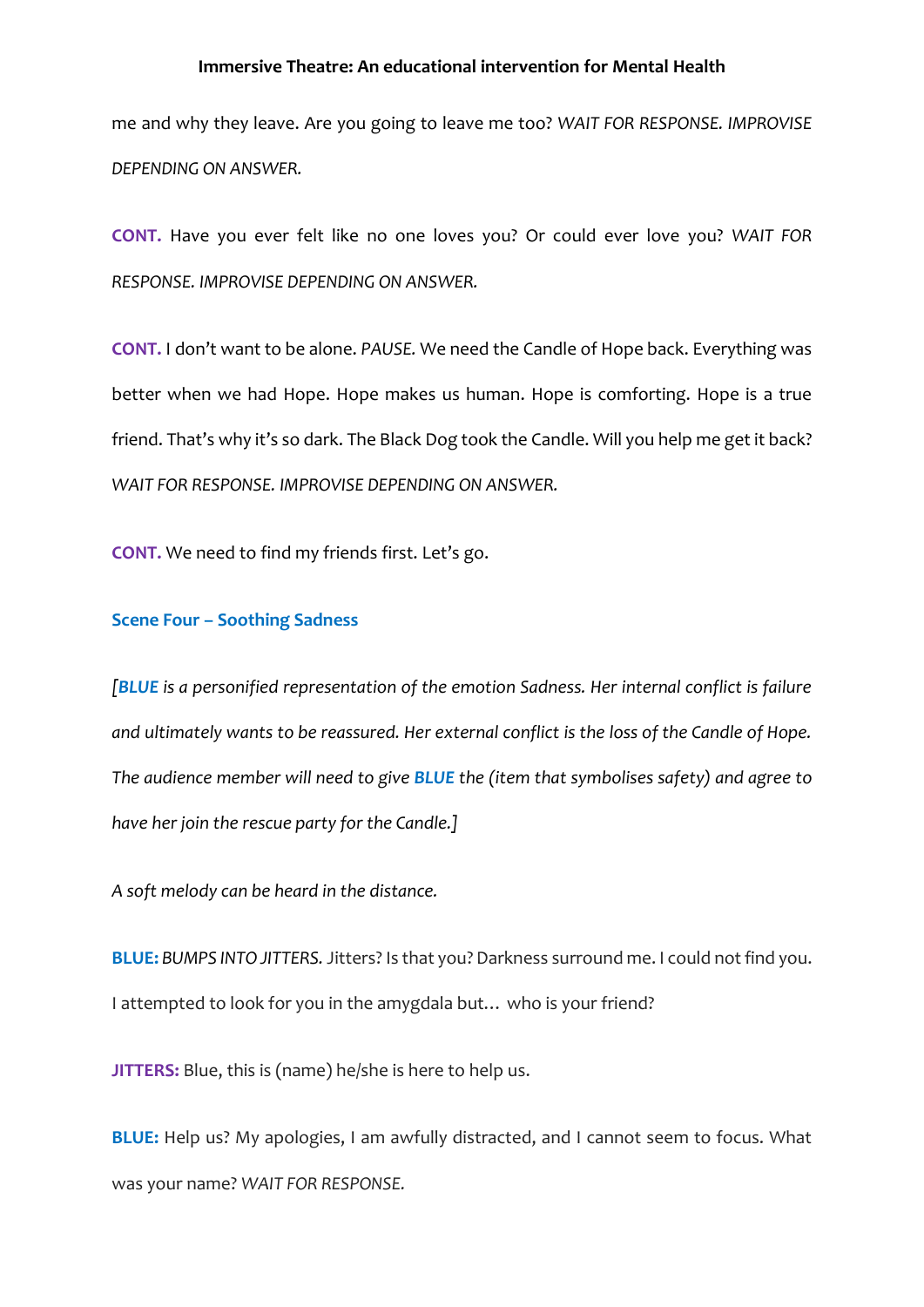**JITTERS:** Blue, you must come with us. (Name) is going to help us get the Candle of Hope back.

**BLUE.** *TEARY. O*h well (name), that's very thoughtful of you but I am afraid it is all for naught. Our path is set. Our bed is made. The bullet is bitten. The piper is paid.

**JITTERS:** Blue.

**BLUE:** We have swallowed our pills. We...

### **JITTERS:** Blue!

**BLUE:** You do not understand. Everything is hopeless without, well Hope. Terrible things always happen to me; because of me. *CRIES.* 

**CONT.** The Black Dog comes in waves, each one more staggering than the last. It threatens, it breeds, it crawls under the skin, it nauseates, it asphyxiates, it gnaws from within. *PAUSE.*  You cannot just storm its lair. I will have no part in your game of heroes. I would not be of any use to you anyway, I am a mess, a loss, a sinking ship, a failure. Look at me, I am not the knight in shining armour, I am the damsel in distress. *LOOKS AT SELF.* Quite literally.

## **JITTERS:** But…

**BLUE:** I am broken. He plunged his claws deep, ripped my heart from the cavity and squeezed. 'You are nothing', he said. He was right. What am I good for? *WAIT FOR RESPONSE. IMPROVISE DEPENDING ON ANSWER.*

**CONT:** Have you ever felt like a failure? That no matter what you do, nothing will ever be good enough? *WAIT FOR RESPONSE. IMPROVISE DEPENDING ON ANSWER.*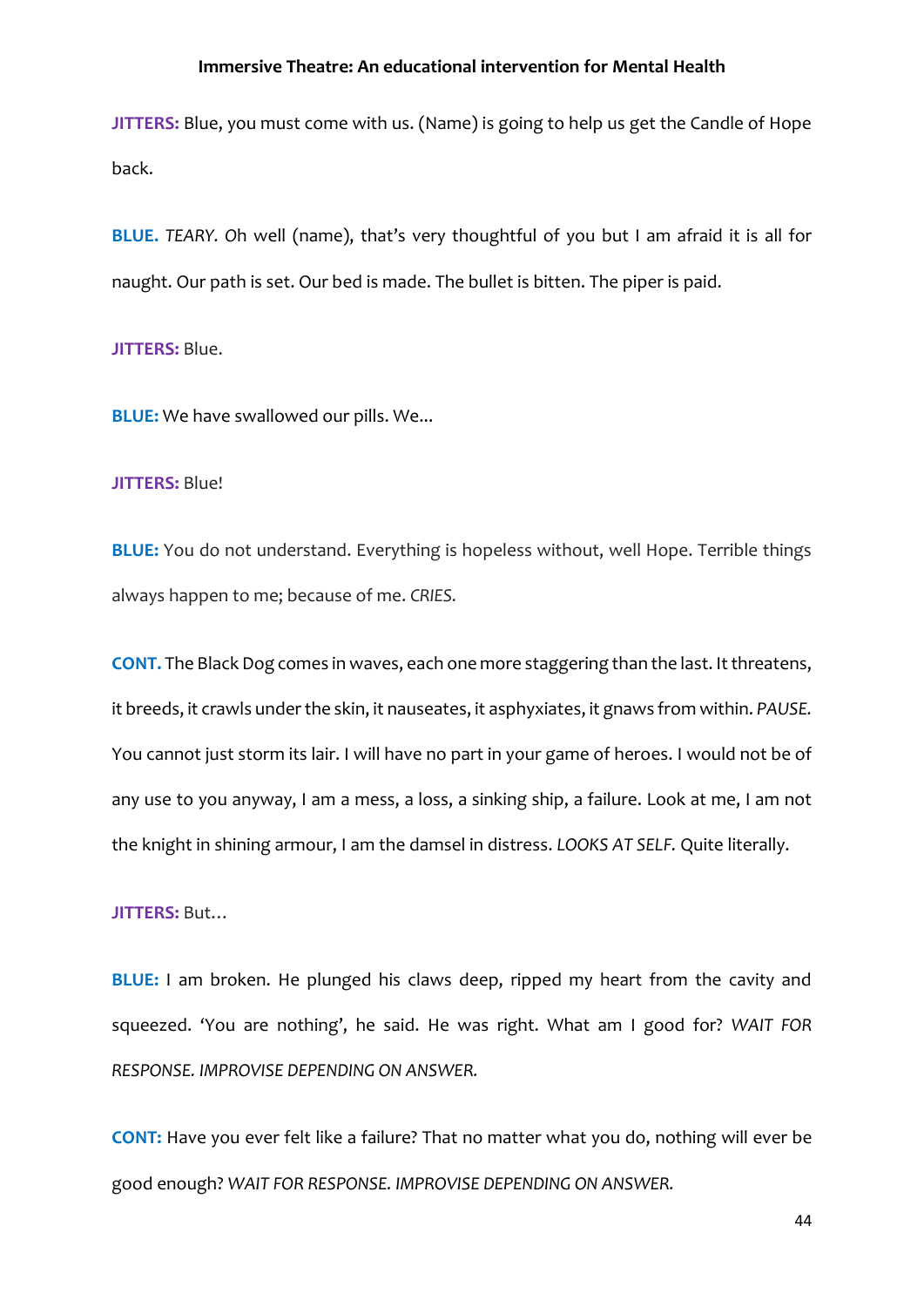**CONT:** I want to believe in myself. *PAUSE.* If we are to do this, restore the Candle of Hope, we will need the others. This will not be an easy task. Let us make haste.

## **Scene Five – Helping Happiness**

*[MERRY is a personified representation of the emotion Happiness. Her internal conflict is stress and ultimately wants stability. Her external conflict is the loss of the Candle of Hope. The audience member will need to give MERRY the (item that symbolises stability) and agree to have her join the rescue party for the Candle.]*

*The sound of falling books can be heard.*

**MERRY:** Damn it. How am I supposed to get anything done? I can't see a thing. Stupid…

## **BLUE:** Merry?

**MERRY:** Who's there? *BUMPS INTO BLUE.* Good grief... Blue? Blue! You frightened me half to death. How did you... Jitters?! Oh, Jitters! I'm so glad you're both safe. Wait, who are you? *WAIT FOR RESPONSE.*

**BLUE:** Merry, this is (name) he/she is here to help us.

**MERRY:** Help us? I'm sorry I'm dreadfully flustered, and I'm finding it hard to concentrate. What was your name? *WAIT FOR RESPONSE.*

**BLUE:** Merry, (name) is going to help us retrieve the Candle of Hope. You must come with us.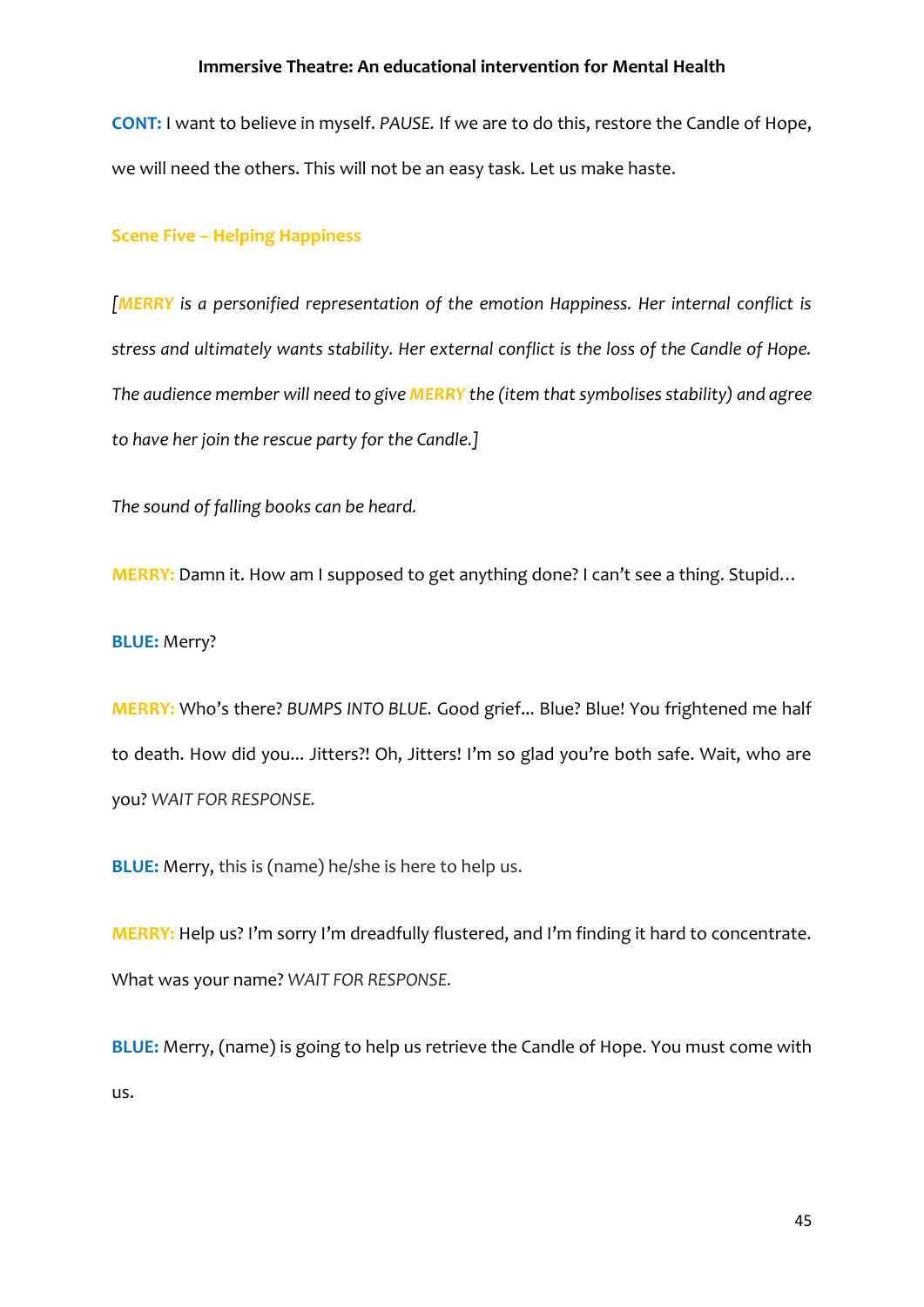**MERRY:** You want me to do what?! *BEGINS TO PANIC.* Oh my. *PAUSE.* It's hot in here. Is it hot in here? I'm sweating, are you sweating? Maybe I'm getting sick. No. I can't be sick. I don't get sick. This is worst possible time to get sick. I am feeling a little dizzy, the room just keeps spinning you know and my heart… it's pounding; feels like the little ticker is trying to escape. *LAUGHS HYSTERICALLY.* 'Calm down Merry, just stop' that's what people say isn't it? Like it's supposed to be helpful. It's fine, I'm fine.

**BLUE:** Merry we…

**MERRY:** No, Blue you know as well as I what it is you're asking me to do. The Black Dog is hyper-aware, it will sense the rhythm of our movements. I can't, I don't... what should I do? *WAIT FOR RESPONSE. IMPROVISE DEPENDING ON ANSWER.*

*Merry calms down.*

**MERRY:** Have you ever felt so overwhelmed you couldn't breathe? *WAIT FOR RESPONSE. IMPROVISE DEPENDING ON ANSWER.*

**CONT:** I just want to feel balanced. *PAUSE.* Fine. Getting the Candle of Hope back will be our best shot. But we're going to need all of us. We'll have to take the callosum bridge. Come on.

# **Scene Six – Acknowledging Anger**

*[FURY is a personified representation of the emotion Anger. His internal conflict is self-blame and ultimately wants to be forgiven. His external conflict is the loss of the Candle of Hope.*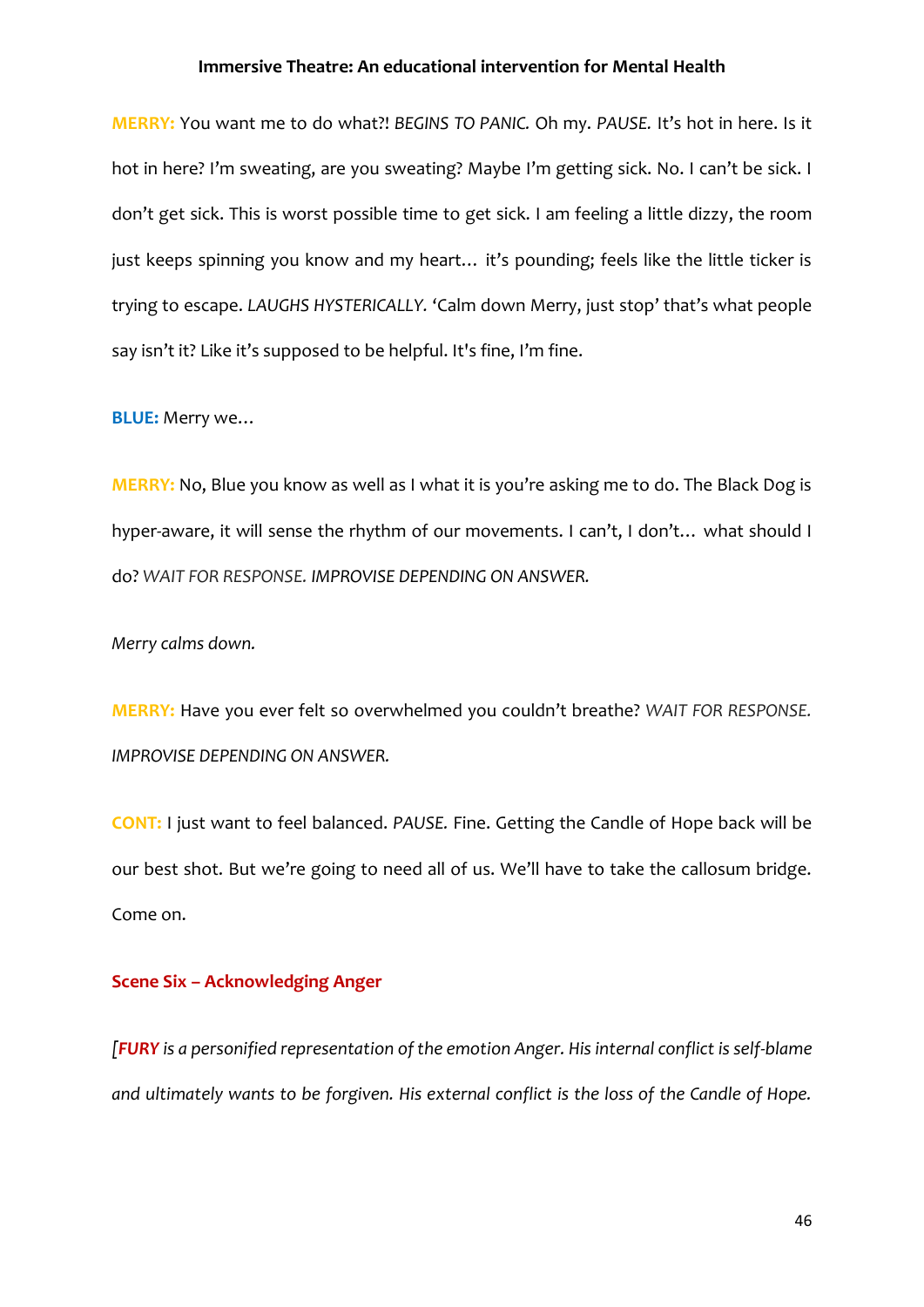*The audience member will need to give FURY the (item that symbolises forgiveness) and agree to have him join the rescue party for the Candle.]*

*A TV is blaring loudly.*

**MERRY:** Fury? Are you here?

*Bottles can be heard crashing.*

**FURY:** *DRUNK.* Go away.

**MERRY:** It's us Fury, Jitters, Blue and Merry. We brought a friend.

**FURY:** Get out. I don't want you here.

**MERRY:** Fury, this is…

**FURY:** I said get out.

**JITTERS:** He's scaring me.

**BLUE:** Maybe we should go.

**MERRY:** We can't leave him, not like this. Fury, we're here for you. Just talk to us.

**FURY:** You shouldn't be here. *TORMENTED.* I shouldn't be here.

**MERRY:** *COMFORTING.* Hush it's okay, we're here for you.

**FURY:** Hatred is burning. Everything is a nauseating kaleidoscope of colour; a penetrating, dissonant cacophony of sound. Laughter is too loud. Joyous shouts are menacing. My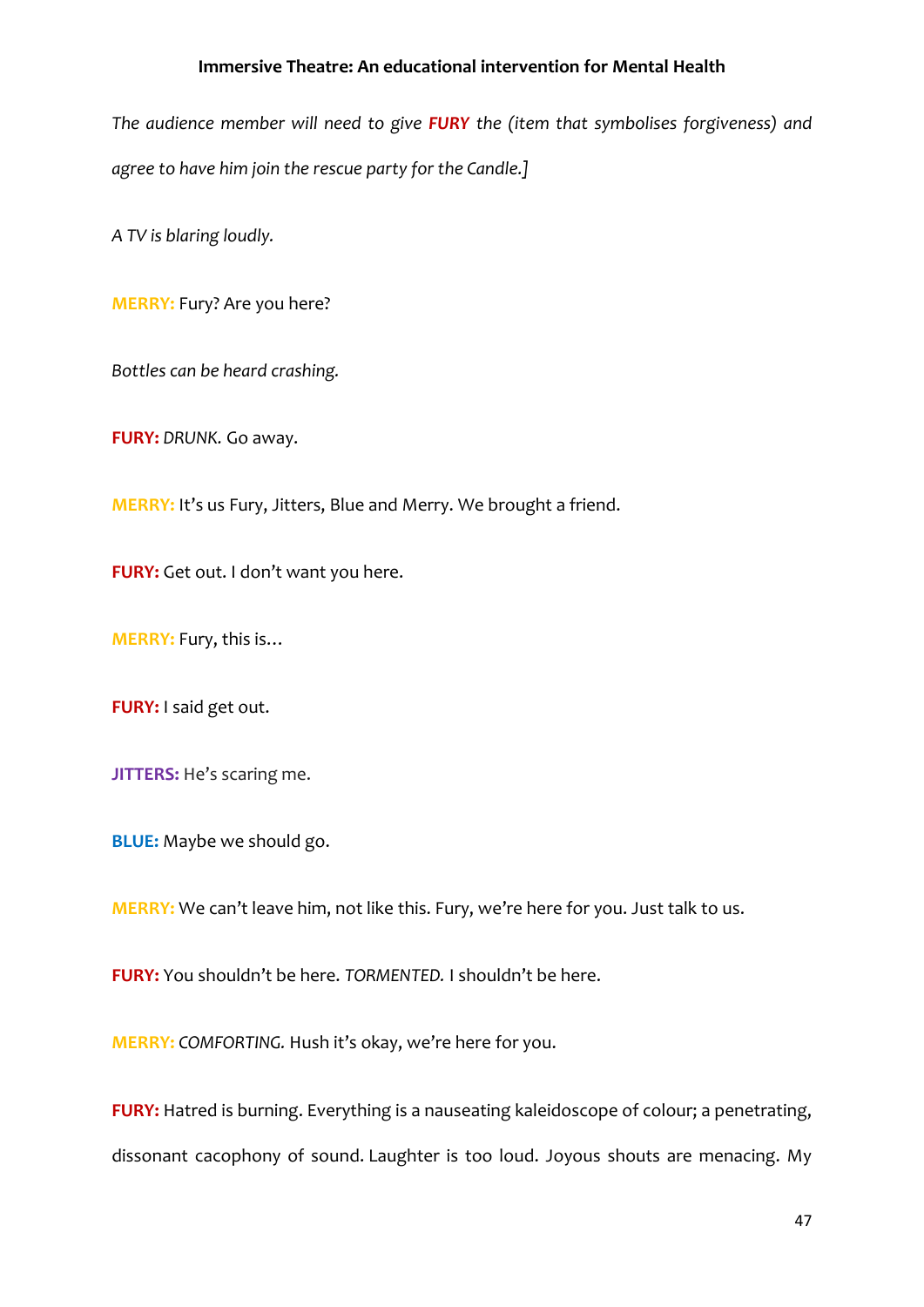heart races, beating louder and quicker as though it might soon combust. I attempted to wish it all away — the stark brightness and blaring chatter bearing down on me, but my thoughts became so blurred they were indistinguishable. Only one nagging thought remains. It's my fault. *PAUSE.* I'm the reason we're at the mercy of The Black Dog. I lost the Candle of Hope. I brought about this plague of darkness. *PAUSE.*

**CONT:** Who are you? *WAIT FOR RESPONSE.*

**MERRY:** Fury this is (name) he/she is here to help us.

**FURY:** Help us do what?

**JITTERS:** Get Hope back.

**BLUE:** Retrieve the Candle.

**FURY:** No. You're mad. That's what they call us isn't it? 'Irrational, unstable, mental, insane.' The Candle is lost. Hope is gone. The Black Dog has won, can't you see that? And I am to blame. *PAUSE.* Have you ever believed that you are the sole cause of everything terrible that happens? *WAIT FOR RESPONSE. IMPROVISE DEPENDING ON ANSWER.*

**CONT:** I don't want to punish myself anymore. *PAUSE.* Well, I guess it's now or never. Onward.

#### **Scene Seven – Dealing with Depression**

*[THE BLACK DOG is a personified representation of Depression. Her internal conflict is low self-esteem. Her external conflict is hope. She steals the Candle of Hope to extinguish its light*  because she feels living with it is too difficult. The audience, together with the help of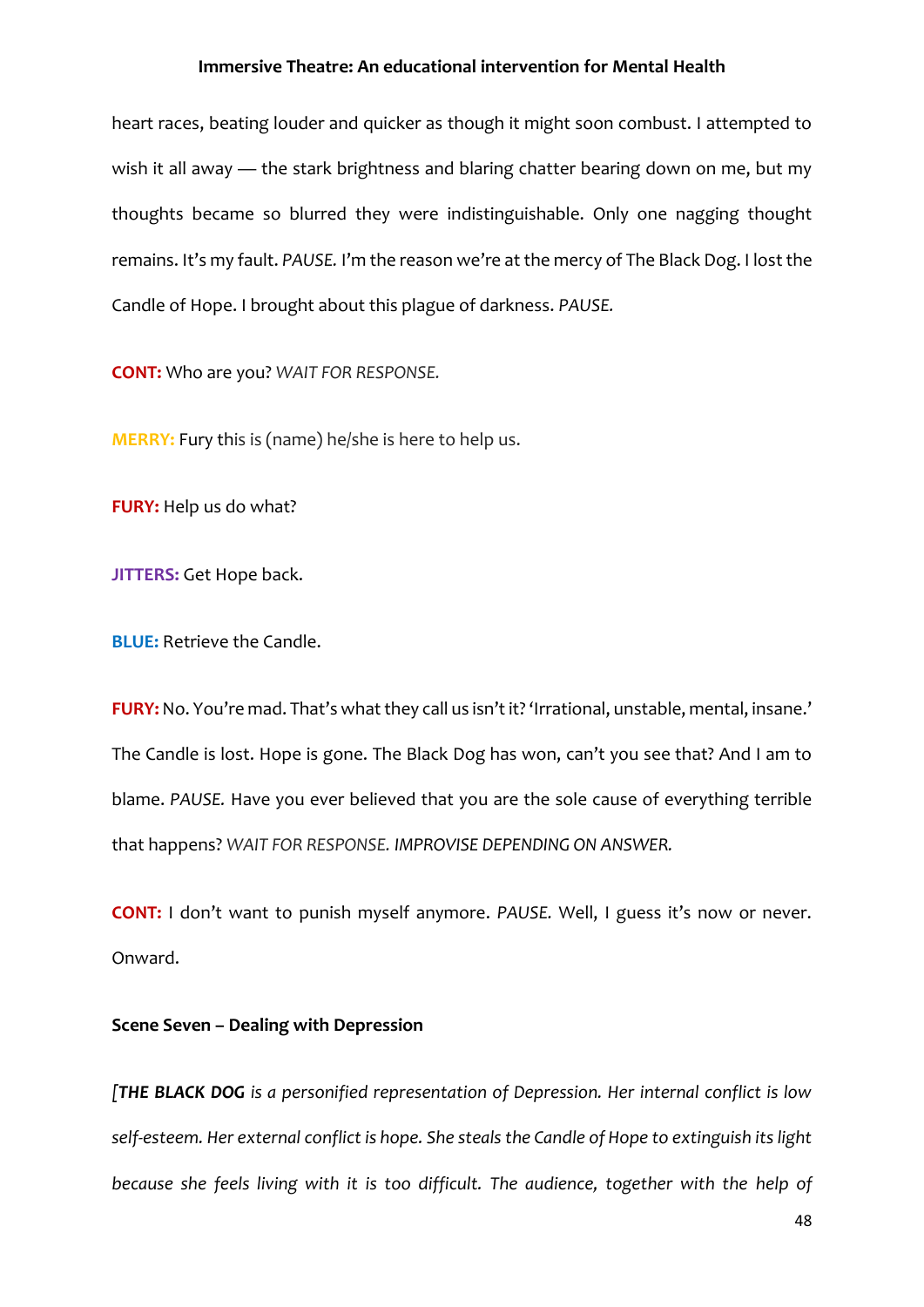*JITTERS, BLUE, MERRY, and FURY must convince THE BLACK DOG to return the Candle of Hope and restore its light.]*

*A thick mist fills the space.*

**JITTERS, BLUE, MERRY & FURY:** You feel a familiar pain pierce your heart. Without warning, it swells within you, catching your breath, caging your stomach with a dull intensity, relentlessly suffocating your heart. It feels like the ache of days gone by — the pain of the past arriving to haunt you.

*A sinister figure steps out from the dark.*

**THE BLACK DOG:** Who dares to enter here? You, come forward. What is your name? *WAIT FOR RESPONSE.*

**CONT:** What brings you to my lair? *WAIT FOR RESPONSE. IMPROVISE DEPENDING ON ANSWER.*

**CONT:** You dare to trespass in my hemisphere and demand I return the Candle of Hope to these fools.

**JITTERS:** Hope is comforting.

**BLUE:** Hope is a true friend.

**MERRY:** Hope is a wish, a dream, an adventure.

**FURY:** Hope allows us to accept tragedy, face adversity and rise above hardship.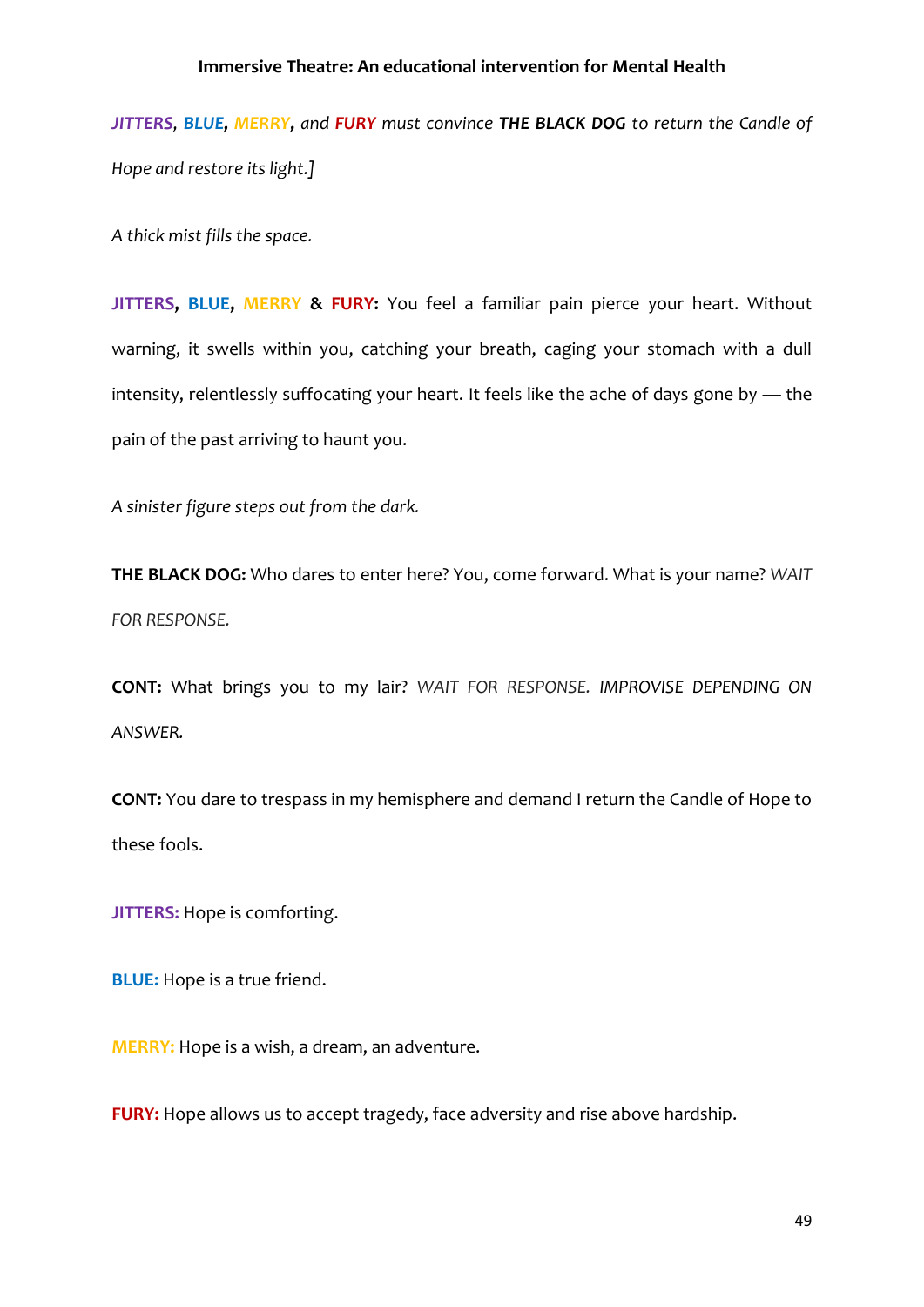**THE BLACK DOG:** Hope is disgusting, a sick feeling in the pit of my stomach. It is repulsive. Hope is nauseating, abhorrent and hostile. The light, it tortures me. Hope is the enemy. I am in a constant state of mourning – mourning the loss of my ability to be rational, mourning the loss of myself, mourning the loss of my identity. Wondering whether I possessed any of those things in the first place. I feel disconnected from my own body. I wander aimlessly, purposelessly. Without Hope I can finally drown.

**JITTERS, BLUE, MERRY & FURY:** Hope is what makes us human.

**JITTERS:** When I'm scared, Hope calms my worries. It gives me strength.

**BLUE:** When I'm sad, Hope soothes my pain. It gives me esteem.

**MERRY:** When I am happy, Hope offers me opportunity. It gives me inspiration.

**FURY:** When I am angry, Hope helps me find peace. It gives me clarity.

**THE BLACK DOG:** Hope fights. It fights me. I am forced to fight because Hope exists. Without it I can be free.

#### **JITTERS, BLUE, MERRY & FURY:** But at what cost?

**THE BLACK DOG:** I won't listen, you're just trying to trick me. (Name), what is the true reason you have come? *WAIT FOR RESPONSE. IMPROVISE DEPENDING ON ANSWER.*

**THE BLACK DOG:** I do not belong, but I cannot leave. What will you have me do? *WAIT FOR RESPONSE. IMPROVISE DEPENDING ON ANSWER.*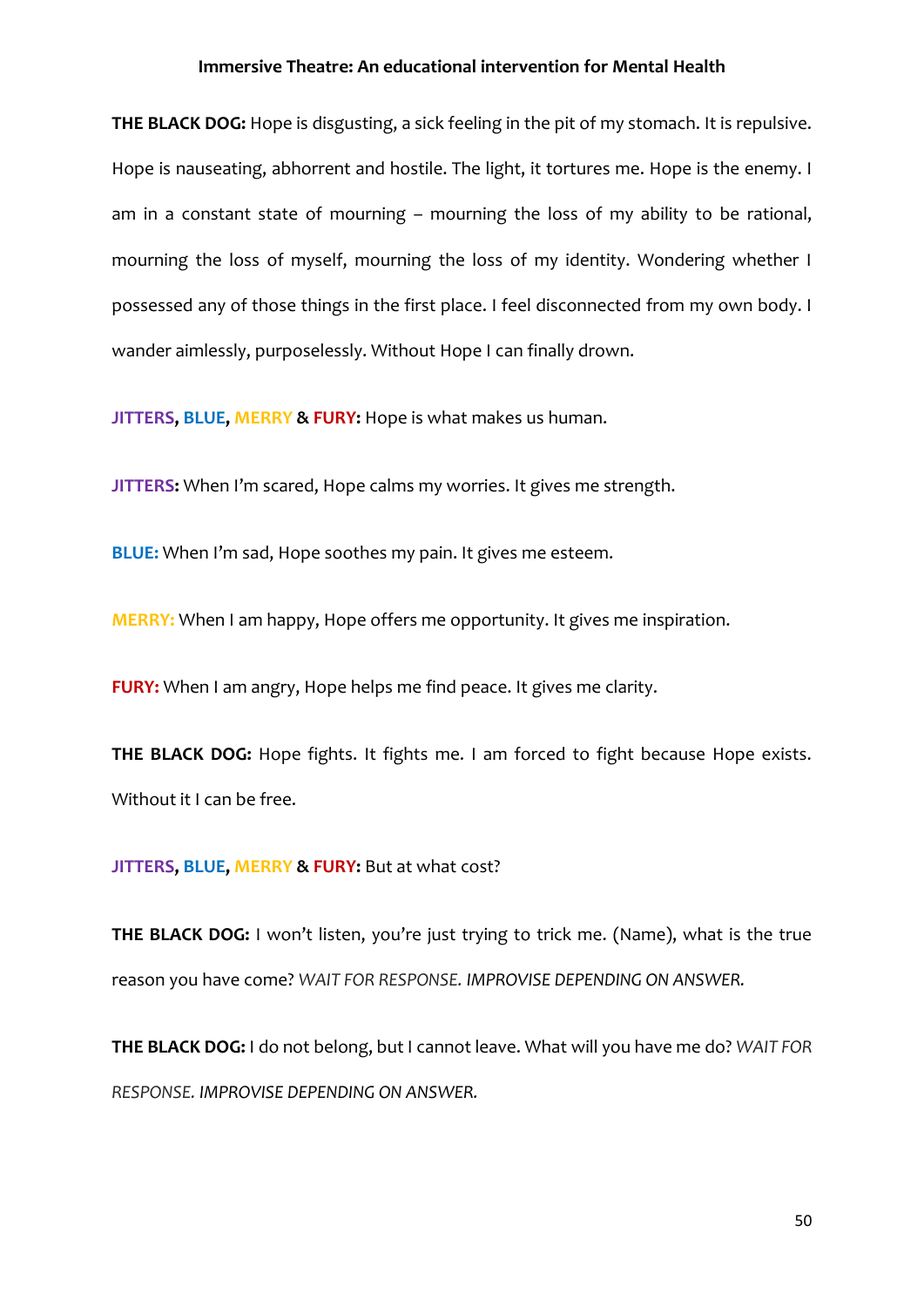**THE BLACK DOG:** Very well, take your precious Candle of Hope. But I will not be stopped, I will always be here, festering…

**JITTERS:** You can come with us.

**BLUE:** Yes, together we can support each other.

**MERRY:** You don't have to be alone.

**FURY:** Yes, together we can manage our problems.

*JITTERS, BLUE, MERRY, FURY and THE BLACK DOG say thank you and bid fair well to Olivia's (family member).*

**Scene Eight – Descendance**

*Colourful lights begin to oscillate and the (family member) is greeted by Daisy.*

**DAISY:** Welcome back. I assume your journey was successful? *WAIT FOR A RESPONSE.*

**CONT:** If you'd like to take a seat I just need to make a few observations. Firstly, can you tell me how you're feeling? *WAIT FOR A RESPONSE. IMPROVISE DEPENDING ON ANSWER.*

**CONT:** Mm hm. And are you experiencing any of the following: cold sweats, a heavy heart, a hissy fit, bad news or being on thin ice? *WAIT FOR A RESPONSE. IMPROVISE DEPENDING ON ANSWER.*

**CONT:** Okay. If it's alright, I'd like to perform the Descendance Aura massage to ensure optimum health. Would you like me to do this for you? *WAIT FOR A RESPONSE. IMPROVISE DEPENDING ON ANSWER.*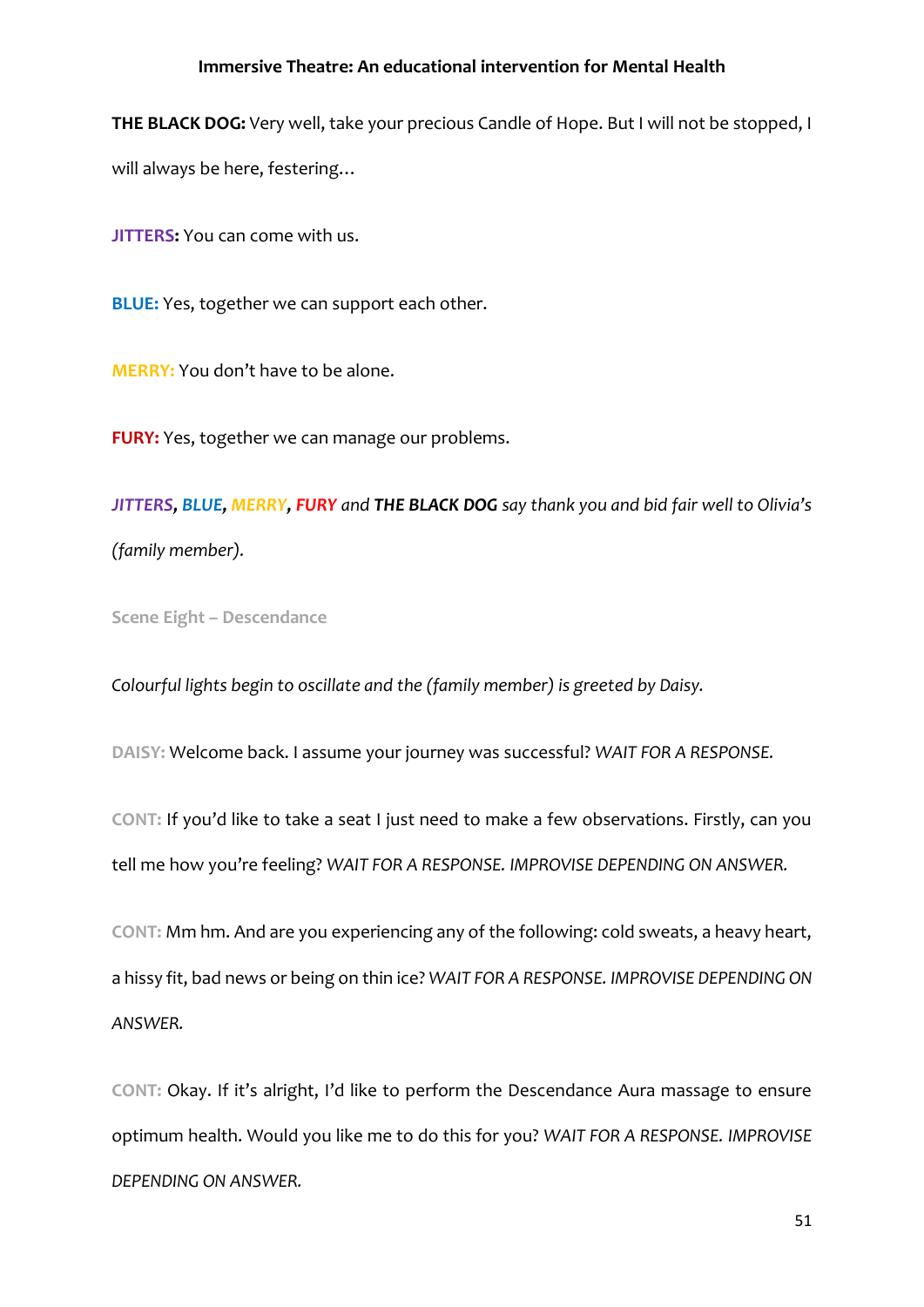**CONT:** Alright, if you'd like to follow me back to the consultation room, Dr Anderson will be with you in just a few moments.

**Scene Nine – Doctor's Office**

*After a short time, DR ANDERSON enters.*

**DR ANDERSON:** Ah, (name). It's good to see you back in one piece. I trust you were able to complete your task? *WAIT FOR A RESPONSE. IMPROVISE DEPENDING ON ANSWER.*

**CONT:** Perfect, I would be ever so grateful if you could fill out this questionnaire. *PAUSE.*  Oh, and one more thing, there is someone who would like to see you.

*Olivia enters.*

**OLIVIA:** Hello, it's so good to see you. I cannot begin to describe how thankful I am for what you have done for me today. I truly appreciate your support and understanding. This has been very difficult for me to manage but with your help I believe I can do it. *WAIT FOR A RESPONSE. IMPROVISE DEPENDING ON ANSWER.*

**DR ANDERSON:** Come now Olivia, it's time for some rest. You can see your (family member) again soon. Thank you again for all your help today.

**END**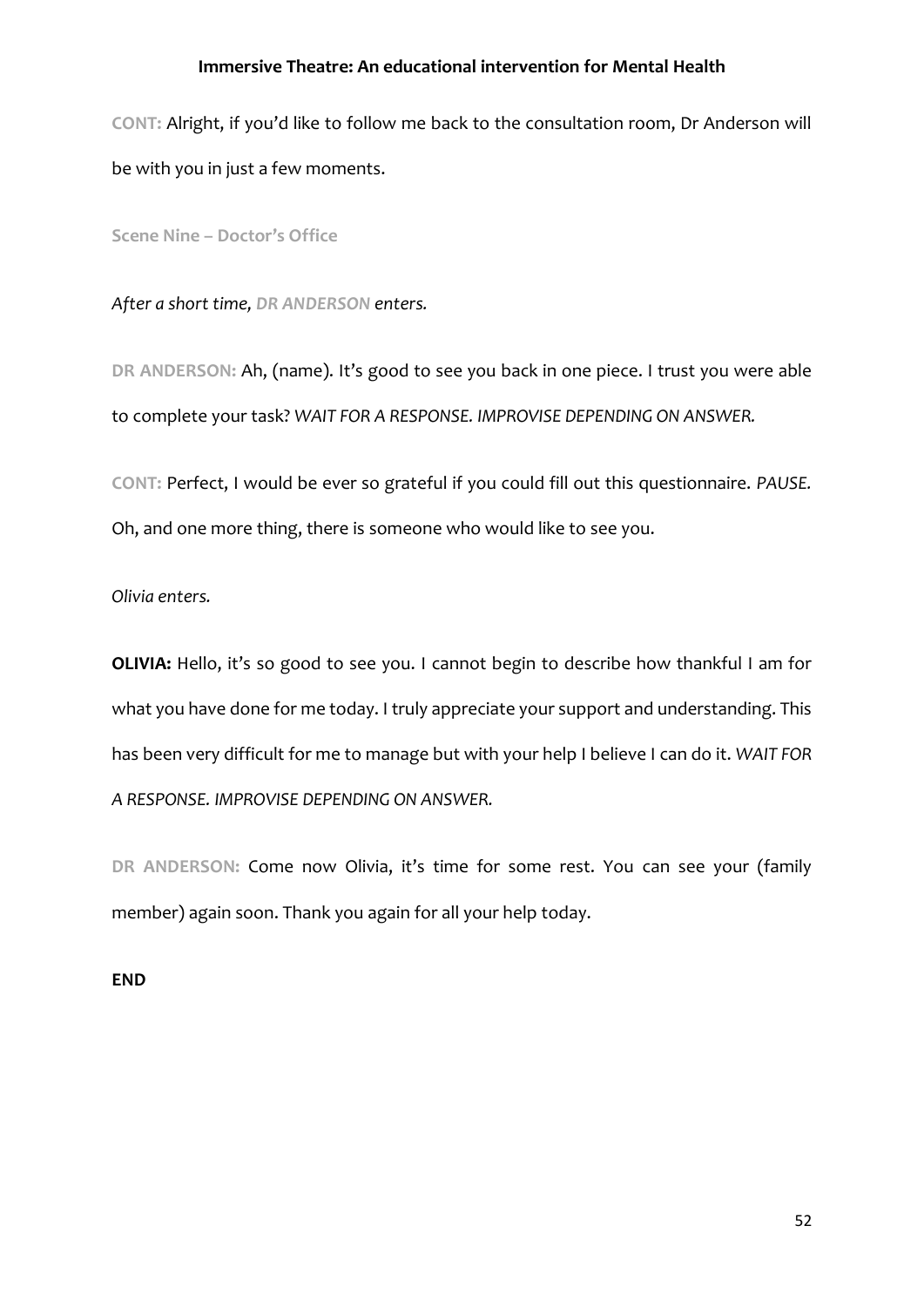# **FIGURE 6 – RESEARCH SURVEY**

- **1.** Based on your experience of being inside Olivia's mind, what is your understanding of The Black Dog?
	- **a)** Feelings of sadness and low-mood.
	- **b)** Feelings of severe self-doubt and despair.
	- **c)** A long and severe recession.
	- **d)** The condition of being unhappy.
- **2.** In terms of brain maladies such as The Black Dog, what is a cause?

**a)** A principle, aim or movement. **b)** A person or thing that gives rise to an action or condition. **c)** The reason or motive for human behaviour.

- **3.** What was the cause behind Jitter's feeling unloved?
	- **a)** Being a liar. **b)** Being forgetful.
	- **c)** Losing her shoe.
	- **d)** Feeling abandoned.
- **4.** In terms of brain maladies such as The Black Dog, what is a trigger?
	- **a)** An act, experience or sensation that initiates a reaction. **b)** A chain of events that precipitates a psychological process. **c)** A mechanism, device or lever that releases a spring.
- **5.** What triggered Blue to make her feel like a failure?
	- **a)** A lack of ukulele skills. **b)** A broken relationship. **c)** Terrible things happening. **d)** Swallowing pills.
- **6.** In terms of brain maladies such as The Black Dog, what is a reaction?

**a)** Something done, felt or thought in certain situations.

- **b)** The instantaneous response of a system to an applied force.
- **c)** An action or behaviour in response to an experience or event.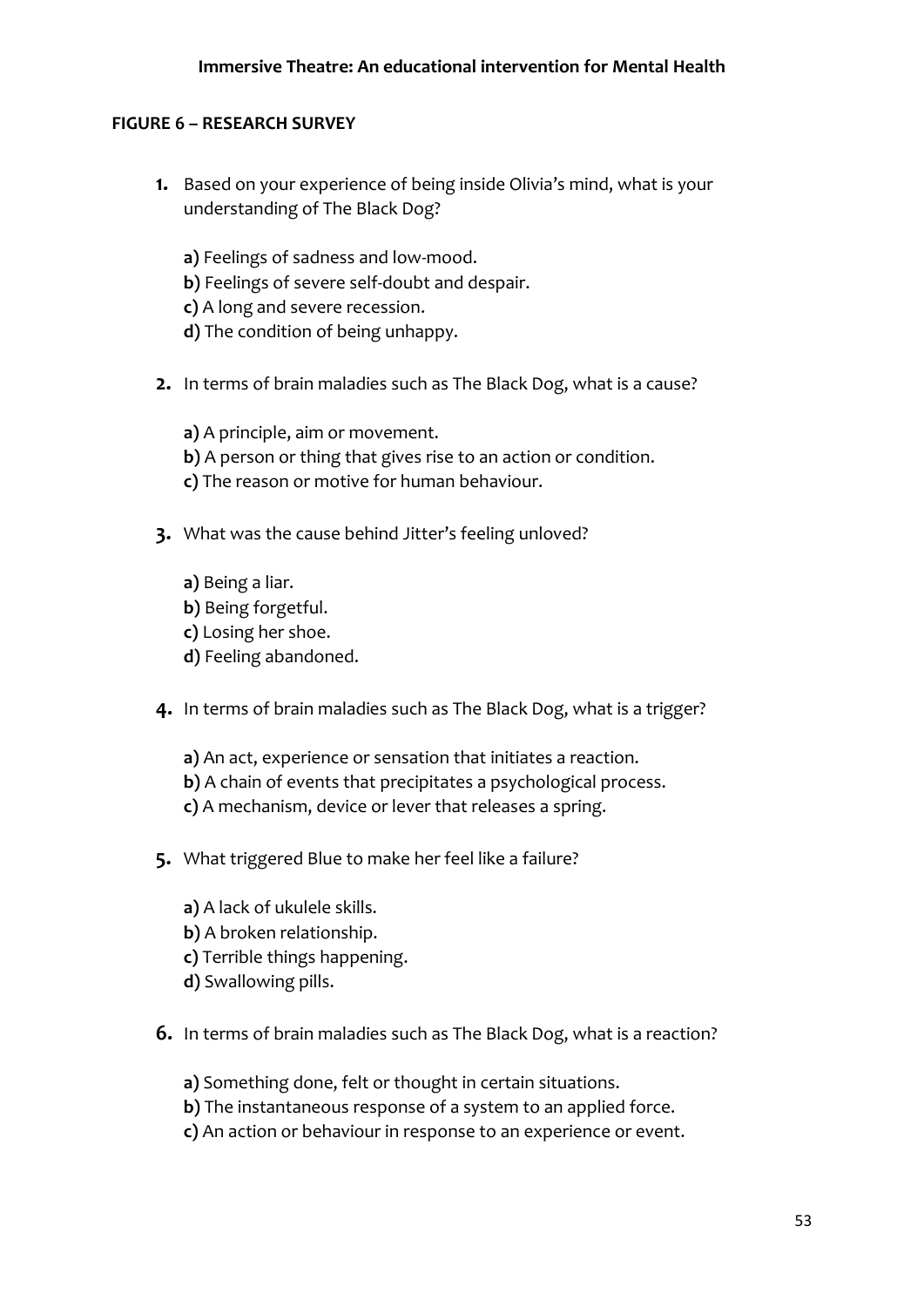- **7.** What was Merry's reaction to stress?
	- **a)** Sweating.
	- **b)** Breathlessness.
	- **c)** Heart palpitations.
	- **d)** Losing control.
- **8.** In terms of brain maladies such as The Black Dog, what is a resolution?
	- **a)** Determining a course of action, method or procedure.
	- **b)** The mental state or quality of being resolved.
	- **c)** The settling of a problem.
- **9.** What was the solution to Fury's self-blame?
	- **a)** Realising he's only human. **b)** Remembering that mistakes do not define him. **c)** Becoming clear on his morals and values.
	- **d)** Clearing his conscience.
- **10.** Why did The Black Dog take the Candle of Hope?
	- **a)** It was nauseating, abhorrent and hostile.
	- **b)** She was forced into it by an external source.
	- **c)** It set an expectation she felt she couldn't live up to.
	- **d)** She wanted to inflict pain on those around her.
- **11.** Thinking about the emotions you encountered, which one surprised you and why?

**12.** Based on the work you have conducted as a Junior Researcher, what insights do you feel would be useful to combat The Black Dog?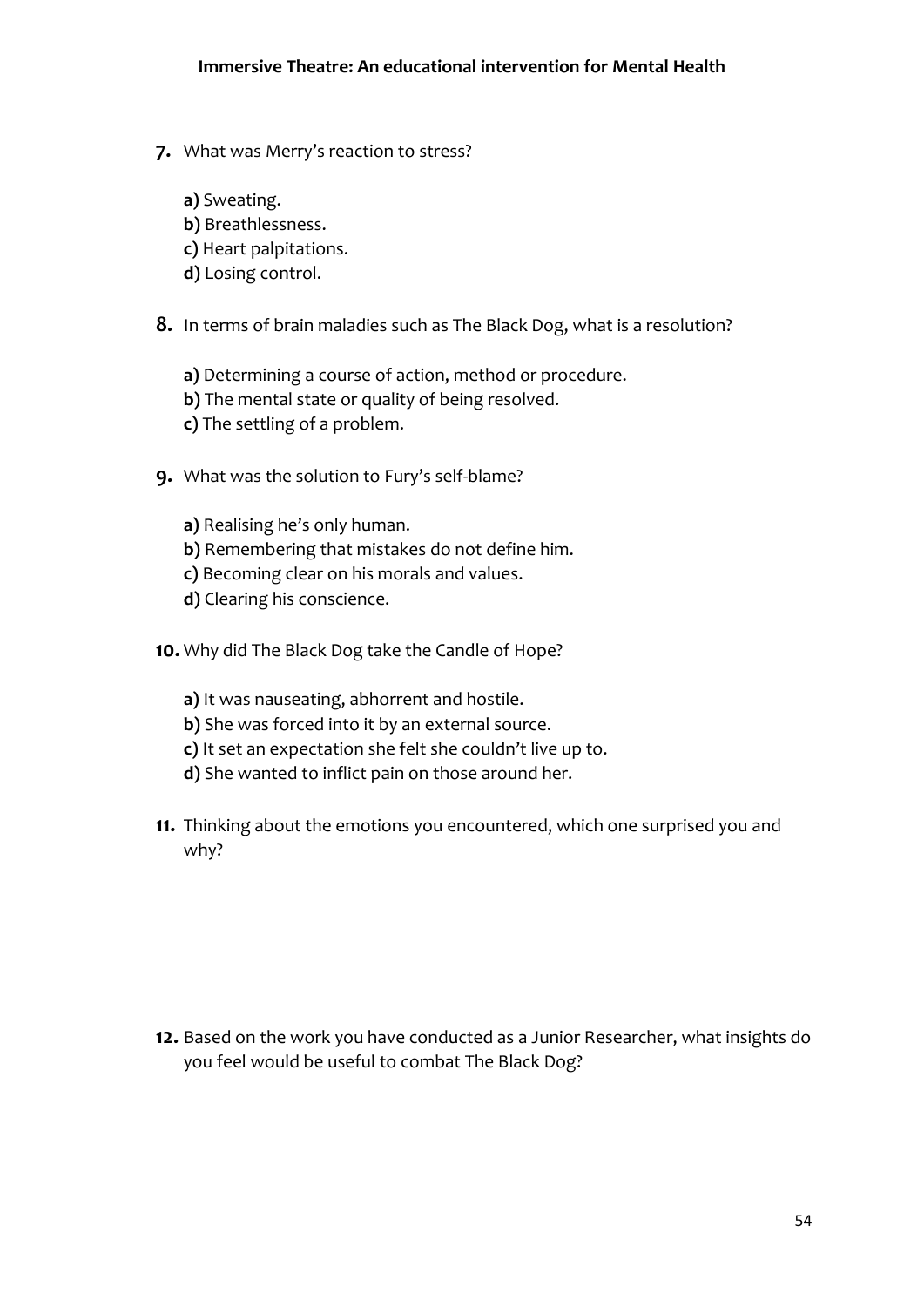# **BIBLIOGRAPHY**

Biggin, R. (2017*). Immersive Theatre and Audience Experience: Space, Game and Story in the Work of Punchdrunk*, Hampshire: Palgrave Macmillan.

Burtinshaw, K. & Burt, J. (2017). *Lunatics, Imbeciles and Idiots: A History in Nineteenth-Century Britain and Ireland*, Barnsley: Pen and Sword.

Coleridge, S.T. (2005). *Biographical Sketches of My Literary Life and Opinions,* Montana: Kessinger Publishing.

Farmer, D. (2011). *Learning Through Drama in the Primary Years,* London: Drama Resource.

Harpin, A. & Foster, J. (2014). *Performance, Madness and Psychiatry: Isolated Acts*, Hampshire: Palgrave Macmillan.

Heathecote, D. & Bolton, G. (1995). *Drama for Learning: Dorothy Heathcote's Mantle of the Expert Approach to Education*, London: Pearson Education.

Jackson, A. & Vine, C. (1993*). Learning through Theatre: New Perspectives on Theatre in Education*, London: Routledge.

Jung, C. (1968). *The Archetypes and The Collective Unconscious,* London: Routledge.

Jung, C. (1995). *Memories, Dreams, Reflections*, London: Fontana Press.

Machon, J. (2009). *(Syn)aesthetics: Redefining Visceral Performance,* Hampshire: Palgrave Macmillan.

Machon, J. (2013). *Immersive Theatres: Intimacy and Immediacy in Contemporary Performance*, Hampshire: Palgrave Macmillan.

McCaslin, N. (1990). *Creative drama in the classroom*, 5th Edition, Studio City: Players Press Inc.

Neumann, E. (1995). *The Origins and History of Consciousness*, New Jersey: Princeton University Press.

Nicholson, H. (2009). *Theatre and Education*, Hampshire: Palgrave Macmillan.

Porter, R. (2002). *Madness: A Brief History,* New York: Oxford University Press.

Richards, V. (2005). *The Who You Dream Yourself: Playing and Interpretation in Psychotherapy and Theatre*, London: Karnac Books Ltd.

Taylor, T. (2016). *A Beginner's Guide to Mantle of the Expert: A Transformative Approach to Education,* Norwich: Singular Publishing Limited.

Tuke, S. (1813). *Description of the Retreat, an institution near York, for insane persons of the Society of Friends,* Philadelphia: Isaac Peirce.

# **OTHER RESOURCES**